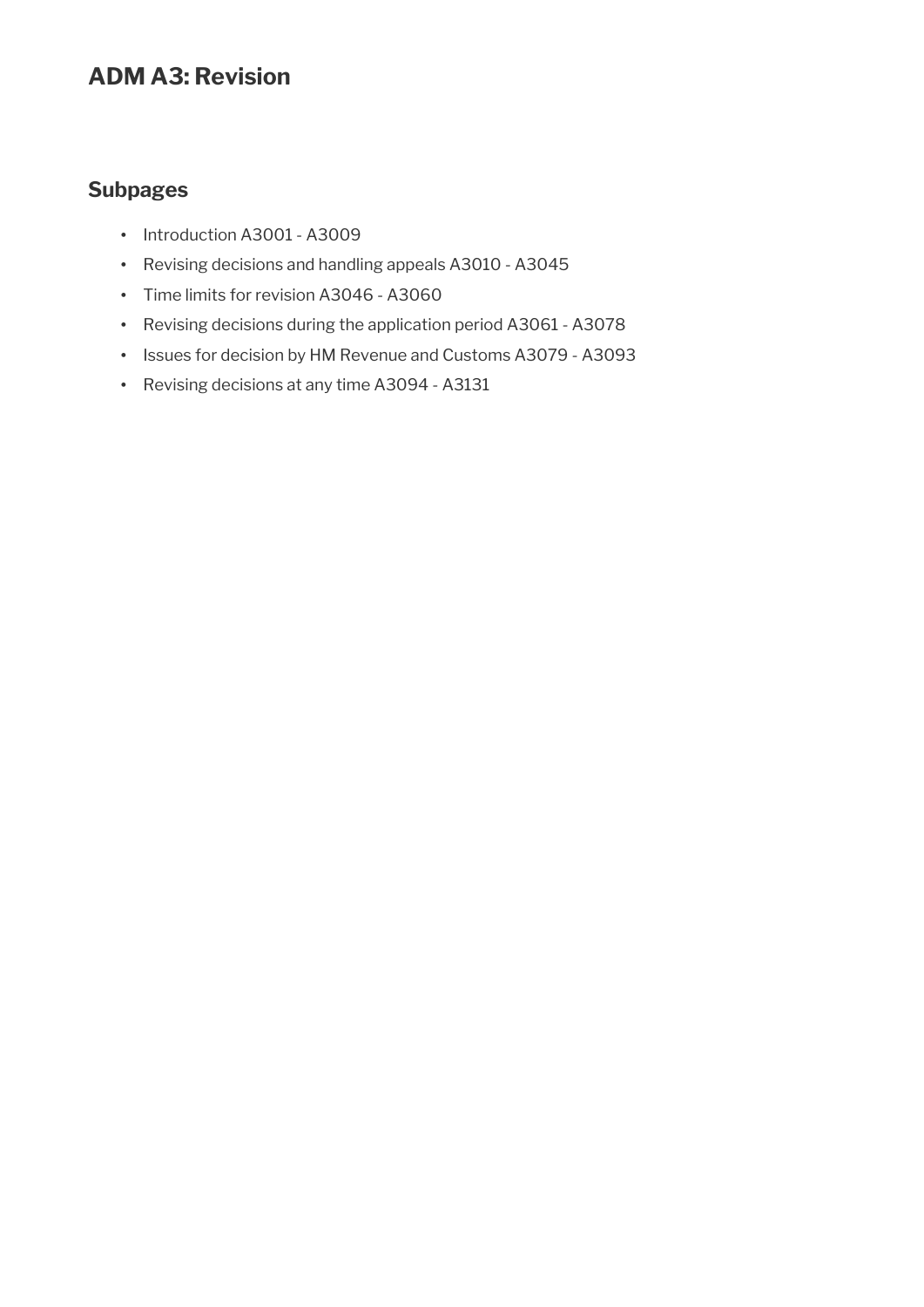# **Introduction A3001 - A3009**

A3001 This chapter is about revising decisions and handling appeals for

**1.** UC

**2.** PIP

**3.** new style JSA (hereafter referred to as JSA)

**4.** new style ESA(hereafter referred to as ESA).

**Note 1:** ADM Chapter M1 contains guidance on the meaning of new style JSA and new style ESA.

**Note 2:** Guidance on revision and handling appeals for benefits not listed above is in DMG Chapter 03.

**Note 3:** The guidance comes into effect<sup>1</sup> from 8.4.13 for PIP and from 29.4.13 for UC, JSA and ESA. DMs should note that mandatory reconsideration is being introduced from 8.4.13 for PIP, 29.4.13 for UC and 28.10.13 for JSA and ESA

### 1 [UC, PIP, JSA & ESA \(D&A\) Regs, reg 1\(2\)](http://www.legislation.gov.uk/uksi/2013/381/regulation/1) & [1\(3\)](http://www.legislation.gov.uk/uksi/2013/381/regulation/1)

A3002 The revision process allows the DM to re-examine the facts of the case, take any further evidence into consideration, the law used and other issues such as how discretion was applied when making a decision. Revising a decision can avoid the need for cases to proceed to the FtT.

A3003 Where a decision is challenged, the DM reconsiders it, and revises the decision if it is appropriate to do so. Where it cannot be revised, supersession may be appropriate. The DM should always consider revision first.

A3004 The revision process applies to

**1.** UC, PIP, JSA and ESA

**2.** decisions on credits

A3005 Where a claimant or other eligible person wants to challenge a decision, they should be encouraged to contact DWP to discuss the decision or ask for an explanation. If they want to challenge the decision formally they **must** apply for a revision so that the DM reconsiders the decision. This is known as mandatory reconsideration – see A3014. It is only after this has been considered that the claimant can exercise their right of appeal. An appeal made directly to DWP before a mandatory reconsideration has been requested will be treated by the DM as a request for mandatory reconsideration. Reconsideration is the process by which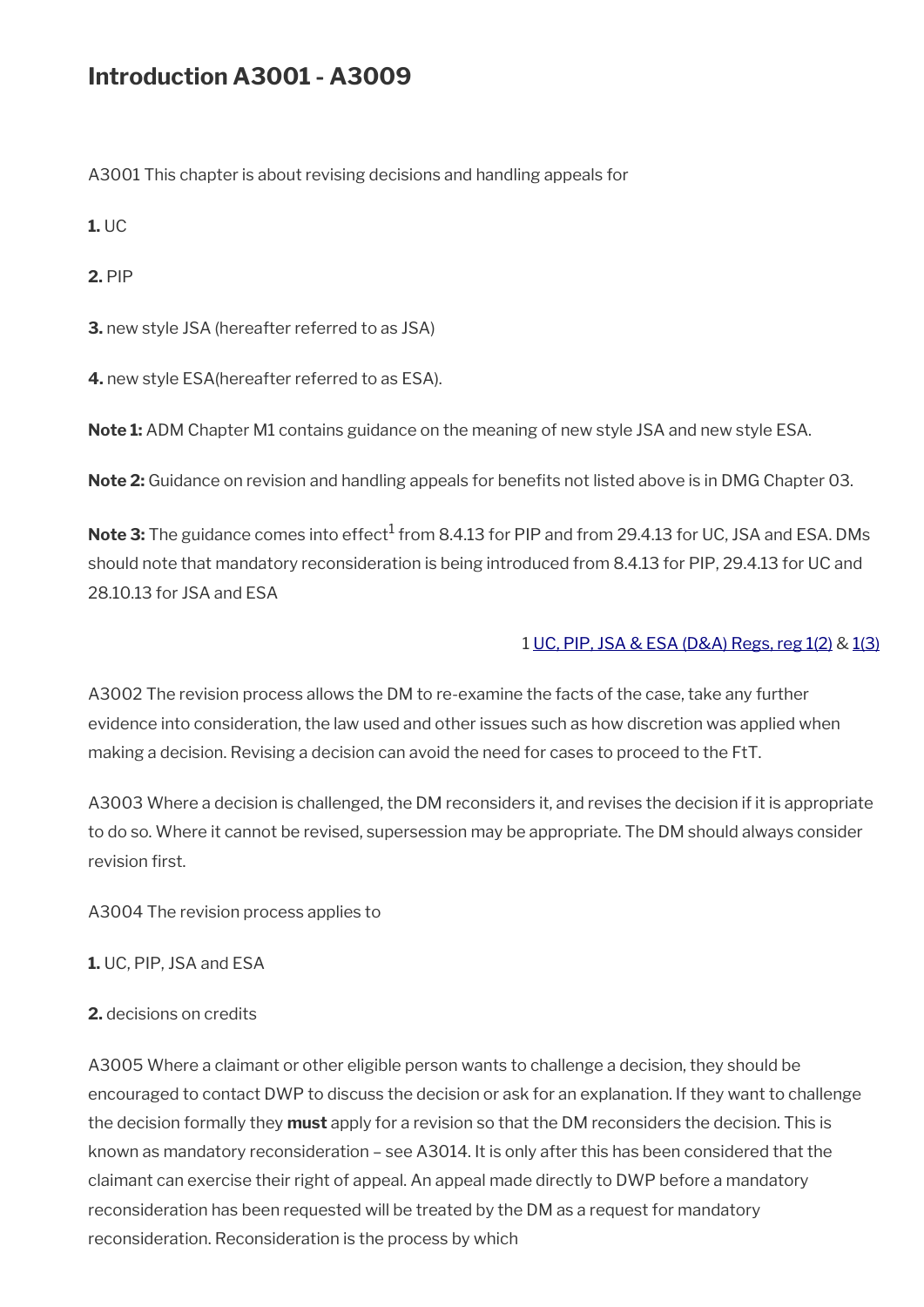**1.** an application for revision of a decision is considered **or**

**2.** a decision is looked at again following an appeal application.

The process includes making a record that a reconsideration has been carried out and what the result is.

**Note:** When a claimant or other eligible person wishes to appeal a decision, notice of the appeal will be sent directly to HMCTS rather than DWP. If an appeal is lodged with HMCTS which has not been subject to the mandatory reconsideration process then it will be treated as invalid and the claimant will be advised to request reconsideration.

A3006 At the end of the mandatory reconsideration process the DM

**1.** revises favourably and issues a new outcome decision **or**

**2.** revises unfavourably and issues a new outcome decision **or**

**3.** refuses to revise, i.e. makes a decision not to revise (this is not an outcome decision)

A decision not to revise is **not** appealable, but its effect will be to renew the appeal rights arising from the original decision (see A3075).

**4.** refuses to give a decision (**See ADM Annex A**).

**Note:** There is no limit to the number of times that a decision (including a supersession decision) can be revised.

A3007 A decision cannot be revised where claimants report a change of circumstances after the decision was made. The claim or supersession rules apply instead (see A3019 et seq).

A3008 There is no limit to the number of times a claimant can apply for a decision to be revised. The timing of the further application may affect the reconsideration process. For example, if the further application is made outside the application period, only the limited revision provisions apply (see A3096).

### A3009 Where

**1.** an application was made within the application period (see A3049) **and**

**2.** the DM has not revised the original decision **and**

**3.** a further application is made outside the application period **and**

**4.** the DM finds no grounds to revise the original decision and

**5.** the extended time limit for an appeal (see ADM Chapter A5) has not expired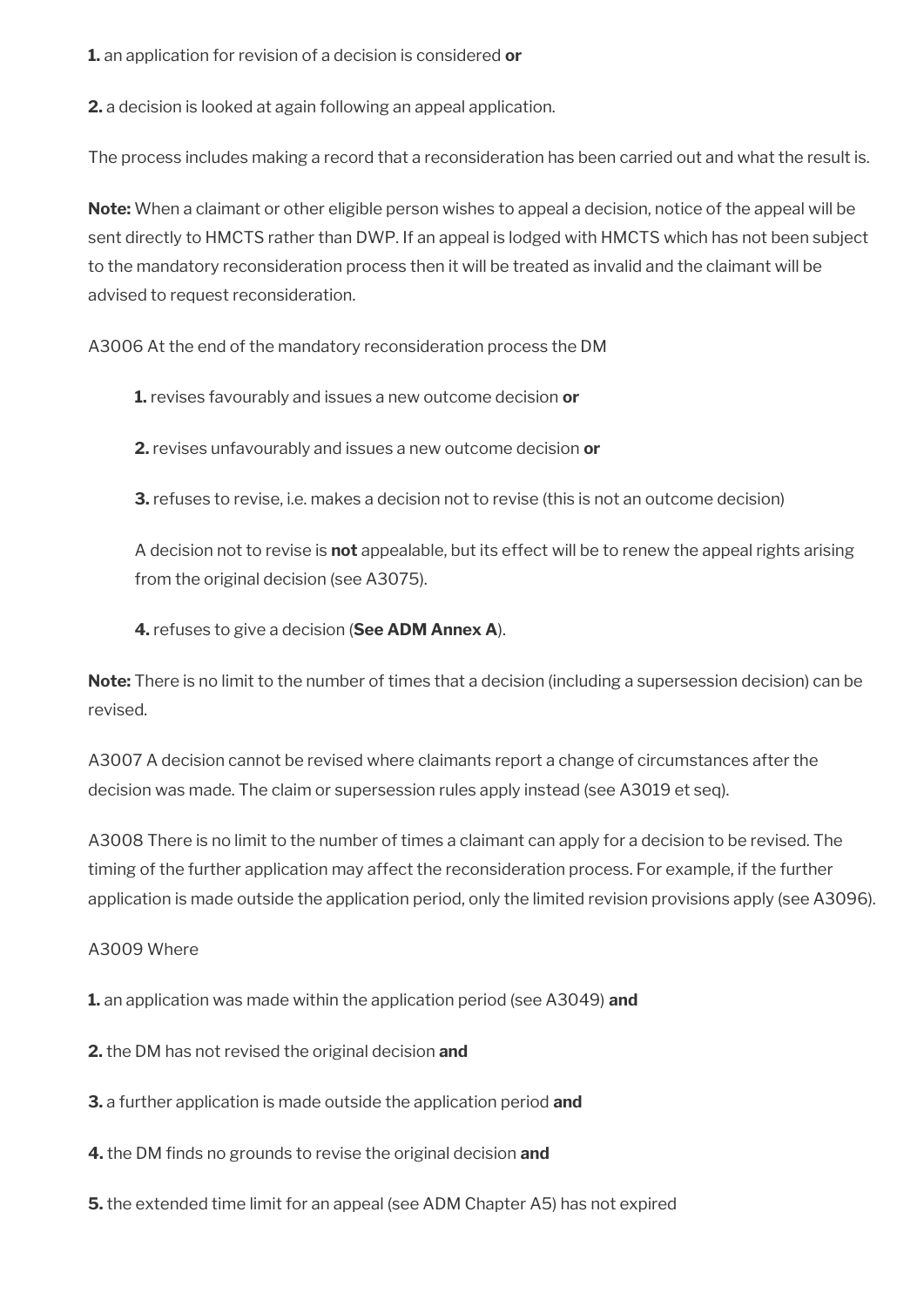the claimant should be reminded about the right of appeal against the original decision when the refusal to revise is notified.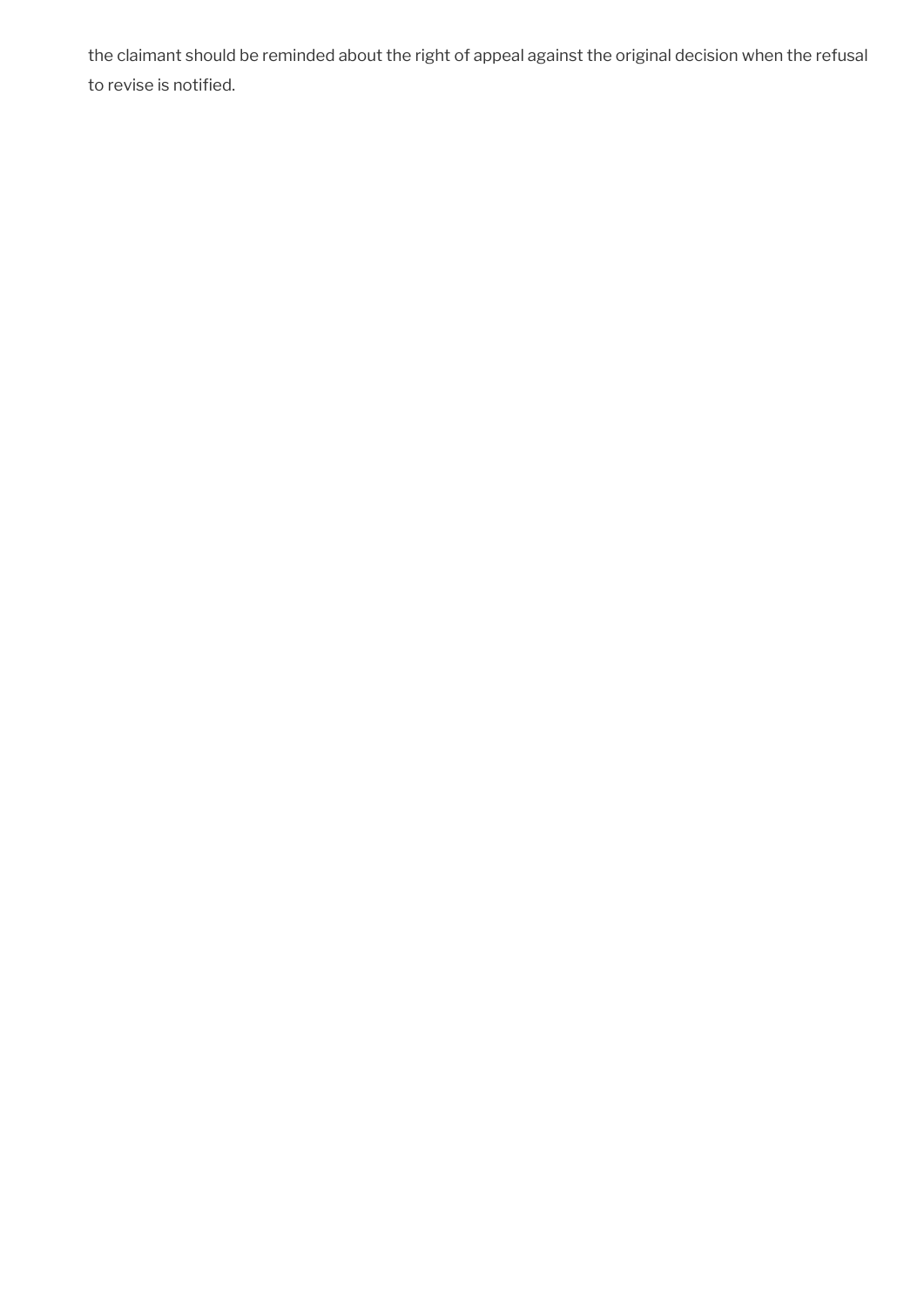# **Revising decisions and handling appeals A3010 - A3045**

[Which decisions can be revised](#page-4-0) A3010 - A3012

[When should the DM consider revision](#page-5-1) A3013

[Mandatory reconsideration before an appeal can be made](#page-5-0) A3014 - A3018

[Reporting changes during the application period](#page-6-0) A3019 - A3025

[What if an application for revision is not accepted / admitted](#page-8-0) A3026 - A3029

[How are applications for revision made](#page-9-0) A3030 -A3032

[Who reconsiders decisions](#page-10-1) A3033

[How are decisions revised](#page-10-0) A3034 - A3037

[Burden of proof](#page-11-1) A3038

[Consideration of previous law](#page-11-0) A3039

Can revision apply to abolished benefits A3040

[Correction of accidental errors](#page-12-0) A3041 - A3045

### <span id="page-4-0"></span>**Which decisions can be revised**

A3010 The revision process applies to all the decisions of the Secretary of State that can be superseded or appealed. A list of the decisions that can be appealed $^1$  is at Annex D. A list of decisions and determinations that are not appealable $^2$  is at Annex E.

## [1 SS Act 98, s 12\(1\) & Sch 3](http://www.legislation.gov.uk/ukpga/1998/14/contents); [UC, PIP, JSA & ESA \(D&A\) Regs, reg 50](http://www.legislation.gov.uk/uksi/2013/381/regulation/50) & [Sch 2;](http://www.legislation.gov.uk/uksi/2013/381/schedule/2) 2 [SS Act 98, Sch 2;](http://www.legislation.gov.uk/ukpga/1998/14/contents) [UC, PIP, JSA & ESA \(D&A\) Regs, Sch 3](http://www.legislation.gov.uk/uksi/2013/381/schedule/3)

A3011 Decisions of the FtT and UT **cannot** be revised. For guidance on superseding decisions of the FtT and UT see ADM Chapter A4.

A3012 DMs can also make corrections to accidental errors in decisions of the Secretary of State. Further details are at A3041 et seq.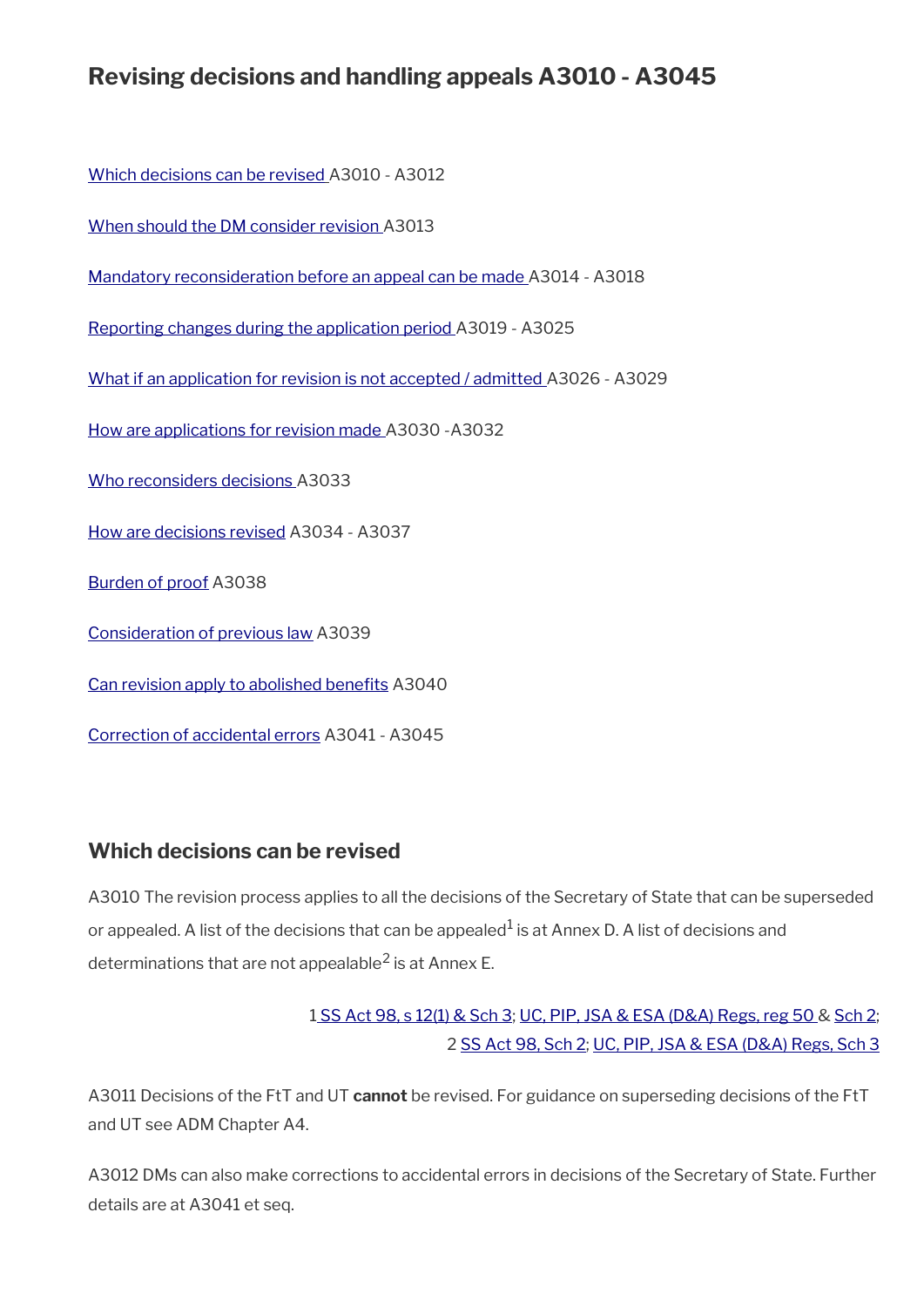# <span id="page-5-1"></span>**When should the DM consider revision**

A3013 The DM should reconsider a decision when a claimant challenges it by applying for revision for example by asking for it to be looked at again. This should not be confused with the occasions when a claimant is looking for clarifcation of a decision by asking for more information. Where a claimant has asked for, and been given, an explanation of a decision, the DM should ensure that the claimant is satisfied with the explanation and is not challenging it.

# <span id="page-5-0"></span>**Mandatory reconsideration before an appeal can be made**

A3014 [\[See Memo ADM 21/20\]](http://intranet.dwp.gov.uk/manual/advice-decision-making-adm/2120-esa-mandatory-reconsideration-and-pending-appeal-awards) A person has a right of appeal in relation to a decision **only<sup>1</sup>** if the DM has considered, on application, whether the decision should be revised. The claimant must be given a notice that informs them<sup>2</sup>

**1.** of the decision, whether as originally made or as revised **and**

**2.** of the time limit for making an application for revision **and**

**3.** that where the notice does not include a statement of reasons for the decision, the person may, within one month of the date of notifcation of the decision, request that a written statement is provided for the reasons for the decision **and**

**4.** that there is a right of appeal against the decision but this can be exercised only if the Secretary of State has considered an application for revision.

**Note:** The mandatory reconsideration process was introduced in April 2013 for UC and PIP and October 2013 for ESA and JSA. There is no time limit within which the DM must carry out the mandatory reconsideration. Once a decision has been subjected to mandatory reconsideration, further dispute rights are not dependent upon a further mandatory reconsideration.

### 1 [UC, PIP, JSA & ESA \(D&A\) Regs, reg 7\(2\);](http://www.legislation.gov.uk/uksi/2013/381/regulation/7) 2 [reg 7\(1\) & 7\(3\)](http://www.legislation.gov.uk/uksi/2013/381/regulation/7)

A3015 Where a claimant makes a late application for revision and the reasons for lateness are not accepted by the DM, a decision refusing to revise should be given and the claimant will have appeal rights against the decision as not revised $^1\!\!$ . See A3046 for guidance on the time limits for making an application.

### 1 [R\(CJ\) and SG v SSWP \(ESA\) \[2017\] UKUT 0324 \(AAC\) \[2018\] AACR5](http://www.gov.uk/administrative-appeals-tribunal-decisions/r-cj-and-sg-v-secretary-of-state-for-work-and-pensions-esa-2017-ukut-324-aac)

A3016 The normal time limit for applying for a reconsideration can be extended if certain conditions are met (see A3050) which includes satisfying the "tests" of "reasonableness" and "special circumstances". These tests are not defined in legislation but should be interpreted broadly. DMs should therefore allow an application for an extension of time where the person is able to explain why their application for a revision is late. Applicants are **not** expected to show unexpected or exceptional circumstances. But, if an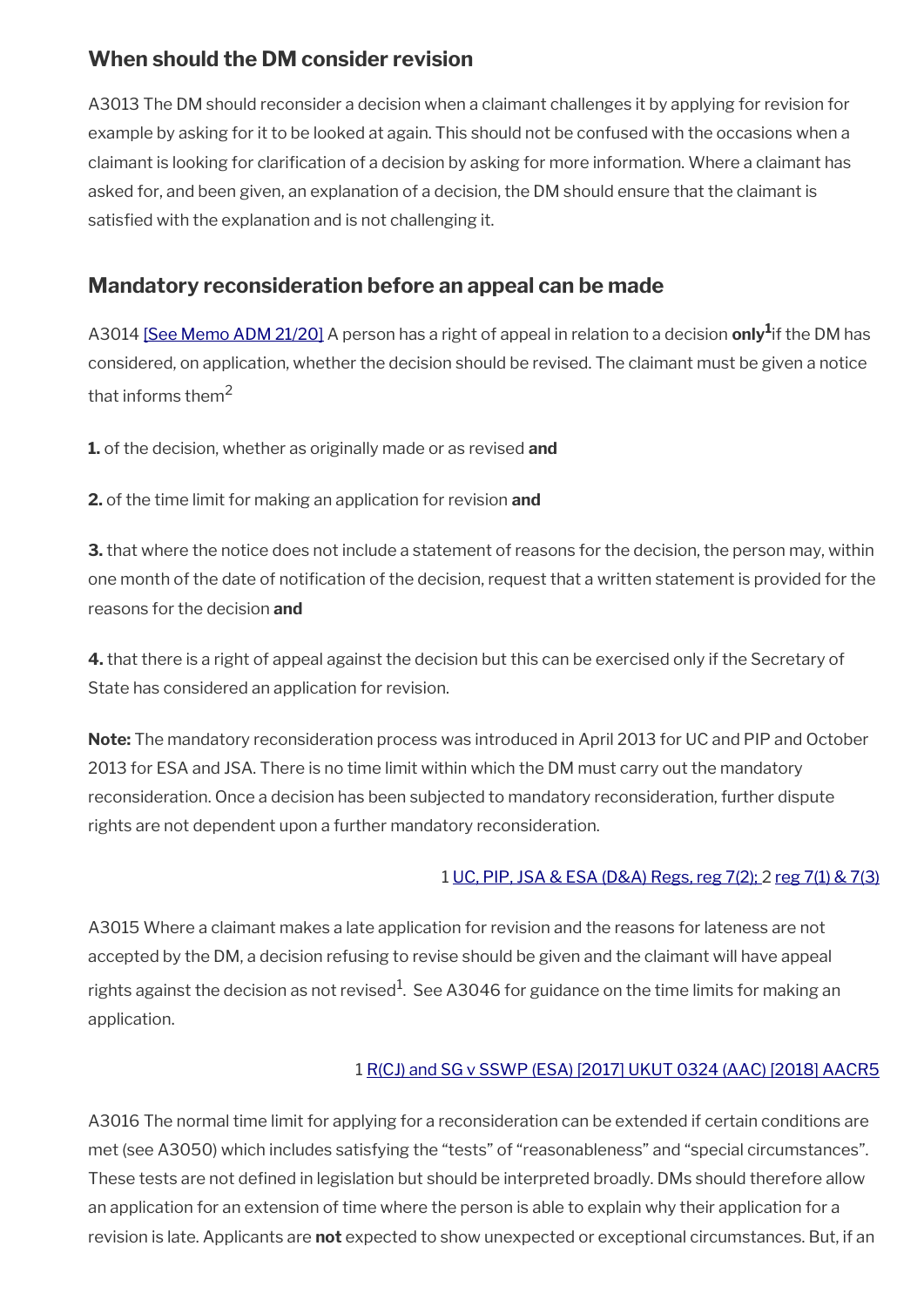applicant cannot explain why their application was not made in time, then the DM may not be able to consider their case. When considering whether to extend the time limit DMs should also have regard to the claimant's rights under article 6 of the ECHR – see Annex G.

A3017 Where a written statement of reasons is requested it must be provided within 14 days of receipt of request or as soon as practicable afterwards $^1$ . If the notification of the decision contains a statement of reasons then any further requests for a written notification has no effect.

### 1 [UC, PIP, JSA & ESA \(D&A\) Regs, reg 7\(4\)](http://www.legislation.gov.uk/uksi/2013/381/regulation/7)

A3018 Where there is no right of appeal against a decision as there has been no request for reconsideration then the purported appeal may be treated as an application for revision $^1$ .

### 1 [UC, PIP, JSA & ESA \(D&A\) Regs, reg 7\(5\)](http://www.legislation.gov.uk/uksi/2013/381/regulation/7)

# <span id="page-6-0"></span>**Reporting changes during the application period**

A3019 During the application period where

**1.** a claimant reports a change of circumstances **or** 

**2.** evidence or information is received indicating that there has been a change of circumstances

the DM may **only** revise the decision to take account of the change where it occurred **before** the decision had effect $^1$ .

### 1 [UC, PIP, JSA & ESA \(D&A\) Regs, reg 5\(2\)](http://www.legislation.gov.uk/uksi/2013/381/regulation/7)

A3020 Where the change occurs **after** the original decision had effect, the DM cannot revise to take account of the change. The action to take depends on

**1.** whether the original decision disallowed or made an award of beneft **or**

**2.** in the case of disallowance, when the change occurs.

A3021 If the original decision awarded benefit, the supersession provisions apply instead $^1$ .

### 1 [UC, PIP, JSA & ESA \(D&A\) Regs, reg 33](http://www.legislation.gov.uk/uksi/2013/381/regulation/33)

A3022 Where the original decision was a disallowance, and the change occurred

**1.** before the decision was made, the supersession provisions apply **or**

**2.** after the decision was made, a further claim is required $^1$ .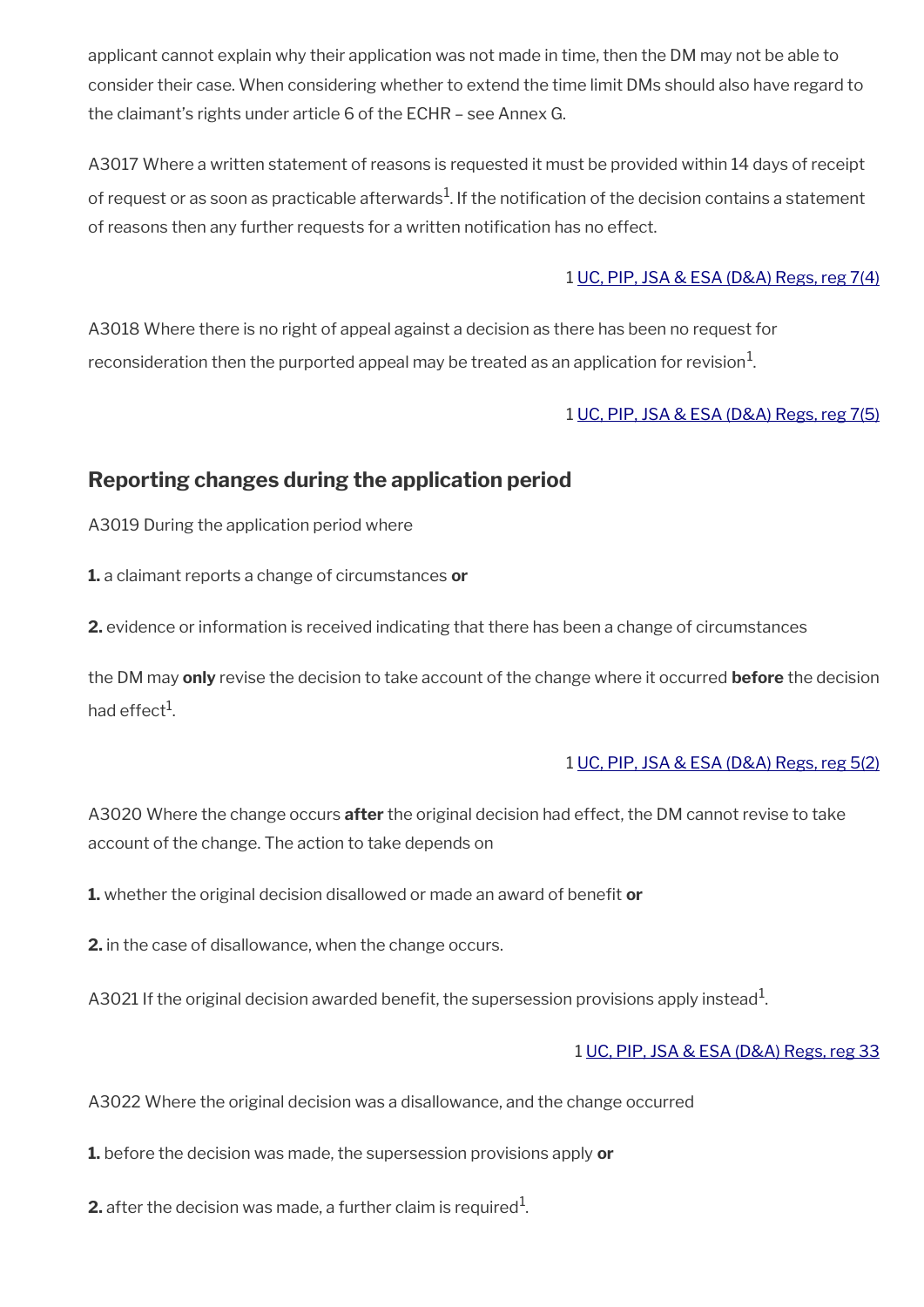See also A3028 where the change is notified in an application for revision.

1 [SS Act 98, s 8\(2\)\(b\)](http://www.legislation.gov.uk/ukpga/1998/14/contents)

#### **Advance award**

A3023 This rule does not apply in the same way where the DM makes an advance award<sup>1</sup>. The DM can revise to take account of changes which occurred before the decision was made<sup>2</sup>. See also A3131 for changes removing entitlement which occur before the relevant date, but are notifed after that date. Any changes which occur after the date the decision was made, but before the relevant date, and are notifed before that date, should be considered under the supersession rules. See ADM Chapter A4 for guidance on supersession.

1 UC, PIP, JSA & ESA (C&P) Regs, reg 32-34; 2 [UC, PIP, JSA & ESA \(D&A\) Regs, reg 5\(2\);](http://www.legislation.gov.uk/uksi/2013/381/regulation/5) [R \(DLA\) 4/05](http://intranet.dwp.gov.uk/manual/decision-benefit/rdla-4-05)

#### **Example**

The claimant made an advance claim for PIP on 14.11.15, and the DM awarded the standard rate daily living component and the standard rate mobility component from 12.4.16. The decision was made and notifed on 9.3.16, and a week later the claimant reported that his condition had deteriorated following a stroke on 7.12.15. The DM revises the decision made on 9.3.16 to award enhanced rate daily living component and enhanced rate mobility component. The DM also considers whether the existing award should be superseded on a relevant change of circumstances.

A3024 For the purposes of advance awards, the **relevant** date is the date the claim is treated as made where the DM is satisfied that the claimant $1$ 

**1.** does not satisfy the conditions of entitlement at the date of claim **but**

**2.** will do so within

**2.1** one month for UC **or**

**2.2** three months for ESA and JSA

after the date of claim **or**

**3.** will do so within three months for PIP

after the date of the decision.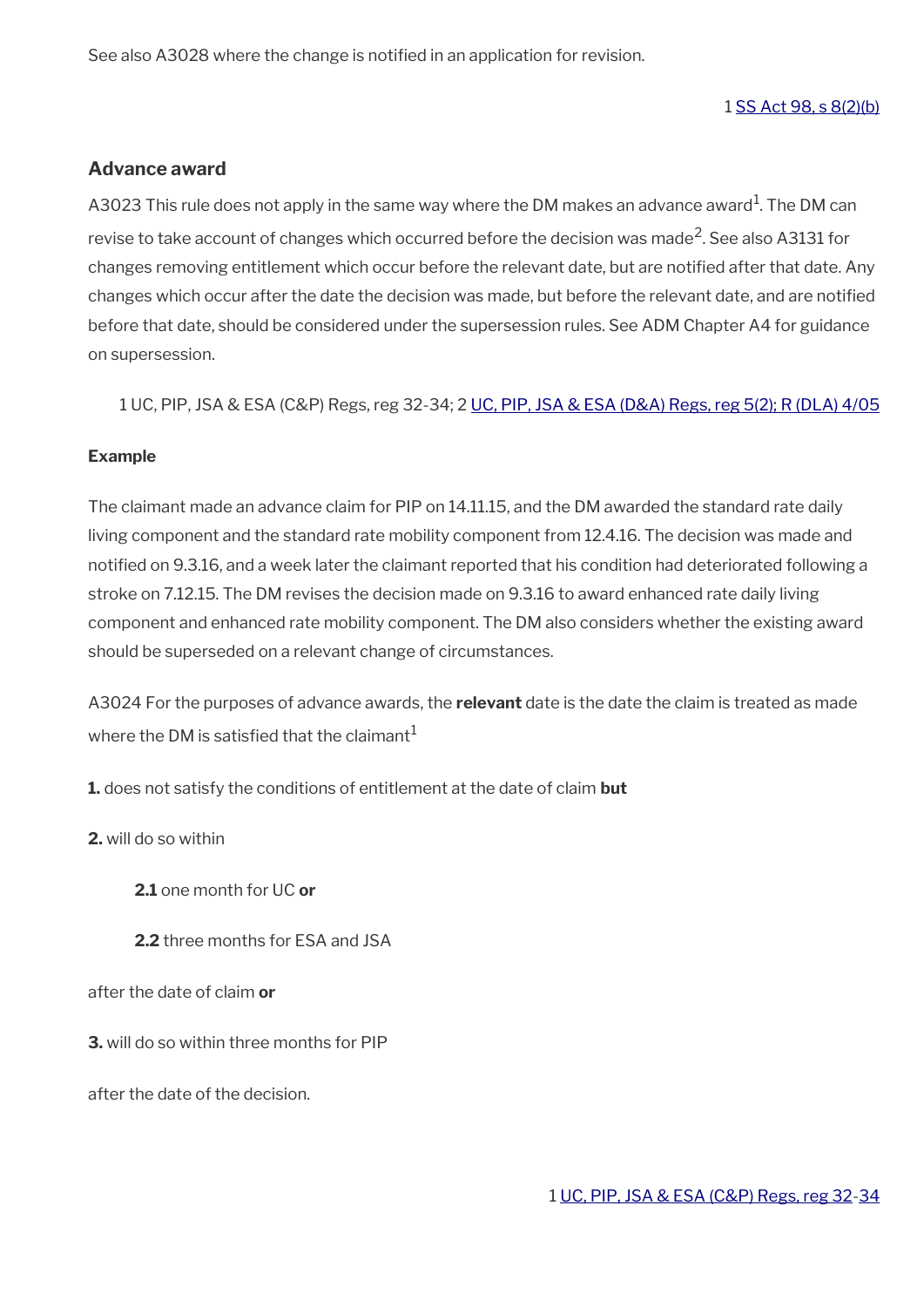## **Revision and supersession**

A3025 Decisions should not be superseded where they can be revised instead. This rule does not apply where

**1.** the decision could be revised **and**

 $\mathbf{2}.$  further circumstances arise which are not in the revision rules, but are in the supersession rules $^1$ .

In these cases, the decision should be revised as appropriate, and then superseded to take account of the supersession rules.

### 1 [UC, PIP, JSA & ESA \(D&A\) Regs, reg 32](http://www.legislation.gov.uk/uksi/2013/381/regulation/32)

### **Example**

The claimant has been awarded the enhanced rate of the mobility component of PIP. He challenges the decision, as he feels the period of the award is too short. He also notifes that his condition has deteriorated, and applies for the daily living component. The DM revises the decision to extend the period of the award, and supersedes the decision as revised to award the standard rate of the daily living component.

# <span id="page-8-0"></span>**What if an application for revision is not accepted/admitted**

A3026 Where the DM is unable

**1.** to accept an application for revision because it is late please see A3015 and **ADM Annex A Example 1**

**or**

**2.** to admit an application for revision outside the maximum period (see A3049 et seq)

the DM should consider whether the provisions allowing revision at any time apply (see A3096 et seq).

A3027 If it is not possible to revise the decision at any time, the DM should consider the supersession rules instead. The application for revision can be treated as an application for supersession $^{\rm 1}$ . The outcome of the supersession depends on whether the DM considers the original decision is correct. The DM should

**1.** supersede the decision on the grounds that it was erroneous in law or based on ignorance of or a mistake as to a material fact where the outcome is changed **or**

**2.** make a decision not to supersede the original decision<sup>2</sup>or

**3.** exceptionally, make no decision and notify the claimant that no decision has been made $^2$ (See ADM [Chapter A4](http://intranet.dwp.gov.uk/manual/advice-decision-making-adm/adm-a4-supersession-suspension-and-termination)).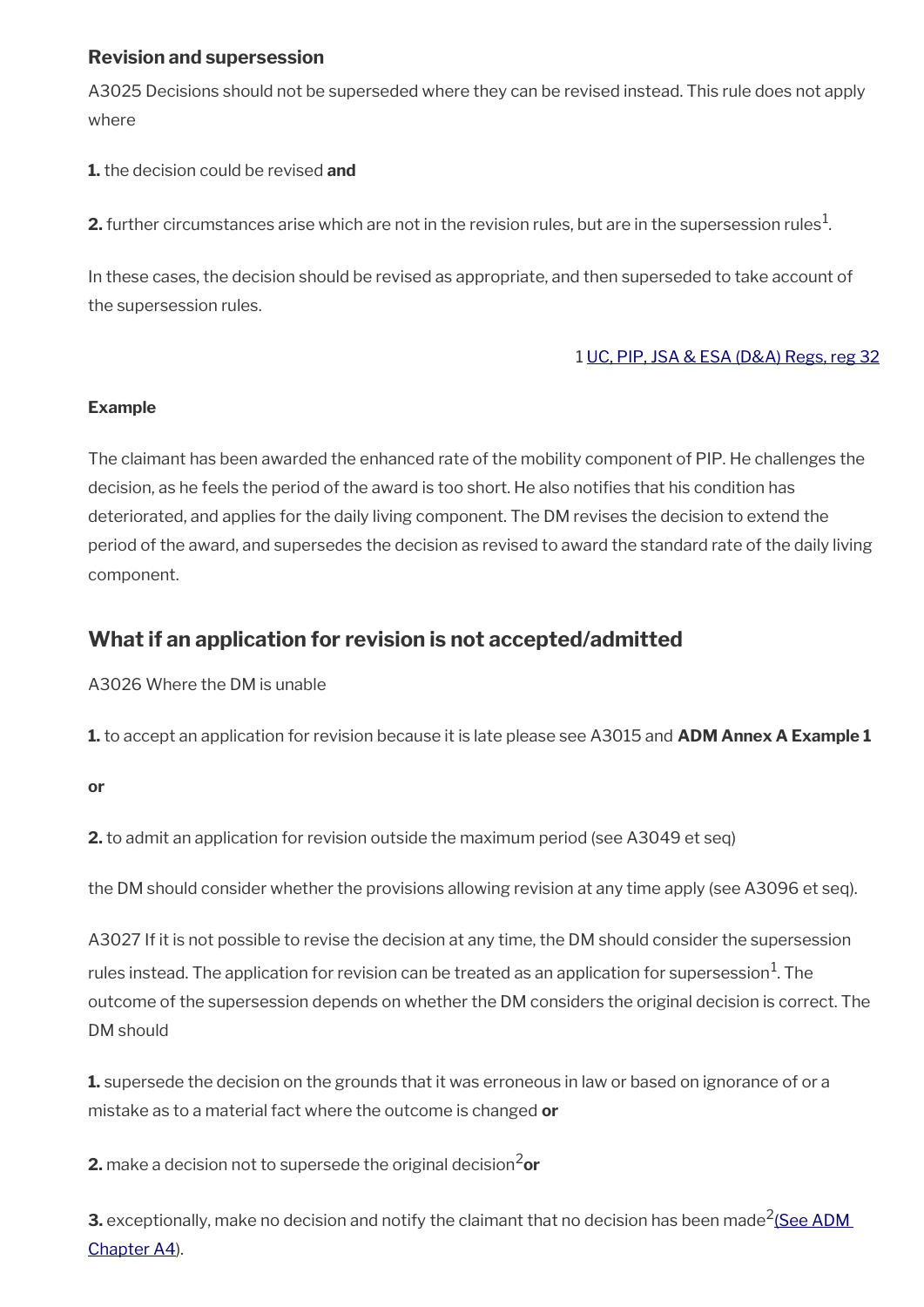**Note:** It is still important to record and notify that no decision has been made in response to the application for revision (**see ADM Annex A, Examples 2 and 3**)The decisions at 3027 **1.** and 3027 **2.** only carry the right of appeal.

# 1 [UC, PIP, JSA & ESA \(D&A\) Regs, reg; 33](http://www.legislation.gov.uk/uksi/2013/381/regulation/33); 2 [R\(DLA\) 1/03; Wood v Secretary of State for](http://intranet.dwp.gov.uk/manual/decision-benefit/rdla-1-03) [Work and Pensions \[2003\] EWCA Civ 53](http://intranet.dwp.gov.uk/manual/decision-benefit/rdla-1-03)

A3028 Where the DM considers that the application for revision should be dealt with as an application for supersession for a relevant change of circumstances, it is still important to record and notify that the decision is not revised or that no decision has been made in response to the application for revision (**see ADM Annex A**).

A3029 Where A3027 **1.** applies, the new decision is effective from

**1.** the date of the application<sup>1</sup>or

**2.** the date of the relevant determination where appropiate<sup>2</sup>.

### 1 [SS Act 98, s 10\(5\);](http://www.legislation.gov.uk/ukpga/1998/14/contents) 2 [UC, PIP, JSA & ESA \(D&A\) Regs, reg 35\(5\)](http://www.legislation.gov.uk/uksi/2013/381/regulation/35)

### **Example**

The claimant's appointee asks for a PIP award to be looked at again because the claimant has mental health problems that were not mentioned when the claim was made 18 months earlier. There was nothing on the claim form or the medical report suggesting mental health issues. Had the DM had this information at the outset, they would have made a higher award. The award can now be superseded on the grounds of ignorance of a material fact, but the effective date can only be the date on which the application was received

# <span id="page-9-0"></span>**How are applications for revision made**

A3030 A claimant can ask for a decision to be revised, for example by asking for it to be looked at again, either orally or in writing. There is no application form for a revision. Where the application is made orally the Department must keep a record of the conversation. The Secretary of State can also instigate revision of decisions where an appeal is received. See A3102 for guidance on revision for official error.

A3031 Where a claimant applies for a decision to be revised on any ground the application or notifcation must be made at an appropriate office $^1\!\!$ 

### 1 [UC, PIP, JSA & ESA \(D&A\) Regs, reg 5\(1\)\(b](http://www.legislation.gov.uk/uksi/2013/381/regulation/5))

A3032 An appropriate office is<sup>1</sup>

1. in the case of a contribution decision, any National Insurance Contributions Office of HMRC or any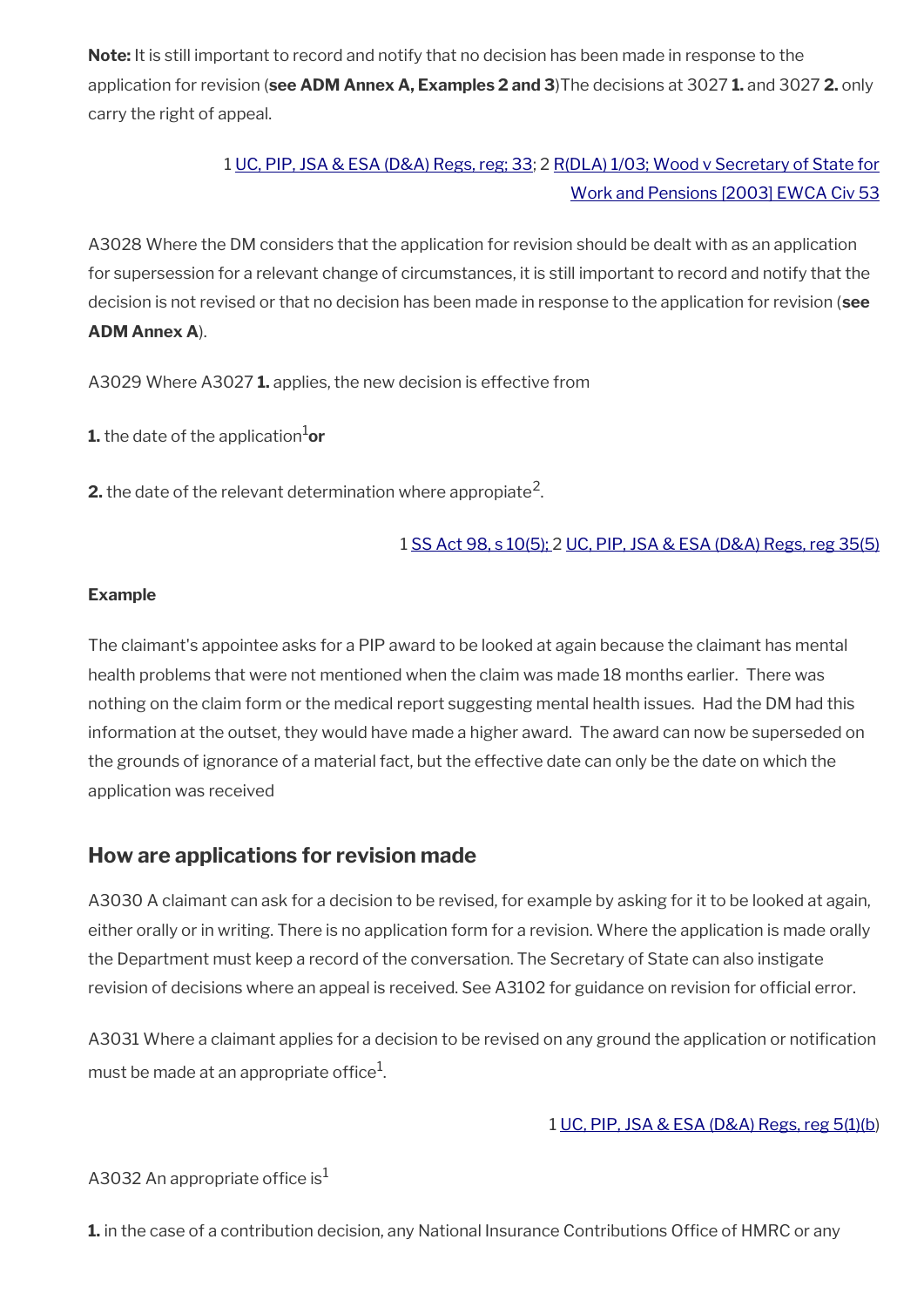office of DWP or

**2.** the DWP office or other place whose address is shown on the original decision

1 [UC, PIP, JSA & ESA \(D&A\) Regs, reg 2 &](http://www.legislation.gov.uk/uksi/2013/381/regulation/2) [reg 5\(1\)\(b\)](http://www.legislation.gov.uk/uksi/2013/381/regulation/5)

### <span id="page-10-1"></span>**Who reconsiders decisions**

A3033 DMs can reconsider a decision that they or another DM has given $^1$ . Where possible, although not a legal requirement, the expectation is that the mandatory reconsideration should be carried out by a different DM.

See ADM Chapter A1 for guidance on revision and supersession of decisions of former authorities.

1 [SS Act 98, s 9 & s 10](http://www.legislation.gov.uk/ukpga/1998/14/contents)

### <span id="page-10-0"></span>**How are decisions revised**

A3034 The DM should

**1.** clarify the grounds for reconsideration where appropriate

**2.** identify the decision to be reconsidered

**3.** identify the evidence used by the DM to make the original decision

**4.** telephone the claimant to ensure all available evidence has been considered

**5.** obtain further evidence as appropriate

**6.** keep a record of all the main steps taken during the reconsideration process such as requests for evidence and any conversations with the claimant

**7.** decide whether the decision needs to be revised and, if so, on what grounds where appropriate and when the decision takes effect

**8.** consider whether any offset is appropriate and whether there is any overpayment (further details are in [ADM Chapter D1\).](http://intranet.dwp.gov.uk/manual/advice-decision-making-adm/adm-chapter-d1-overpayments-recoverability-adjustments-civil-penalties-and-recoupment-%E2%80%93-uc-jsa)

**Note:.** There is no need to look at the whole decision again (but see A3065).

A3035 Where a claimant makes an application for revision, the result will be either a

**1.** revision of the original decision (whether favourable or otherwise) or

**2.** decision not to revise that decision i.e. a change or no change or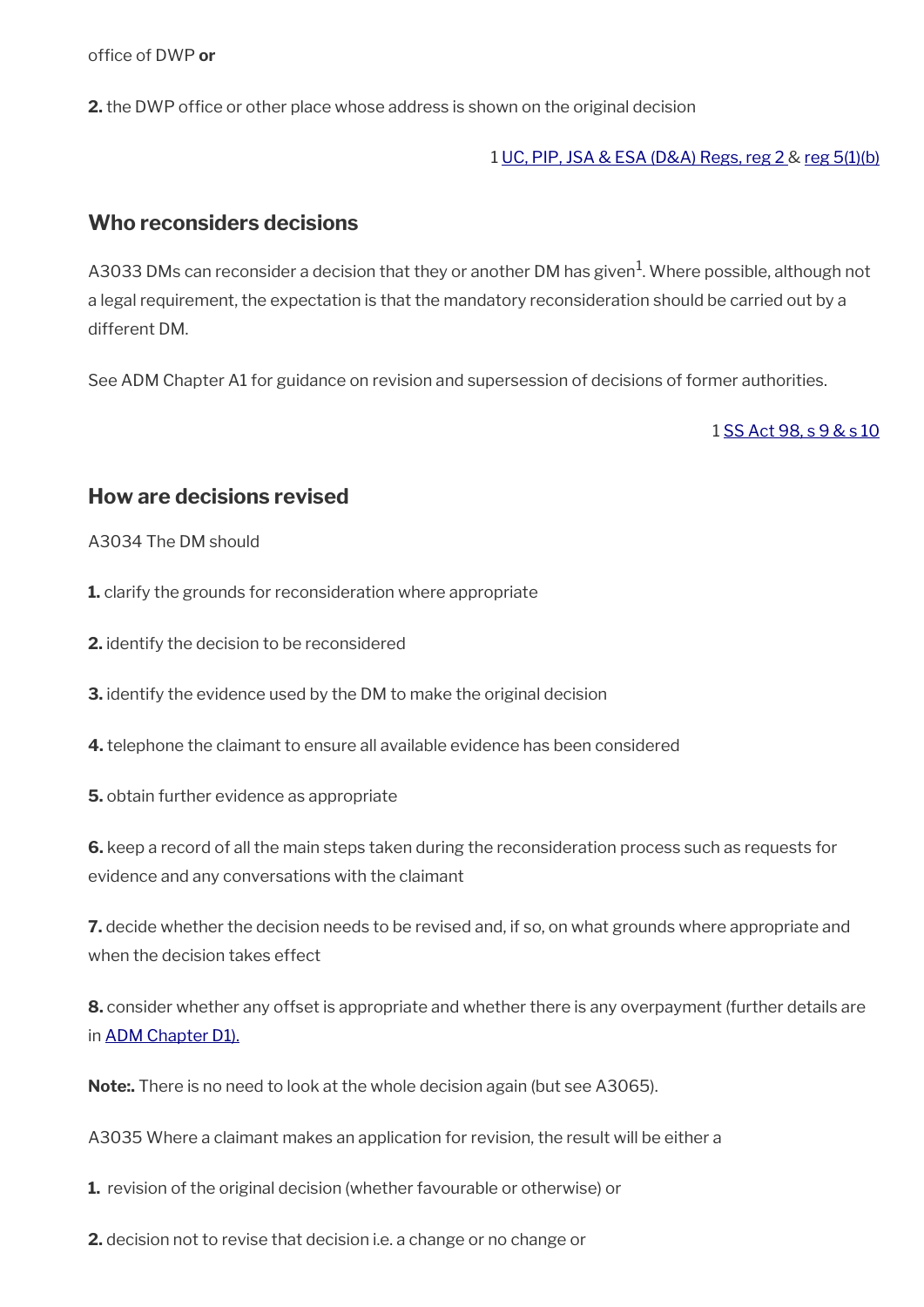**3.** refusal to give a decision. Whatever the resulting decision, it **must** be recorded properly. There is no legal prescription about the format the record should take, but whether the decision is given clerically or via IT, offices must follow the procedures laid down in the relevant procedural guidance.

A3036 On receipt of an appeal response request from HMCTS, in response to a decision made following mandatory reconsideration, the DM should, in every case, consider whether the decision can be revised. If it can be revised to the appellant's advantage the DM should revise the decision and the appeal may lapse. However, where revision will not address all that has been asked for in the appeal see A3100. This paragraph gives guidance on when a decision should not be revised. The claimant can

**1.** apply for the decision as revised to be revised again **or**

**2.** make a further appeal.

**Note:** The claimant, and HMCTS, **must** be notifed if an appeal is lapsed.

A3037 The appeal proceeds if

**1.** the decision is not revised **or**

**2.** the decision is revised, but not in the appellant's favour **or** 

**3.** the DM considers that the decision could be revised partially in the claimant's favour but it has not been possible to contact the claimant to establish if they wish their appeal to continue, and so the decision is not revised **or**

**4.** the decision is superseded. In this case the appeal proceeds against the period from the date of the decision under appeal to the date of the superseding decision.

**Note:** Special rules apply where the decision is revised, but not in the appellant's favour (see ADM Chapter A5).

# <span id="page-11-1"></span>**Burden of proof**

A3038 The person who wants to change the decision has the burden of proving, where necessary, that it should be changed. The claimant has the responsibility of proving the case if they apply for a revision $^1\!$ . The onus is on the DM if the Secretary of State initiates revision. In a case where documents have been lost or destroyed the burden of proof does not alter $^2$ .

1 [R\(I\) 1/71.pdf](../file/869051/download/R%2528I%2529%25201%252F71.pdf) ; 2 [R\(IS\) 11/92.pdf](../file/869053/download/R%2528IS%2529%252011%252F92.pdf)

# <span id="page-11-0"></span>**Consideration of previous law**

A3039 The DM may need to consider the effect of law previously in force. If questions arise involving the revision of awards for past periods, decisions must be made in accordance with the law as it was at that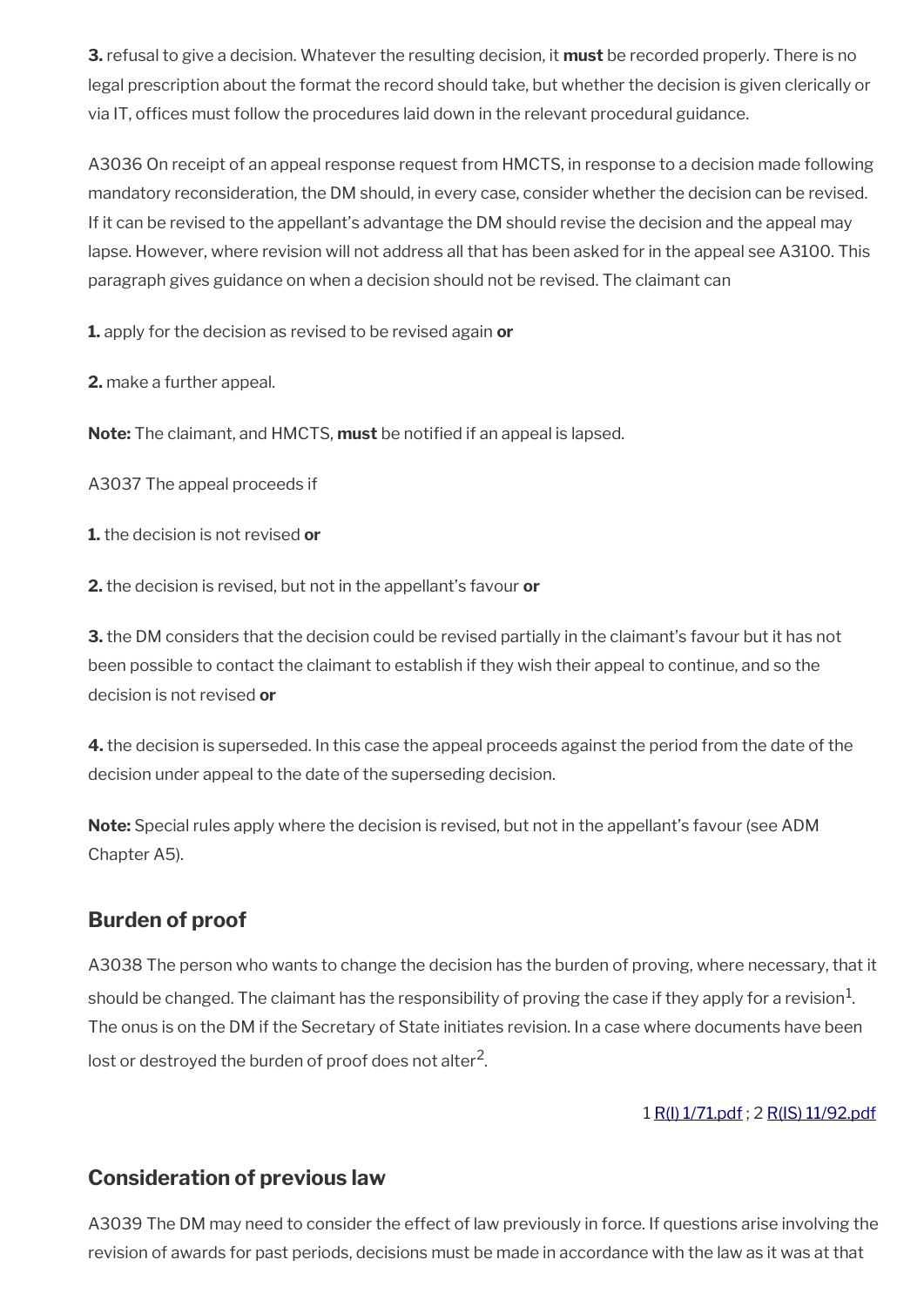time $^{\rm 1}$ . If particular rates are to be applied, the rates are those which applied at the period of time. Any erosion in value, for example old benefit rates compared to new, is not considered<sup>2</sup>.

1 [R\(SB\) 48/83.pdf](../file/869069/download/R%2528SB%2529%252048%252F83.pdf) ; 2 [R\(I\) 1/86.pdf](../file/869070/download/R%2528I%2529%25201%252F86.pdf)

# <span id="page-12-1"></span>**Can revision apply to abolished benefts**

A3040 Decisions on benefits which have been abolished can still be revised in limited circumstances<sup>1</sup> (see ADM Chapter A1).

1 [SS A Act 92, Sch 10](http://www.legislation.gov.uk/ukpga/1992/5/contents); [Inte Act 78, s 16](http://www.legislation.gov.uk/ukpga/1978/30/section/16)

# <span id="page-12-0"></span>**Correction of accidental errors**

A3041 DMs can correct accidental errors, including slips of the pen, in their own decisions or those of other  $\mathsf{DMs}^1$ .

1 [UC, PIP, JSA & ESA \(D&A\) Regs, reg 38](http://www.legislation.gov.uk/uksi/2013/381/regulation/38)

### **What is an accidental error**

A3042 An error is only accidental when the intended decision is clear, and it is obvious that the error occurred when recording it. Accidental errors include

**1.** slips of the pen

**2.** arithmetical mistakes

**3.** errors in the text

**4.** text entered in the incorrect place.

### **How are accidental errors corrected**

A3043 A decision can be corrected by striking out the wrong words or date, inserting the correct ones, and signing and dating the correction. If the correction is more complex a fresh decision should be given and clearly identifed as a corrected decision. If the correction is made after a copy of the decision has been sent to the claimant then a written notice of the correction should be given to the claimant $^1$ .

#### 1 [UC, PIP, JSA & ESA \(D&A\) Regs, reg 38\(3\)](http://www.legislation.gov.uk/uksi/2013/381/regulation/38)

A3044 Where a decision of a DM is corrected, the time for applying for revision and for making an appeal begins on the day the corrected decision is notified $^{\rm 1}$ .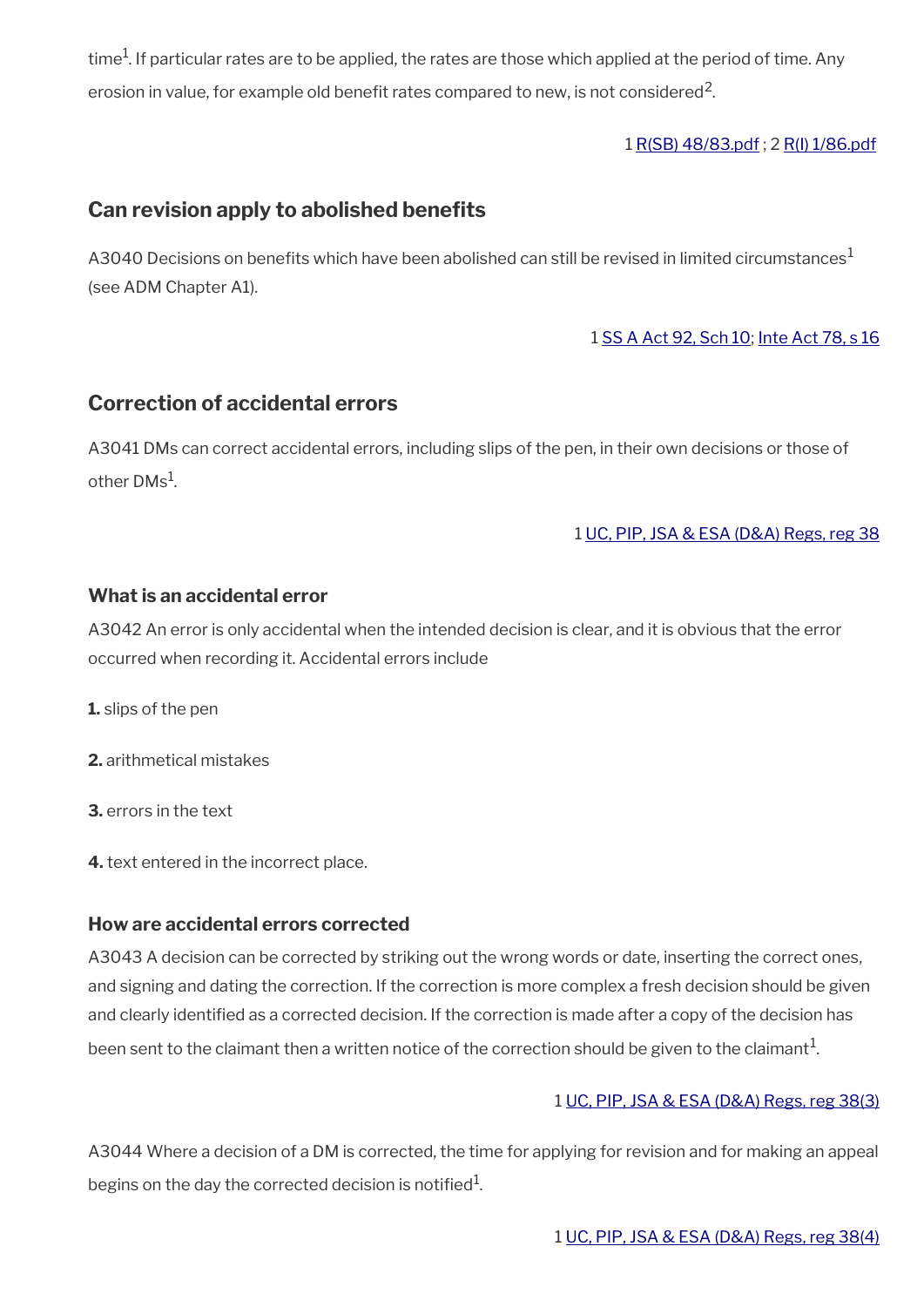A3045 Where the error is made by the FtT it should be returned to the FtT to consider correction. Further details are in ADM Chapter A5.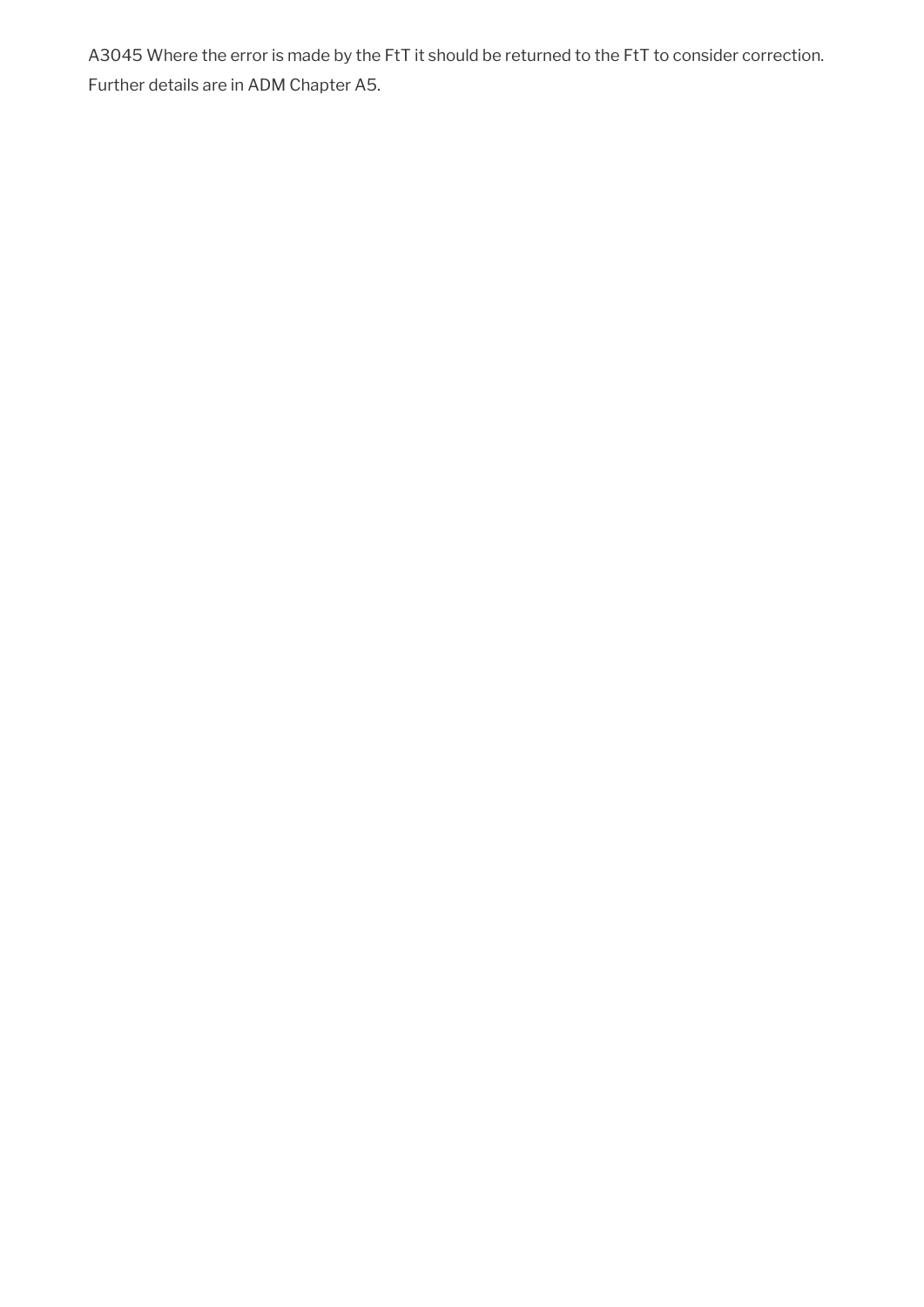# **Time limits for revision A3046 - A3060**

[Introduction](#page-14-1) A3046 - A3048 [What is the application period](#page-14-0) A3049 [Late applications](#page-15-0) A3050 - A3057 [Revision instigated by the DM](#page-17-0) A3058 A3059 [Challenging a revised decision](#page-18-0) A3060

# <span id="page-14-1"></span>**Introduction**

A3046 Claimants can apply for revision of decisions if they think they are wrong or unfair. The timing of the application determines how it is dealt with by the DM. For appeals to the FtT, UT and the Courts see ADM Chapter A5.

A3047 Where an application is made outside the time limits as in A3049 et seq , the DM should consider the 'any time' revision procedure. Where this is not applicable the DM should consider whether the decision can be superseded.

A3048 See A3074 for guidance on what happens when a decision is not revised.

# <span id="page-14-0"></span>**What is the application period**

A3049 For claimants, the period begins on the day following the date of notifcation of a decision by the Secretary of State on a claim or supersession $^1$ . A decision may be revised where the application is made

**1.** within one month of notification of the original decision (subject to A3041 – correction for accidental errors) **or**

**2.** where a written statement of reasons is requested and is provided within the one month period, within 14 days of expiry of the one month period **or**

**3.** where a written statement is provided after the one month period, within 14 days of notification of the written statement **or**

**4.** within the appropriate period where a late application is accepted (see A3050).

**Note:** A month means a calendar month<sup>2</sup>.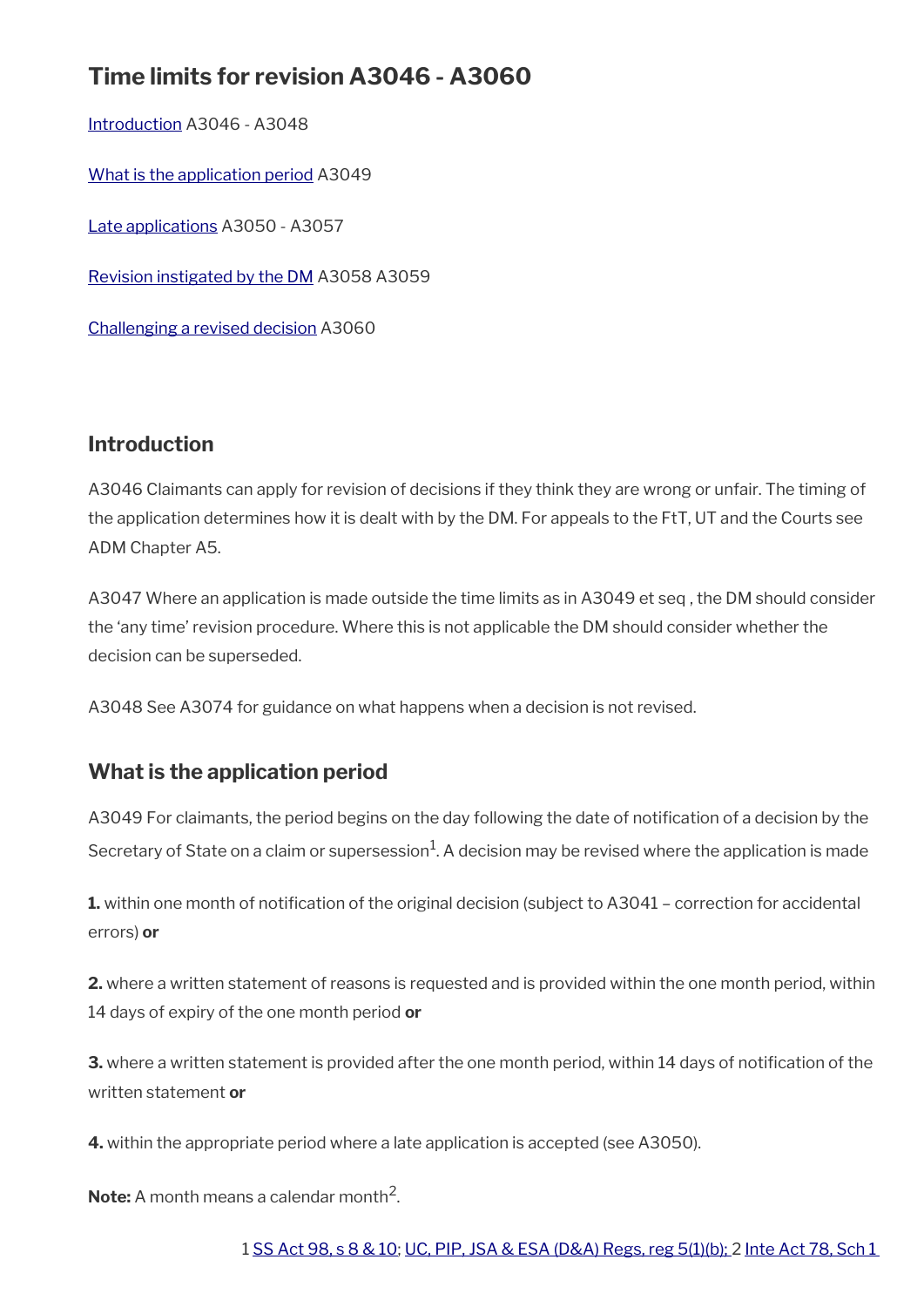### **Examples of one month period**

#### **Example 1**

On 18 November a claimant is notifed of the decision on his claim for ESA. The one month period is 19 November to 18 December.

### **Example 2**

On 31 December a claimant is notifed of the decision on her claim for JSA. The one month period begins on 1 January. The calendar month ends on 31 January.

#### **Example 3**

On 29 January a claimant is notifed of the decision on his claim for JSA. The calendar month ends on the last **date** of the following month - 28 February. In a leap year use 29 February.

**Note:** The DM can only determine the date of posting on the balance of probabilities. Unless the DM is certain that a notifcation was posted on a particular date, the one calendar month must always be extended by one day where the claimant makes an application on the day following the end of the one month period.

### <span id="page-15-0"></span>**Late applications**

A3050 The one month time limit for applying for revision can be extended where all of the conditions in A3051 – A3054 are met $^{\rm 1}$ .

#### 1 [UC, PIP, JSA & ESA \(D&A\) Regs, reg 6](http://www.legislation.gov.uk/uksi/2013/381/regulation/6)

A3051 The first condition is that an application for an extension of time has been made to an appropriate office $^1$ . The application need not be in writing, it may be made in person or by telephone.

#### 1 [UC, PIP, JSA & ESA \(D&A\) Regs, reg 6\(2\)](http://www.legislation.gov.uk/uksi/2013/381/regulation/6)

A3052 The second condition is that the application must

**1.** explain why the extension is sought **and** 

**2.** include sufficient information to enable the decision to be revised to be identified and

**3.** be made within 12 months of the latest date by which the application for revision should have been received $^{\rm 1}$ as in A3049.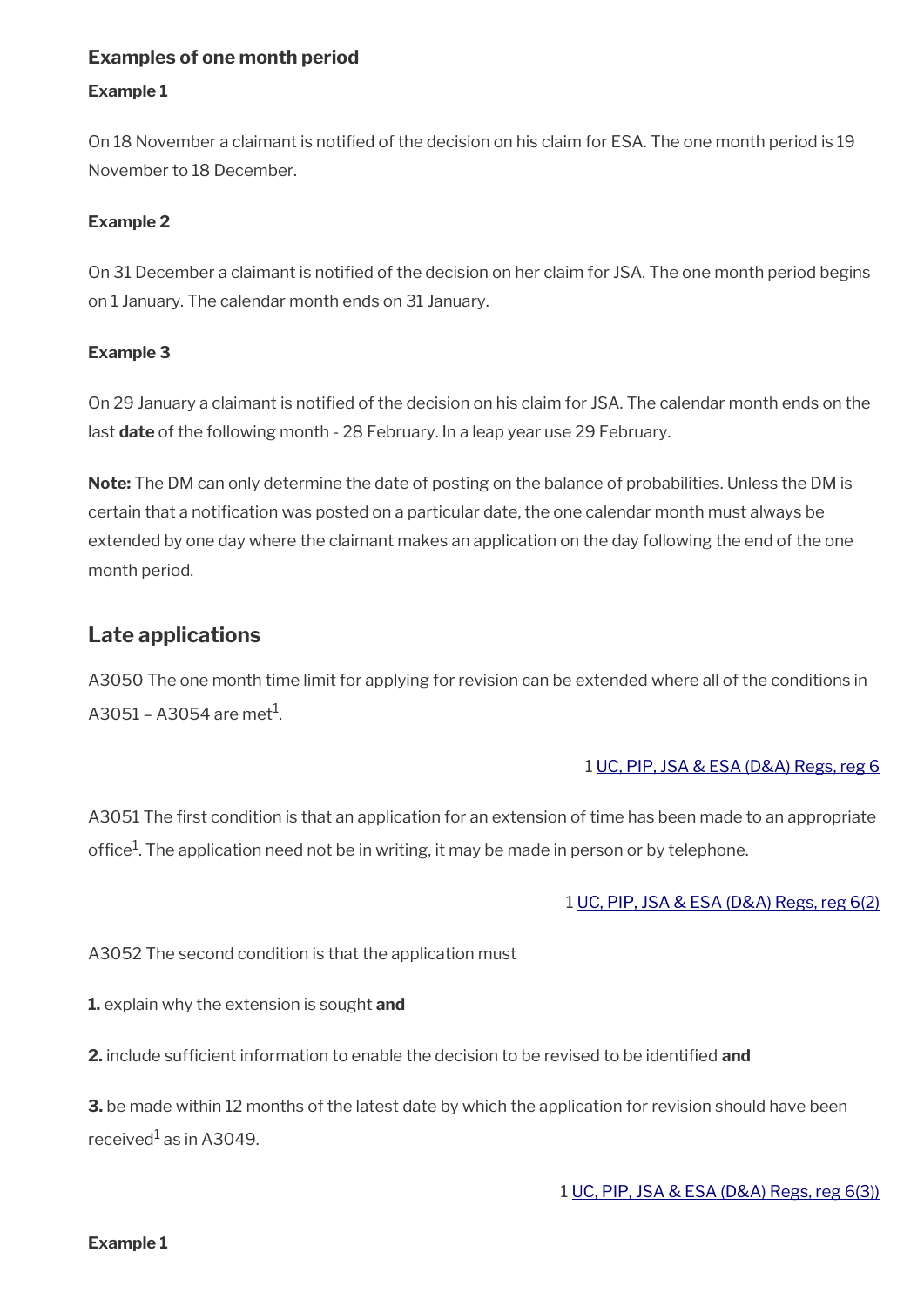On 12.11.14 a claimant is notifed of the decision on his claim for JSA. The application period is 13.11.14 to 12.12.14 (ordinarily, a late application might be possible up to 12.12.15). The claimant requested a statement of reasons within the one month period, and this was provided on 10.12.14. A late application, where appropriate, can be made up to and including 26.12.15 (the 13 month late application period is extended by 14 days).

### **Example 2**

On 9.2.15 a claimant is notifed of the decision on his claim to ESA. The application period is 10.2.15 to 9.3.15 (ordinarily, a late application might be possible up to 9.3.16). The claimant requested a statement of reasons. This was not provided until 15.3.15 (some 6 days after the initial one month application period ended). A late application, where appropriate, can be made up to and including 29.3.16 (i.e. the 13 month late application period is extended by a total of 20 days, being 14 days plus 6 days for the delayed issue of the written statement of reasons).

A3053 The third condition which must be satisfied for a late application to be accepted is that it is reasonable to grant the application for the extension of time $^1\!$ 

### 1 [UC, PIP, JSA & ESA \(D&A\) Regs, reg 6\(4\)](http://www.legislation.gov.uk/uksi/2013/381/regulation/6)

A3054 The fourth (and final) condition is that<sup>1</sup>

**1.** there are special circumstances for the lateness **and**

**2.** as a result of the special circumstances the application for revision could not be made within the time limit.

#### 1 [UC, PIP, JSA & ESA \(D&A\) Regs, reg 6\(5\)](http://www.legislation.gov.uk/uksi/2013/381/regulation/6)

A3055 The term "special circumstances" is not defined in legislation and should be interpreted broadly. It can include factors such as

**1.** the applicant, partner or dependant has died or suffered serious illness

- **2.** the applicant is not resident in UK
- **3.** normal postal services were adversely affected.
- **4.** the claimant has learning or language difficulties

**5.** the claimant has difficulty in obtaining evidence or information to support their application

**6.** ignorance or misunderstanding of the law or time limits

The list is not exhaustive, and each application should be considered on its merits. For example, where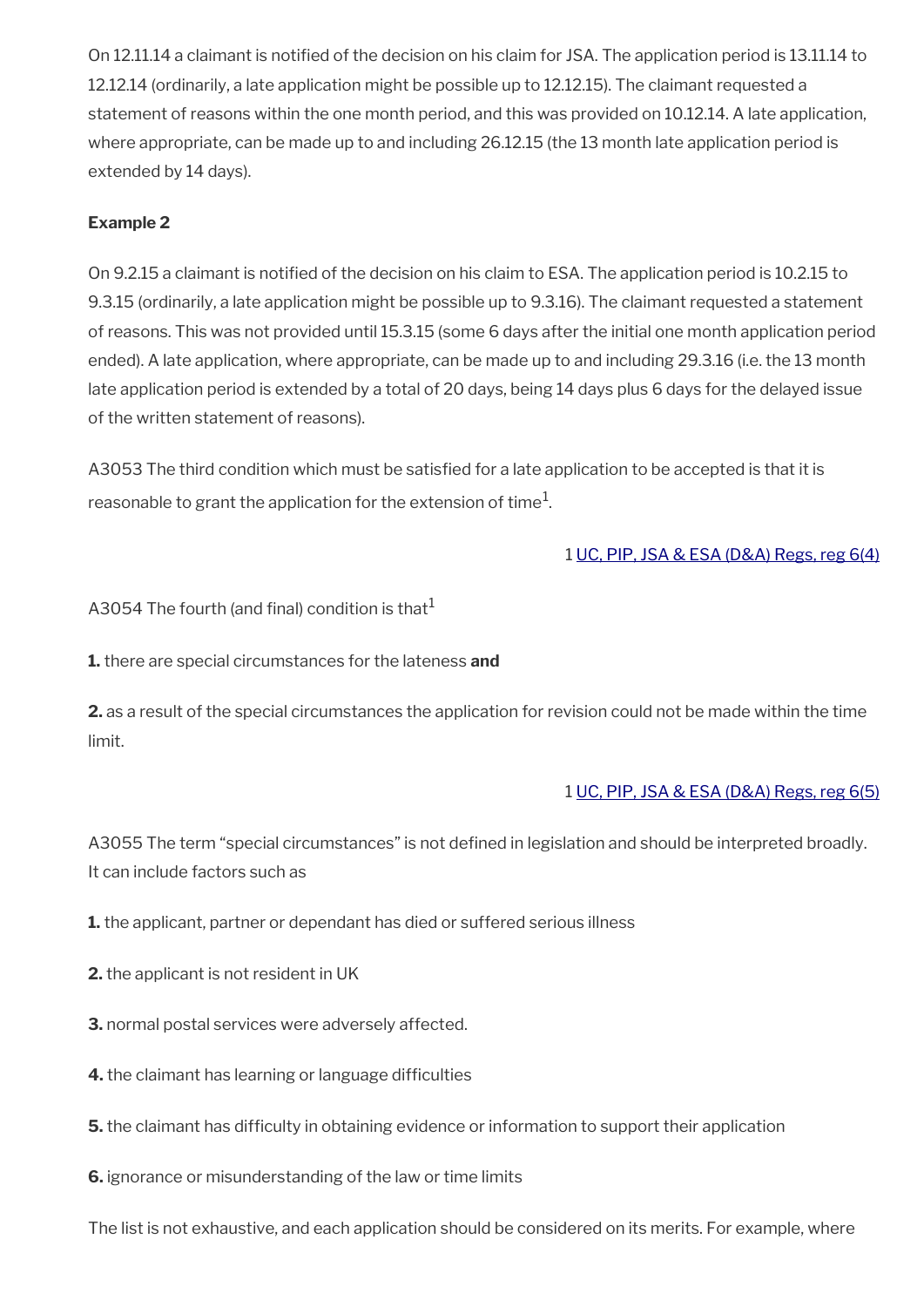the application concerns a benefit awarded because of LCW or disability, it may be appropriate to accept serious illness as a special circumstance.

A3056 Note that the later the application the more compelling the special circumstances for lateness must be $^1$  although applicants are not expected to show that their circumstances are exceptional. Where the delay is not excessive, the person's circumstances can be less compelling.

### 1 [UC, PIP, JSA & ESA \(D&A\) Regs, reg 6\(6\)](http://www.legislation.gov.uk/uksi/2013/381/regulation/6)

### **Example 1**

A claimant is awarded PIP at the standard rate of the daily living component. Three months after the decision was notifed the claimant contacts the Department asking for that decision to be reconsidered on the basis that they have been waiting for a written report from a hospital consultant which, in their view, supports the case for an award at the enhanced rate. They say that they could not obtain this evidence earlier as the consultant was unable to provide it. The DM considers that the reasons for the late application are reasonable and that there are special circumstances. The DM reconsiders the decision

#### **Example 2**

A UC claimant contacts the Department nine months after their award was made querying the date from which UC was first awarded. They say that they had heard from a neighbour that they could receive extra money if they made an application for revision. They explained that they had not contacted the Department earlier as they were too busy and had sufficient money to live off. The DM decides not to allow an extension of time (**see ADM Annex A, Example 1**)

A3057 Where a late application has not been accepted, an application for an extension of time cannot be renewed<sup>1</sup>.

### 1 [UC, PIP, JSA & ESA \(D&A\) Regs, reg 6\(7\)](http://www.legislation.gov.uk/uksi/2013/381/regulation/6)

# <span id="page-17-0"></span>**Revision instigated by the DM**

A3058 The DM can instigate a revision within one month of notification of the original decision, and revise it in the same way as for a claimant's application $^{\mathrm{1}}$ .

**Note:** In cases where a DM considers that the decision may be subject to revision on their own initiative then a note to this effect should be made on the case.

### 1 [UC, PIP, JSA & ESA \(D&A\) Regs, reg 5\(1\)\(a\)](http://www.legislation.gov.uk/uksi/2013/381/regulation/5)

A3059 Decisions can also be revised at any time on the DM's own initiative in limited circumstances. For example, where an award of benefit is affected by an award of or change to another benefit which takes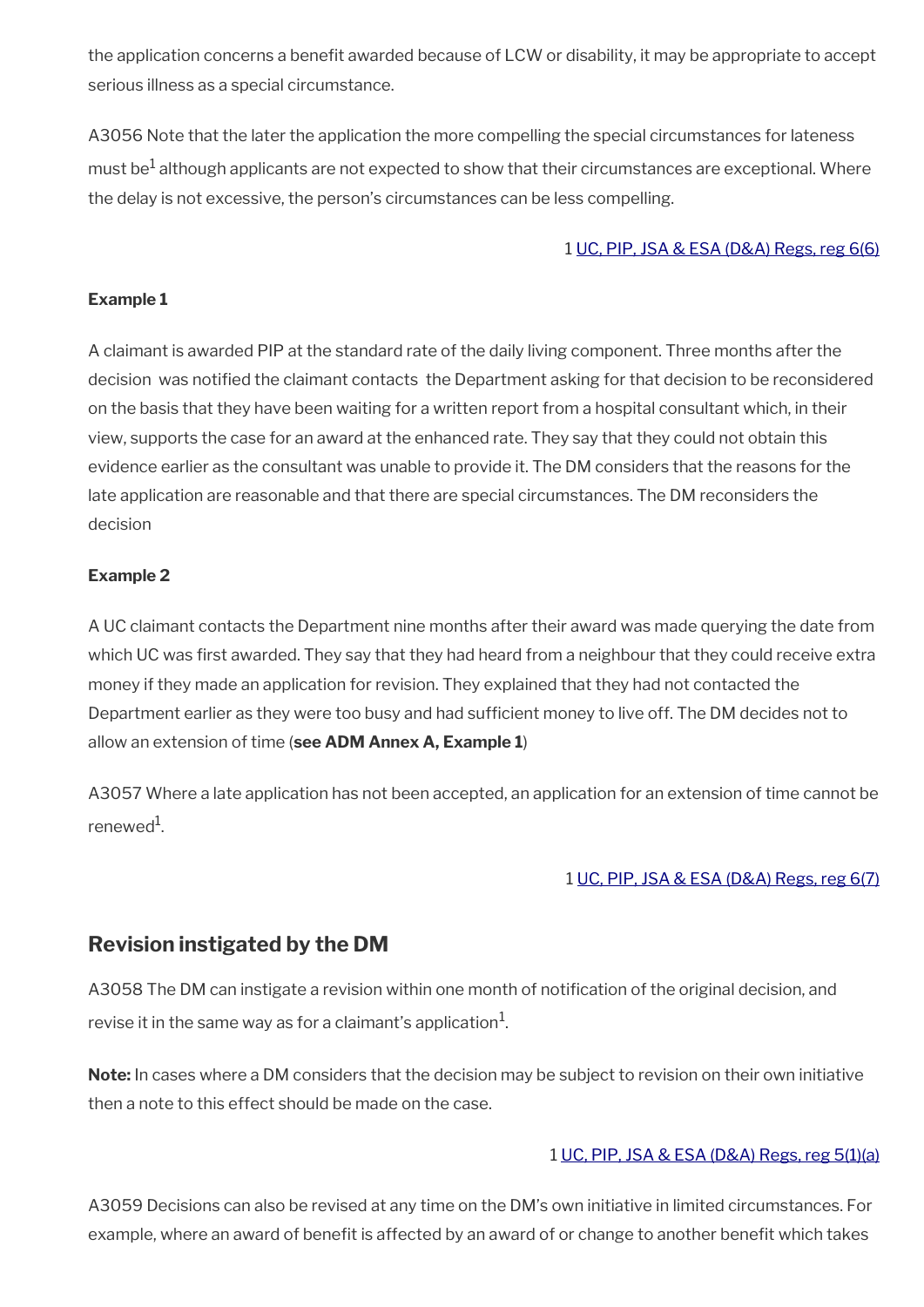effect from the date of the original decision, or the decision is based on official error, the any time revision provisions apply. For further advice, see A3096 et seq.

# <span id="page-18-0"></span>**Challenging a revised decision**

A3060 Where an existing decision is revised, following a mandatory reconsideration, there are fresh appeal rights and a fresh application period. A claimant can challenge the revised decision provided the application is lodged within the time limit $^1$ . A further application for revision is not required by the claimant who can appeal the decision as revised immediately.

1 [TP \(FtT\) \(SEC\) Rules,](http://www.legislation.gov.uk/uksi/2008/2685/article/22) rule 22(2)(d)(i) & [rule 22\(8\)](http://www.legislation.gov.uk/uksi/2008/2685/article/22)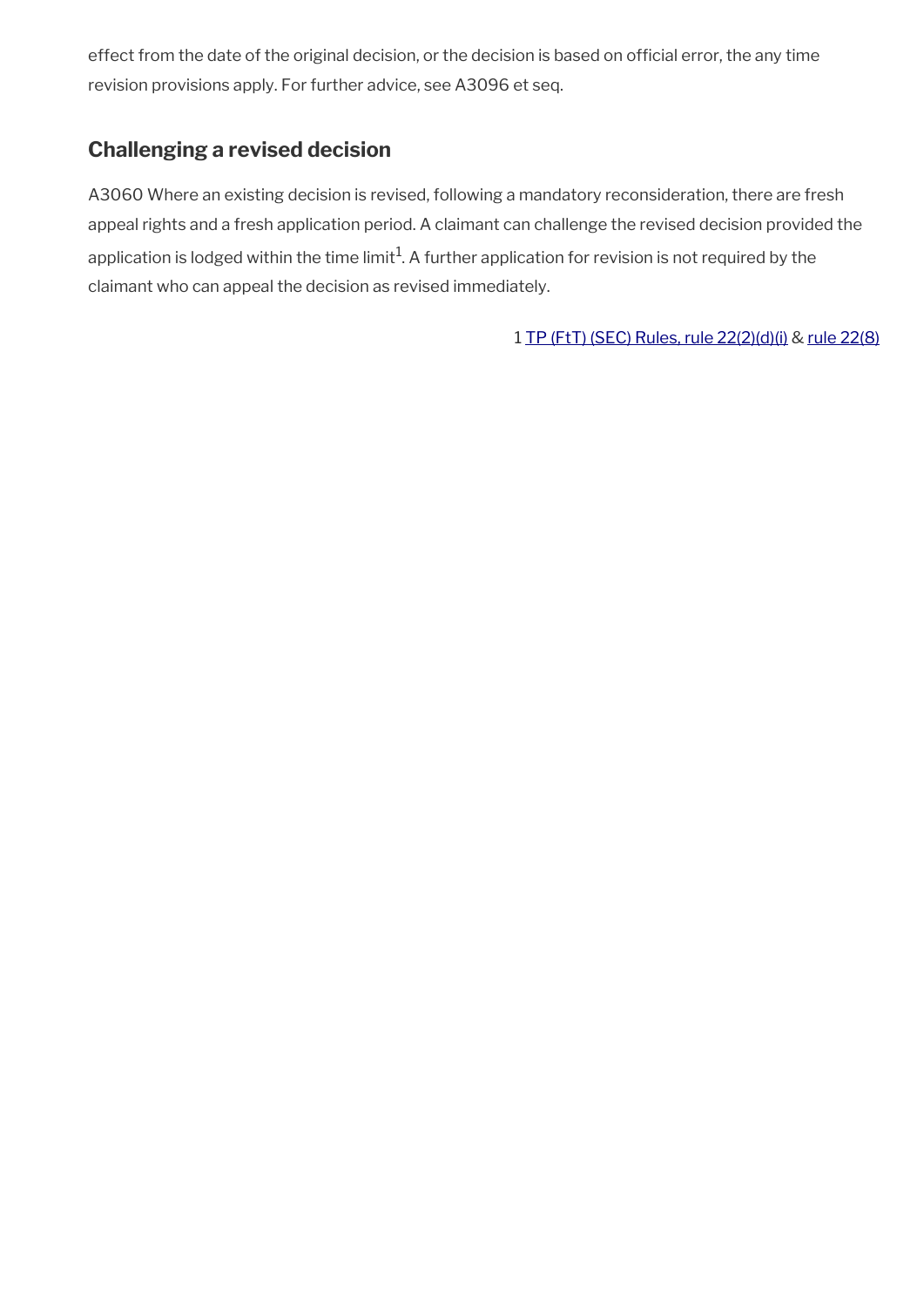# **Revising decisions during the application period A3061 - A3078**

[Introduction](#page-14-1) **A3061 - A3064**

[When should a decision be revised](#page-19-0) A3065 - A3066

[What if more information is needed](#page-20-0) A3067 - A3071

[Which decisions cannot be revised](#page-4-0) A3072 - A3073

[What happens when a decision is not revised](#page-22-0) A3074 - A3077

[Revision where an appeal is pending before a court in another case](#page-23-0) A3078

# **Introduction**

A3061 Decisions challenged during the application period can be revised by the DM on any ground. Where the claimant appeals directly to DWP before mandatory reconsideration has been considered then the appeal should be treated as an application for mandatory reconsideration and the claimant is advised that the appeal has been treated as a request for mandatory reconsideration. The claimant has a right to appeal the decision as revised. See [ADM Chapter A5](http://intranet.dwp.gov.uk/manual/advice-decision-making-adm/adm-a5-appeals-pip-uc-new-style-esa-and-jsa) for further guidance.

A3062 Where the decision is revised but not to the claimant's advantage, the appeal proceeds, but the appeal will be treated as against the decision as revised $^1\!$ . The appellant will be given a further month in which to make representations against the revised decision<sup>2</sup>. See <u>ADM Chapter A5</u> for further details.

### 1 [UC, PIP, JSA & ESA \(D&A\) Regs, reg 52\(1\)](http://www.legislation.gov.uk/uksi/2013/381/regulation/52) & [52\(2\);](http://www.legislation.gov.uk/uksi/2013/381/regulation/52) 2 [reg 52\(3\)](http://www.legislation.gov.uk/uksi/2013/381/regulation/52)

A3063 The DM should always reconsider decisions challenged during the application period. Claimants do not have to give reasons why they think the decision is wrong when making an application for revision. The DM may need further evidence or information to establish if it was based on incorrect facts or law.

A3064 Where the DM notices an error, the decision can be looked at again even if it is noticed outside the time limits (see A3096 et seq).

# <span id="page-19-0"></span>**When should a decision be revised**

A3065 The DM looking at a decision during the application period need not examine all the facts and circumstances of the case again $^1$ . For example, only one fact may be at issue. The DM should exercise discretion depending on the circumstances of each case when deciding what determinations embodied in a decision need to be looked at again. If the DM notices an obvious error which is not mentioned in the claimant's application it should be dealt with as part of the revision process.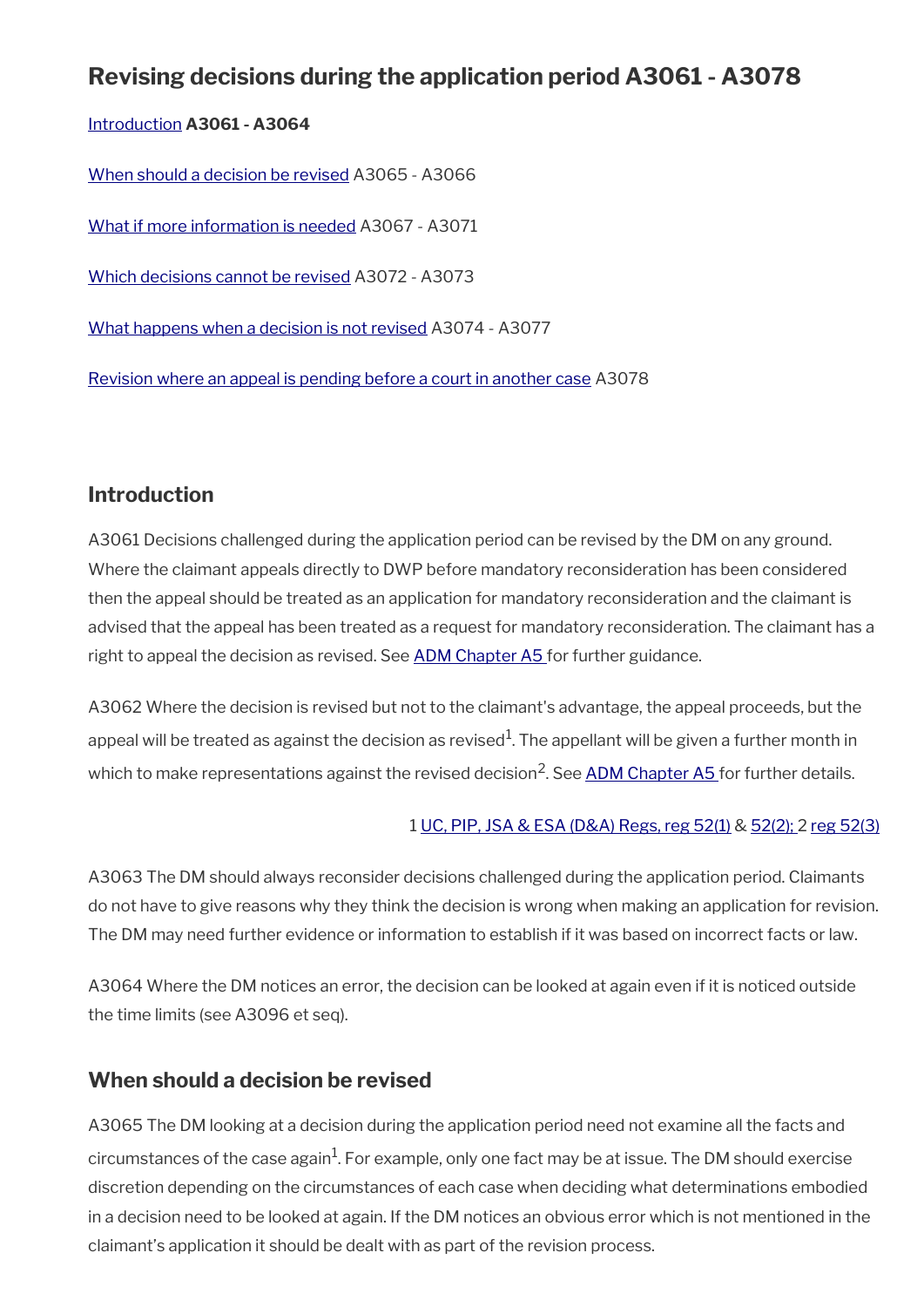#### **Example 1**

A person claims UC as a single claimant. She works P/T in the evenings in a call centre. The DM awards UC taking gross earnings into account. The claimant disputes the amount of the award. The DM revises the original decision because the amount of earnings has not been reduced to take account of tax and NI deductions. No other changes are made to the decision.

#### **Example 2**

A jobseeker leaves employment. The DM decides that good reason has not been shown, and a 156 week sanction is imposed. The jobseeker disputes the period of the sanction because there has been no previous sanctionable failure. The DM decides to change the sanction to 13 weeks. No other aspect of the decision is considered.

A3066 The original decision can be revised during the application period on any ground. This includes if the DM

**1.** reaches a different conclusion about the facts of the case

- **2.** decides that the original decision was based on a mistaken view of the facts
- **3.** considers the original decision was based on an incorrect interpretation of the law

**4.** considers the original decision was based on insufficient evidence

**5**. decides that there are new relevant facts which were not known at the time the decision was made.

#### **Example**

A jobseeker fails to attend as required. She makes a statement in writing within fve working days about the failure to attend. The DM supersedes and terminates entitlement to JSA because it is not accepted that good cause was shown. Following a request to reconsider the decision, it later comes to light that there was additional evidence in the claimant's verbal explanation to a member of staff in the Jobcentre. Taking this additional evidence into account, the DM accepts that good cause was shown within fve working days, and revises the disallowance to reinstate beneft.

### <span id="page-20-0"></span>**What if more information is needed**

A3067 DMs are not bound by what the previous DM concluded about the facts, but they need to consider cases thoroughly and conscientiously in order to make the reconsideration process a reality. In particular they must make sure that all existing evidence is looked at carefully and, where necessary, further evidence obtained. If the claimant provides any fresh evidence that also must be looked at carefully. However, in looking at the decision afresh the DM need only look at issues raised by the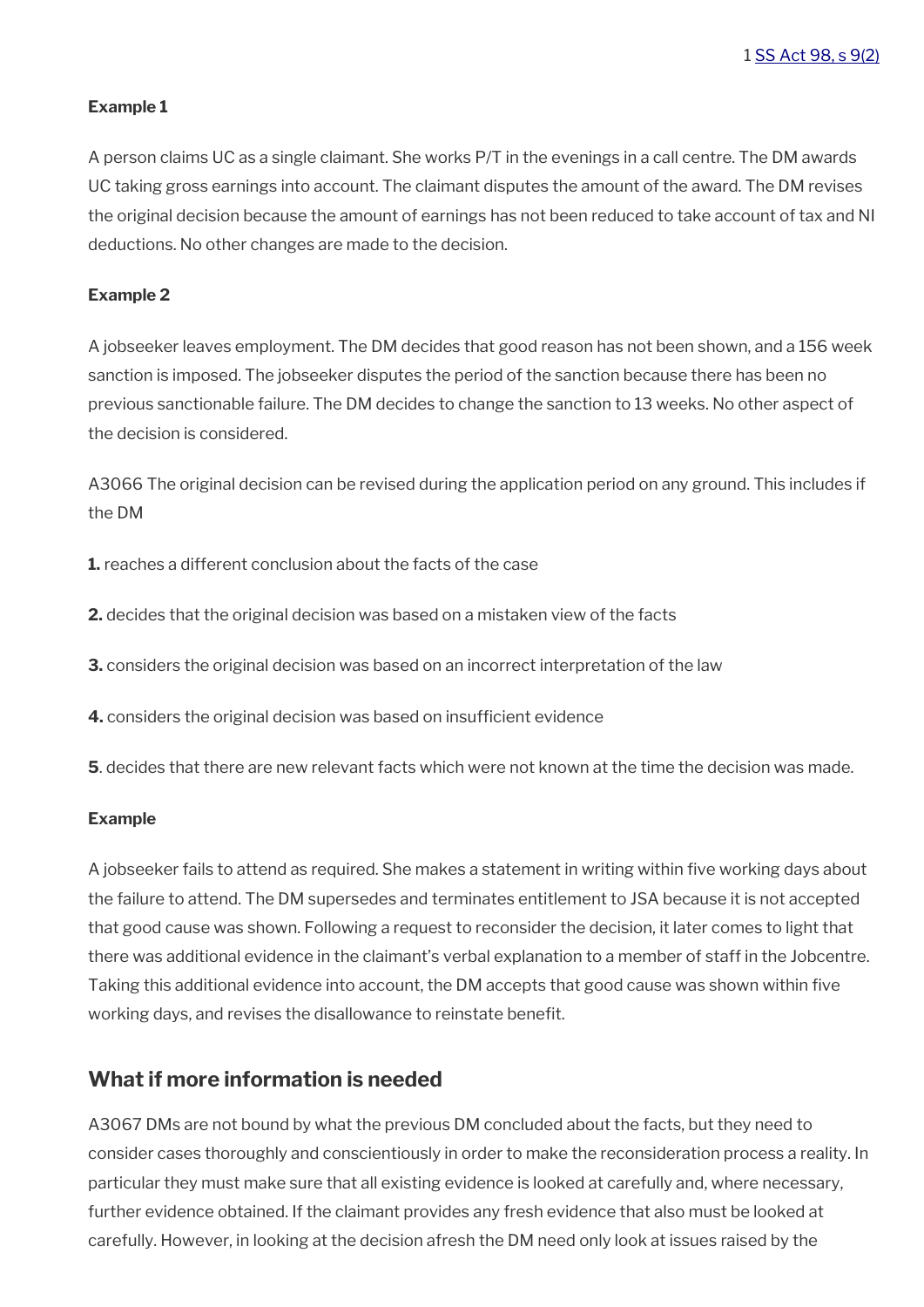application for revision or the appeal (see A3065).

A3068 Although it is **not** a requirement to obtain any further evidence, there will be occasions when further evidence is necessary. For example if a decision is not revised wholly in the claimant's favour. In such cases it should be obtained and looked at carefully along with the existing evidence.

A3069 Should further evidence be required the claimant should be contacted by the most appropriate method such as by telephone, letter, office interview or visit.

A3070 Where further evidence or information is required from the claimant in order to deal with an application for revision, the claimant is notified what information or evidence is required, and given one month to supply it. The one month period can be extended where the DM thinks it is reasonable to do so $^{\rm 1}$ .

#### 1 [UC, PIP, JSA & ESA \(D&A\) Regs, reg 20\(3\)\(a\)](http://www.legislation.gov.uk/uksi/2013/381/regulation/20) & [reg 20\(3\)\(b\)](http://www.legislation.gov.uk/uksi/2013/381/regulation/20)

A3071 The decision may be revised on the basis of the

**1.** evidence where this is supplied within one month of the notification (or within any extended period) **or** 

**2.** original application where no response is received within the time allowed $^1$ .

#### 1 [UC, PIP, JSA & ESA \(D&A\) Regs, reg 20\(3\)\(b](http://www.legislation.gov.uk/uksi/2013/381/regulation/20)) & [20\(3\)\(c\)](http://www.legislation.gov.uk/uksi/2013/381/regulation/20)

### **Which decisions cannot be revised**

### **PIP and ESA - Special rules for the terminally ill**

A3072 A decision on PIP or ESA cannot be revised where the application is made within the one month time limit, on the grounds that the person is terminally ill<sup>1</sup>, unless the application for revision contains an express statement that the person is terminally ill $^1$ .

**Note 1:** Evidence of terminal illness submitted by or on behalf of the claimant enables the decision to be revised on these grounds.

**Note 2:** Legislation uses the terminology '**terminally ill'** but for operational purposes and communications in ESA the term **'end of life**' is used. DMs may see reference to either terminology but both have the same meaning as defined in [U1305](https://intranet.dwp.gov.uk/manual/advice-decision-making-adm/waiting-days-and-linking-rule-u1300-u1999).

#### 1 [UC, PIP, JSA & ESA \(D&A\) Regs, reg 5\(2\)\(c\)](http://www.legislation.gov.uk/uksi/2013/381/regulation/5)

A3073 This applies even though the original claim may not have been made expressly because the person was terminally ill $^1\!\!$ .

1 [WR Act 12, s 82](http://www.legislation.gov.uk/ukpga/2012/5/section/82)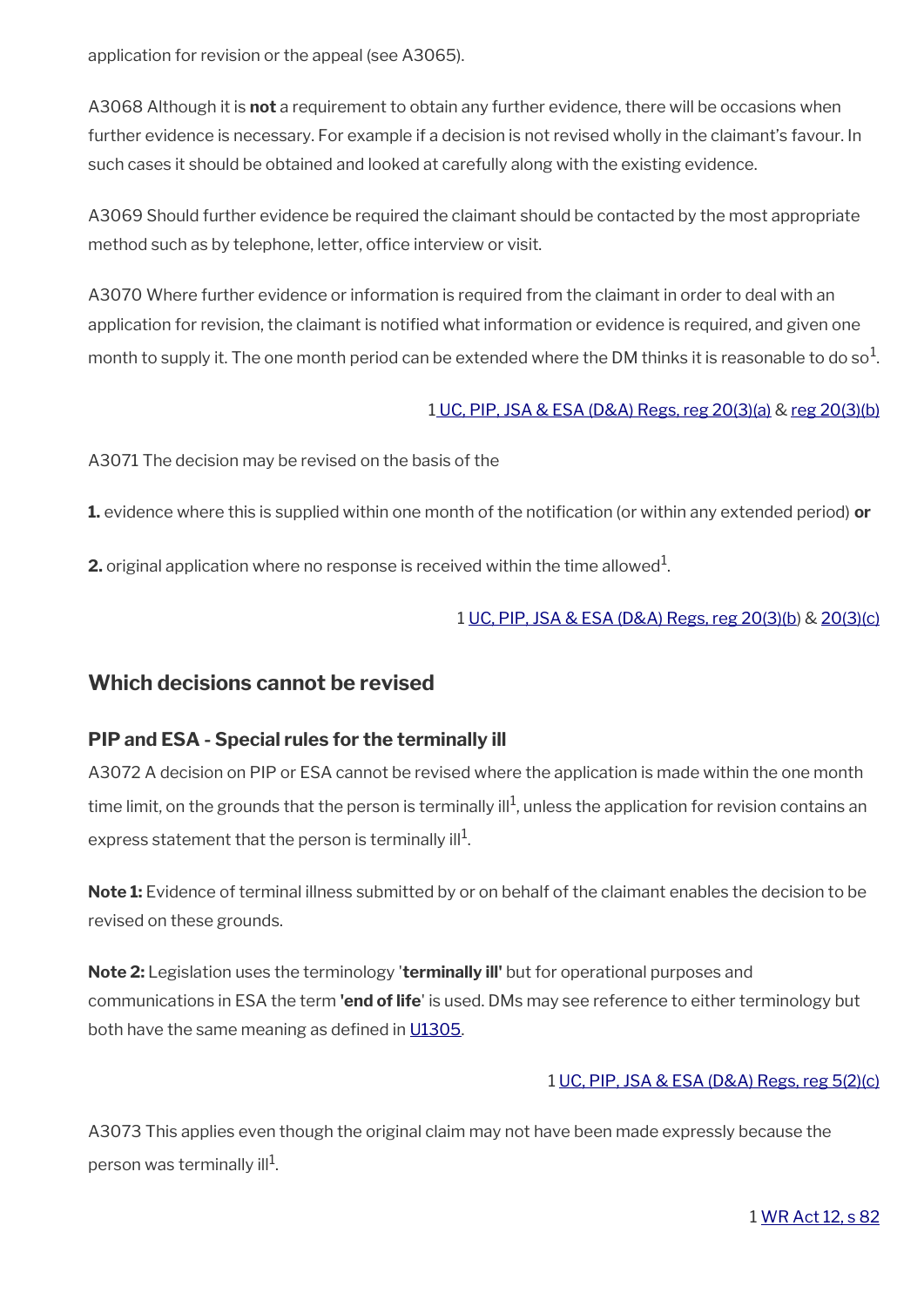# <span id="page-22-0"></span>**What happens when a decision is not revised**

A3074 Although the DM should always look again at a decision following an application for revision, there may not be any reason to revise it. Where

**1.** the claimant has requested mandatory reconsideration of the decision **and**

**2.** the application is within the time limits or a late application is accepted **and**

**3.** there is no reason to revise it

the claimant is notified that the DM has decided not to revise the decision $^1\!\!$ .

A3075 The decision not to revise does not of itself carry the right of appeal, although the claimant has a further period of one month to appeal the original decision $^1$ . See A3026, point 1, for action to take when a late application is not accepted.

1 [TP \(FtT\) \(SEC\) Rules, rule 22\(2\)\(d\)\(I\) & rule 22\(8\)](http://www.legislation.gov.uk/uksi/2008/2685/article/22); R(IB) 2/04;R(CJ) and SG v SSWP (ESA) [2017] UKUT 0324 (AAC) [2018]

# **Please see ADM Annex A, Example 1 which sets out the determinations and decisions that should be made and subsequent appeal rights.**

A3076 Where the DM is reconsidering a case because the claimant has appealed following a reconsideration, and it is decided that revision is not appropriate but supersession is then the claimant must be notified of this decision.

### **Example**

On 4.11.15 the DM awards the enhanced rate of the mobility component from 22.06.15, the date of the PIP claim. The claimant asks for the decision to be reconsidered. The DM does not revise the decision and the claimant subsequently appeals on 18.11.15 on the grounds that he is also entitled to the daily living component. He sends in a consultant's report with his appeal. The DM considers that the evidence shows that the claimant's condition has got worse since the award began. He treats the appeal as an application for supersession, and supersedes the awarding decision on the grounds that there has been a relevant change of circumstances. The new decision awarding the standard rate of daily living component in addition to the mobility component is effective from 31.10.15, after the qualifying period is satisfed. The appeal goes ahead, and the FtT is limited to considering whether the daily living component should be awarded for the period 22.06.15 to 30.10.15. If the FtT awards an enhanced rate of the daily living component, the supersession decision may be revised to take account of the FtT decision (see A3114 - A3115).

A3077 If the decision is revised to the detriment of the claimant, the notification to the claimant should make clear that the appeal will proceed unless the claimant asks for it to be withdrawn. For further details, see ADM Chapter A5.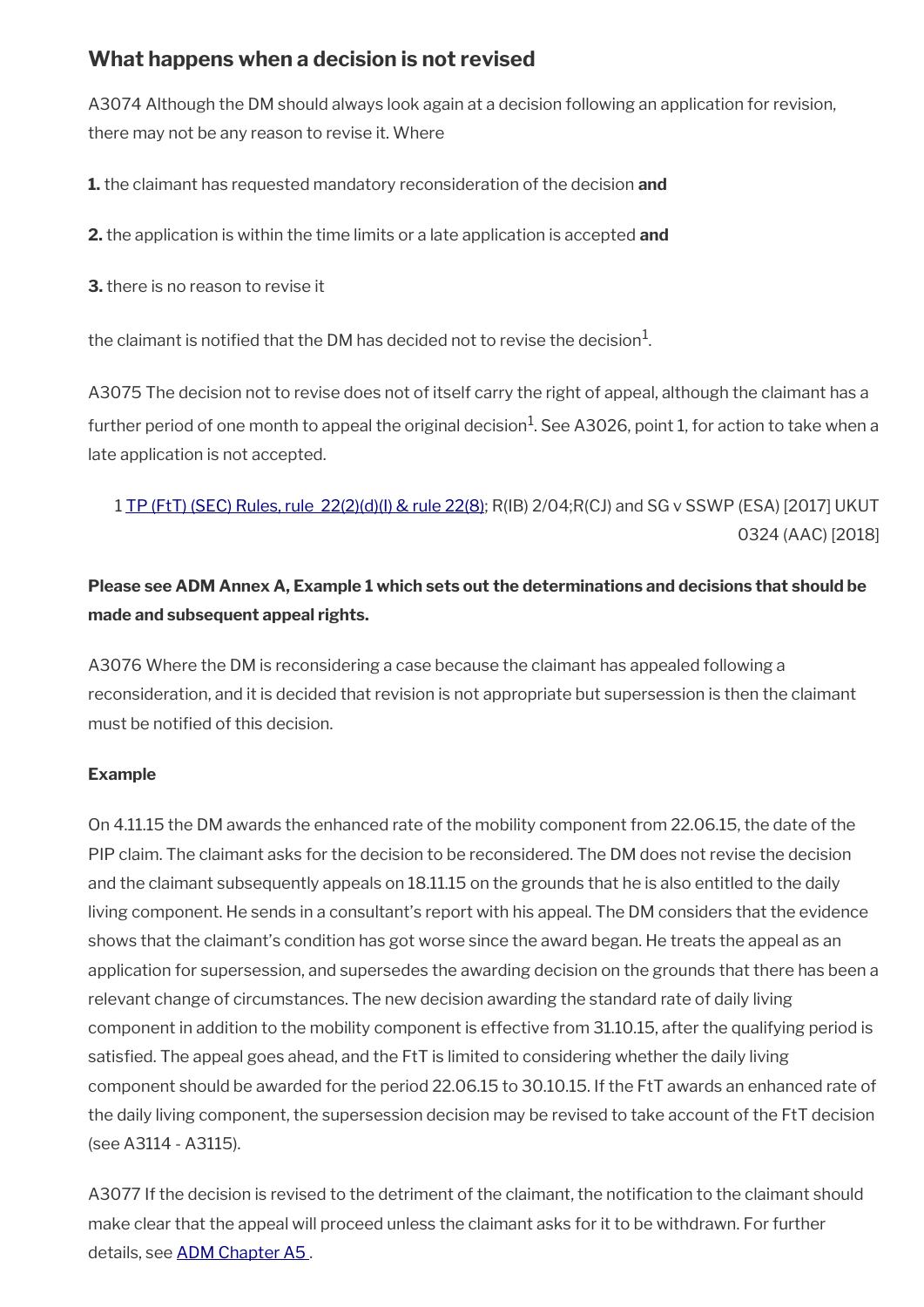**Note:** The decision should always be notifed where the DM revises the decision to the detriment of the claimant.

# <span id="page-23-0"></span>**Revision where an appeal is pending before a court in another case**

A3078

The DM may decide not to make a decision on a look-alike case while a lead case appeal is pending before the courts (see [ADM Chapter A4 f](http://intranet.dwp.gov.uk/manual/advice-decision-making-adm/adm-a4-supersession-suspension-and-termination)or guidance on staying cases).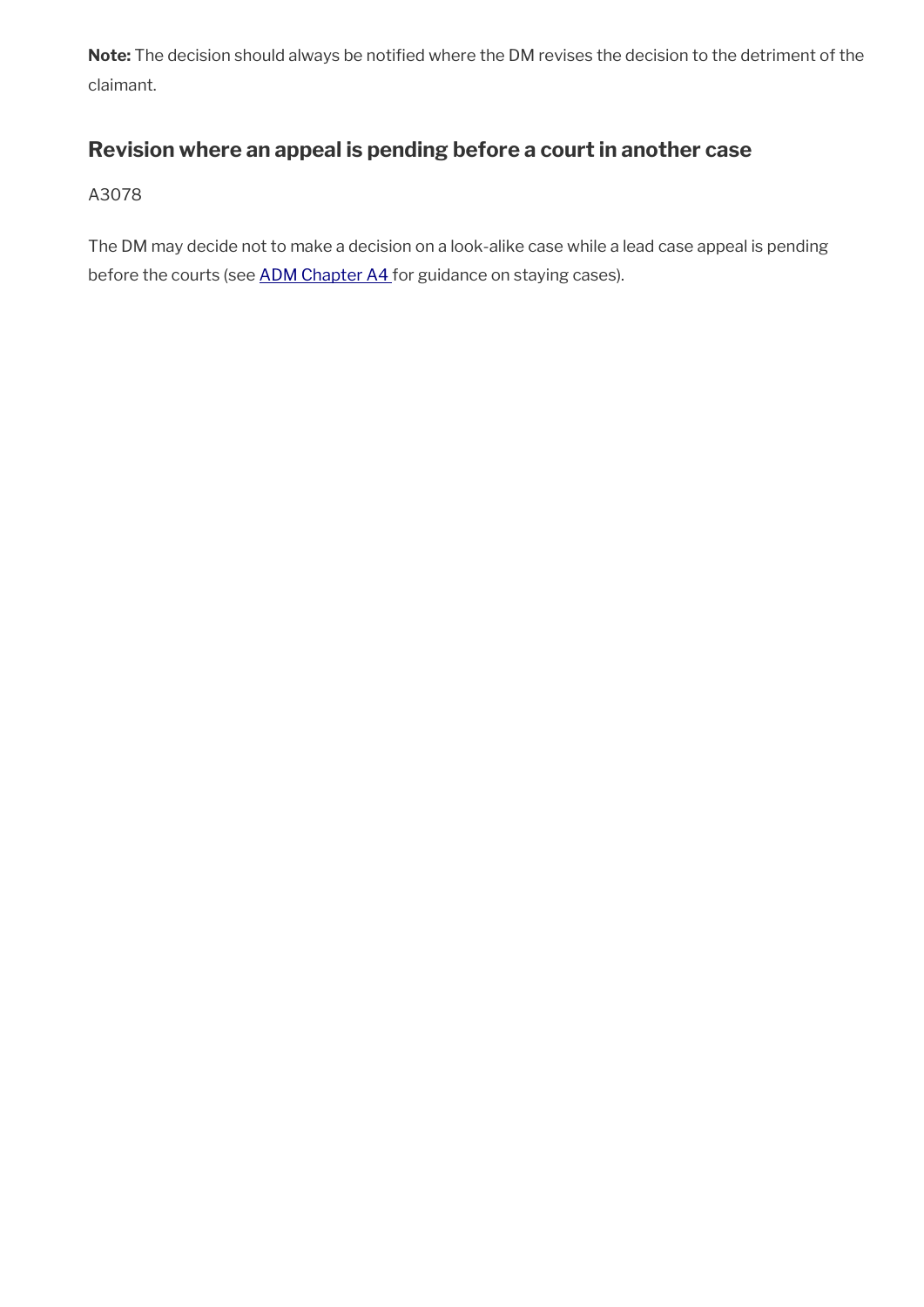# **Issues for decision by HM Revenue and Customs A3079 - A3093**

[Introduction](#page-14-1) A3079 - A3080

[When to refer to HM Revenue and Customs](#page-24-0) A3081 - A3083

[Action when HM Revenue and Customs decision received](#page-25-1) A3084 - A3088

[Late award of contributions](#page-25-0) A3089

[Revision of ESA and JSA – effects of changes to collection of Class 2 National Insurance](#page-26-0) A3090 - A3093

## **Introduction**

A3079 HMRC is responsible for making decisions on NI contributions issues previously determined by the Secretary of State $^1$ . A list of these, together with exceptions is at Annex C to this Volume.

### 1 [SSC \(ToF\) Act 99, s 8\(1\)](http://www.legislation.gov.uk/ukpga/1999/2/section/8)

A3080 Entitlement to ESA and JSA depends on the contribution conditions being satisfed. In practice the NI contribution record is usually obtained and any decision is based on the assumption that the record is factually correct. See ADM Chapter A1 for further guidance about making assumptions. However, where there is a dispute about the record, the matter must be referred by the Secretary of State to HMRC for a formal decision.

# <span id="page-24-0"></span>**When to refer to HM Revenue and Customs**

A3081 Where the DM considers that before deciding an application for revision of a decision made on an assumption of facts a formal decision by <code>HMRC</code> is required, the issue must be referred to <code>HMRC $^{\rm 1}$ .</code>

### 1 [UC, PIP, JSA & ESA \(D&A\) Regs, reg 42\(1\)](http://www.legislation.gov.uk/uksi/2013/381/regulation/42)

#### **Example**

A claim for JSA is disallowed because the NI record shows no contributions for the two tax years before the benefit year in which the date of claim fell. All other conditions of entitlement are satisfied. The claimant applies for the decision to be revised on the ground that she was employed for several years immediately before claiming benefit, and her wage slips show NI deductions. The DM refers the question of whether contributions should be treated as paid to HMRC. HMRC decides that contributions should be treated as paid for the period of employment. The DM revises the disallowance and awards JSA.

A3082 While a decision of HMRC is awaited, the DM can<sup>1</sup>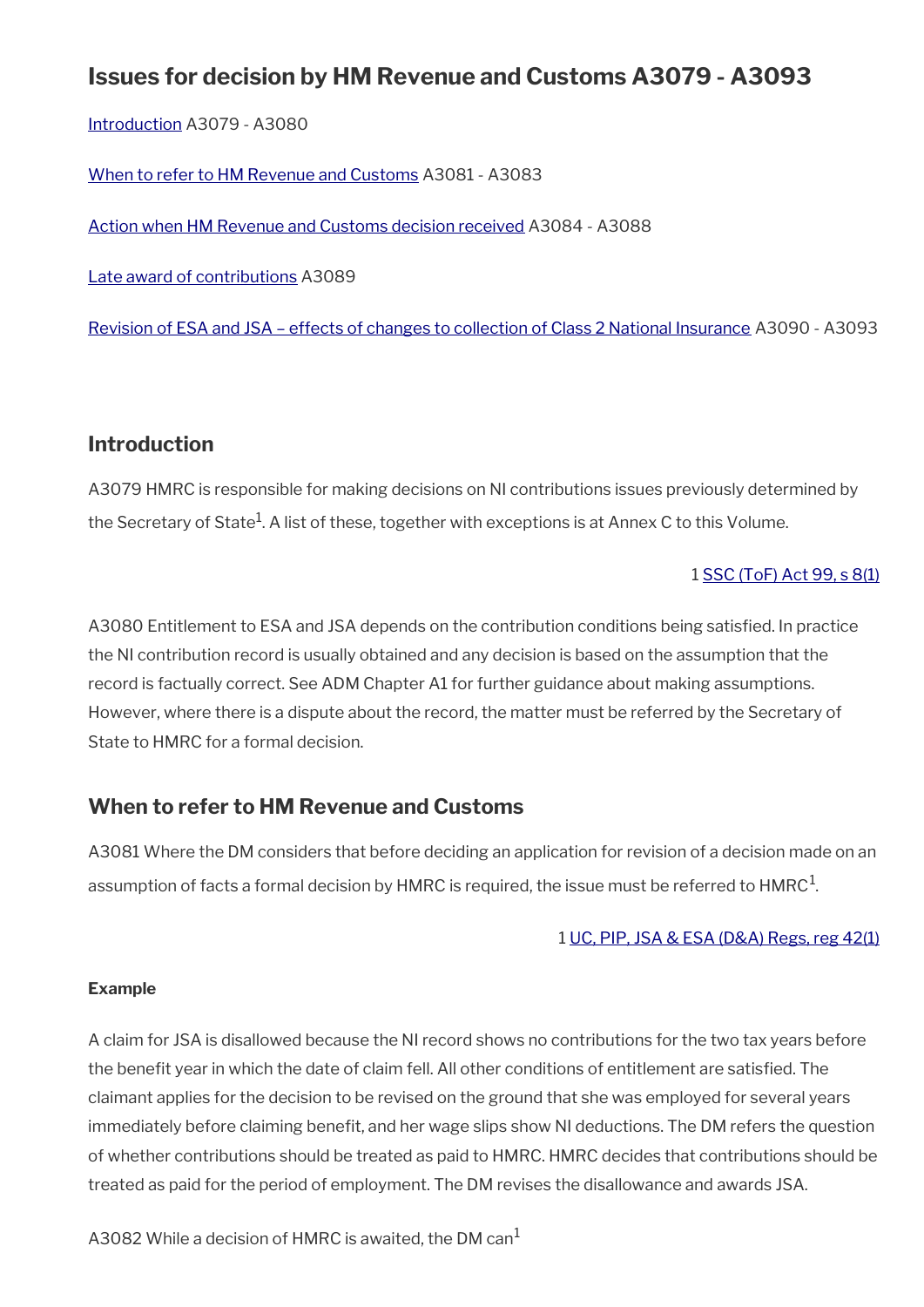**1.** determine any other matter on the application (leaving the application undecided)

**2.** decide the application on the basis of a preliminary opinion of HMRC on the issue referred to them

**3.** defer making a decision on the claim or application.

### 1 [UC, PIP, JSA & ESA \(D&A\) Regs, reg 42\(3\)](http://www.legislation.gov.uk/uksi/2013/381/regulation/42)

A3083 Where the referral was made following an appeal, it is not possible to make a further decision until HMRC's decision is received.

# <span id="page-25-1"></span>**Action when HM Revenue and Customs decision received**

A3084 Once the fnal decision of HMRC is received, the action depends on what decision had been made before it was received.

A3085 Where a decision had been made on an application for revision in accordance with A3084 **2.** the DM should consider whether to revise or supersede in the light of HMRC's final decision $^1$ .

### 1 [UC, PIP, JSA & ESA \(D&A\) Regs, reg 42\(4\)\(a\)](http://www.legislation.gov.uk/uksi/2013/381/regulation/42)

A3086 Where no decision had been made on an application for revision in accordance with A3084 **1.** or **3.**, the DM should make a decision taking  $HMRC$ 's decision into account $^1$ . However, if  $HMRC$ 's decision shows no error or change in the original decision, the DM should notify that the decision is not revised.

### 1 [UC, PIP, JSA & ESA \(D&A\) Regs, reg 42\(4\)\(b\)](http://www.legislation.gov.uk/uksi/2013/381/regulation/42)

### **Example**

A claim for JSA is disallowed because the contribution conditions are not satisfed. The claimant applies for revision on the basis that some contributions from employment in the relevant tax years have not been included in his record. The DM defers making a decision pending HMRC's decision. HMRC decide that all appropriate contributions have been included. The DM notifes that the disallowance decision is not revised.

A3087 Where the referral was made following an appeal as in A3085 the DM should consider whether the decision under appeal can be revised or superseded. See ADM Chapter A5 for guidance.

A3088 A final decision of HMRC includes a decision on an appeal against a decision of HMRC $^{\rm 1}$ .

### 1 [UC, PIP, JSA & ESA \(D&A\) Regs, reg 42\(5\)](http://www.legislation.gov.uk/uksi/2013/381/regulation/42)

# <span id="page-25-0"></span>**Late award of contributions**

A3089 A decision not to award a contributory benefit, or to award it at a different rate, may be revised at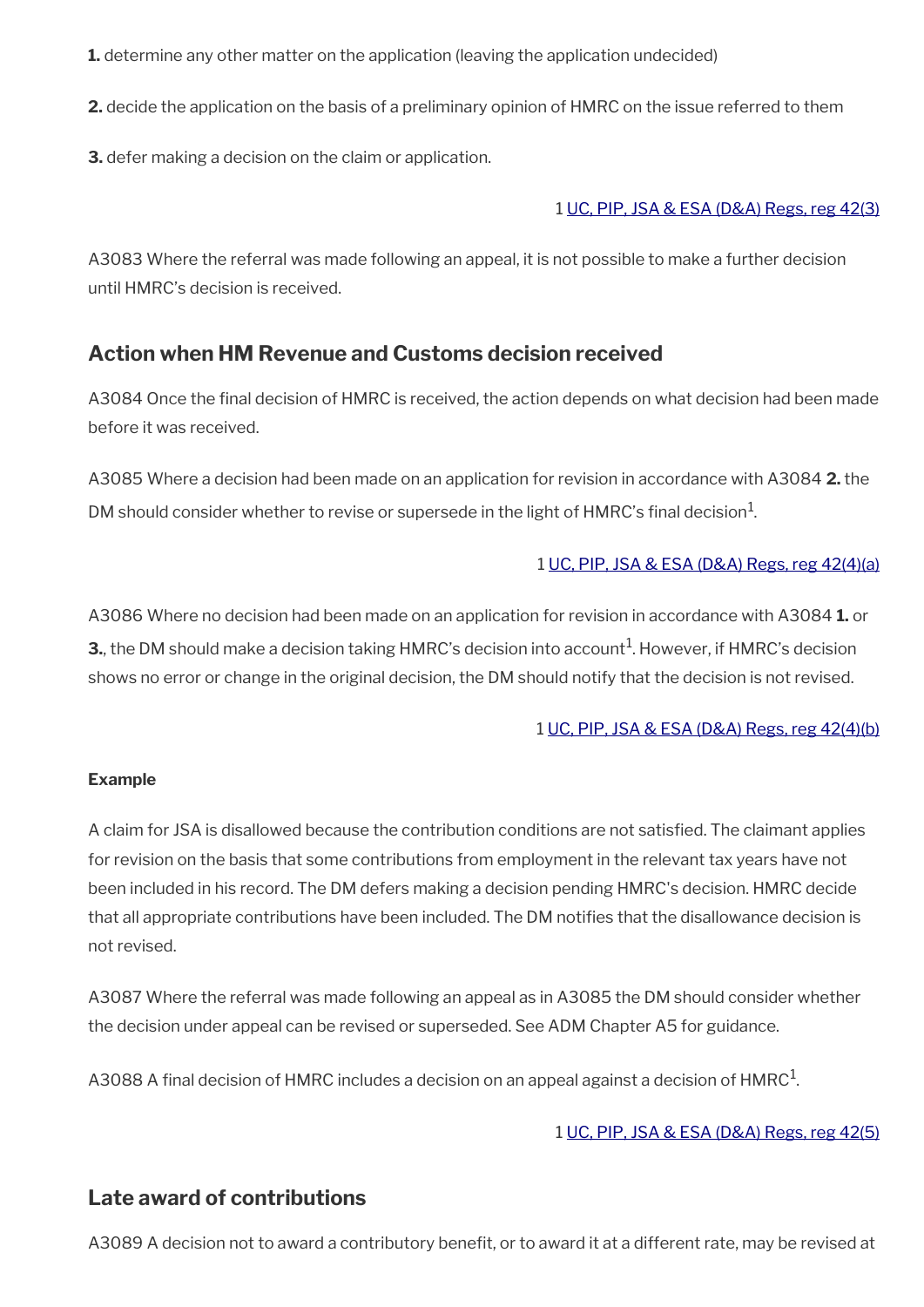**1.** on or after that decision is made a late paid contribution is treated as paid at the same time as or before the date on which the original decision not to award, or award at a lesser rate was made **and**

**2.** as a result of the late contribution the original decision would have awarded benefit or would have awarded it at a different rate $^{\rm 1}$ .

#### 1 [UC, PIP, JSA & ESA \(D&A\) Regs, reg 17](http://www.legislation.gov.uk/uksi/2013/381/regulation/17)

# <span id="page-26-0"></span>**Revision of ESA and JSA – effects of changes to collection of Class 2 National Insurance**

A3090 As a consequence of the reform of the method of collection and payment of Class 2 NICs<sup>1</sup>, the deadline for the payment of Class 2 NICs from the 2015/2016 tax year onwards is now 31<sup>st</sup> January of the following calendar year. For example Class 2 NICs due in the 2015/2016 tax year are due to be paid by 31.01.2017. This date falls after the start of the benefit year for ESA and JSA, which means that there is an increased possibility of a claim for these benefts being made in circumstances where entitlement relies on as yet unpaid contributions. Class 2 NICs are only relevant in JSA claims from share fishermen and volunteer development workers.

### **Example**

A claim to ESA is made on 21.01.2017 in respect of a period of LCW which started on 14.01.2017. The claimant started self employment in June 2015. Entitlement to ESA relies on satisfaction of the contribution conditions in the tax years 2014/2015 and 2015/2016. The claimant was previously unemployed and has Class 1 credits for the whole of 2014/2015 and for the weeks in 2015/2016 before he started self employment. At the point the claim is made the claimant had not fled his self assessment return for 2015/2016 – he has until 31.01.2017 to do so. Consequently, it has not been established whether he has any Class 2 NIC liability for 2015/2016, and so no Class 2 NICs have been paid. Neither contribution condition is satisfed and the claim for ESA is disallowed.

A3091 In order to address this regulations provide for payments of Class 2 NICs which are made by 31<sup>st</sup> January to be treated as having been made at an earlier date, in appropriate cases, to ensure that claimants are not disadvantaged by the changes. In such cases a decision to disallow ES and JSA may be revised in the claimant's favour.

A3092 A decision on a claim to JSA or ESA may be revised at any time where

**1.** on or after the date of the decision a contribution that is paid by the due date is treated as paid<sup>2</sup>, in relation to JSA, before the week for which JSA is claimed, or in relation to ESA before the relevant beneft week **and**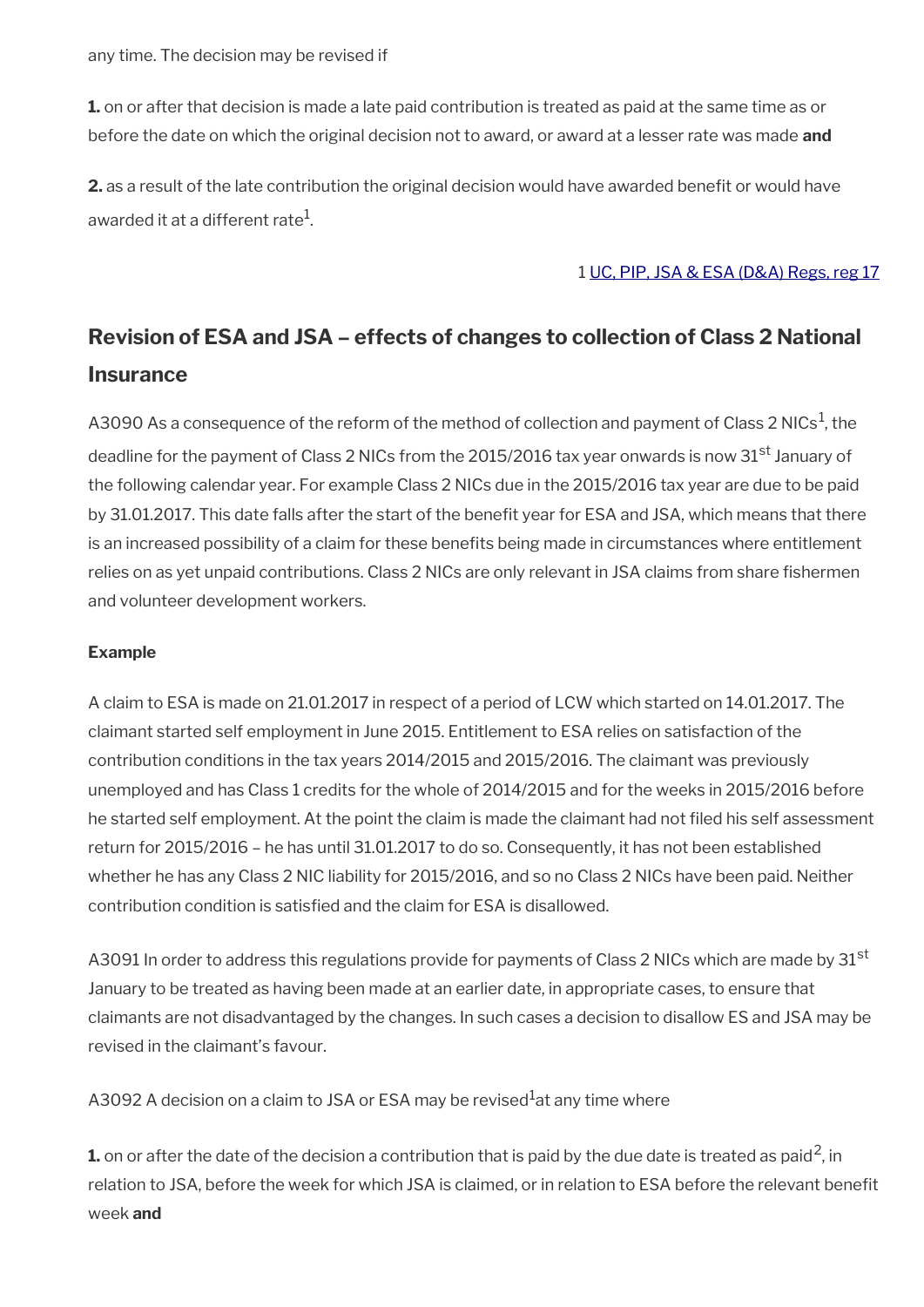**2.** as a result the person now satisfies the contribution conditions

### **Example**

A claim to ESA is made on 21.01.2018 in respect of a period of LCW starting on 14.01.2018. Entitlement relies on the satisfaction of the contribution conditions for the tax years 2015/2016 and 2016/2017. The claimant started self-employment in April 2015. The claimant has previously paid his Class 2 NICs for 2015/16, but, at the point of claim, has not yet fled his self assessment return for 2016/2017. His Class 2 liability for this year has not yet been established and no Class 2 NICs have been paid. As a result, although the first contribution condition is satisfied, the second contribution condition isn't and his claim to ESA is disallowed. DWP is subsequently notifed that the claimant has paid his Class 2 NICs for 2016/2017 on 31.01.2018. These NICs are treated as having been paid before 14.01.2018. Both contribution conditions are now satisfed and the original decision to award ESA is revised in the claimant's favour.

# 1 [UC, PIP, JSA & ESA \(D&A\) Regs, reg 17\(3\);](http://www.legislation.gov.uk/uksi/2013/381/regulation/17) 2 [Social Security \(Crediting and Treatment of Contributions,](http://www.legislation.gov.uk/uksi/2001/769/regulation/7A) [and National Insurance Numbers\) Regulations 2001, reg 7A](http://www.legislation.gov.uk/uksi/2001/769/regulation/7A)

A3093 A decision to award JSA or ESA may be revised $^1$  at any time where contributions are repaid or returned to the contributor where this means the person no longer satisfes the contribution conditions of entitlement to the benefit.

### 1 [UC, PIP, JSA & ESA \(D&A\) Regs, reg 17\(4\)](http://www.legislation.gov.uk/uksi/2013/381/regulation/17) & [17\(5\)](http://www.legislation.gov.uk/uksi/2013/381/regulation/17)

### **Example**

ESA is awarded in January 2018 to a claimant who is self employed. The award was based on Class 2 NICs paid in respect of 2015/2016 and 2016/2017 RITYs. Class 2 NICs for 2016/2017 were paid on the basis of profits declared on a self assessment return filed on 31<sup>st</sup> January 2018. In March 2018 HMRC adjusts the declared profits for 2016/2017 to a figure below which no Class 2 liability actually arose. HMRC informs the claimant of this. The claimant pursues and accepts a refund of NICs. These NICs are removed from the claimant's NI record. As a consequence of this the claimant does not satisfy the contribution conditions for ESA. The decision is revised so as to disallow the award.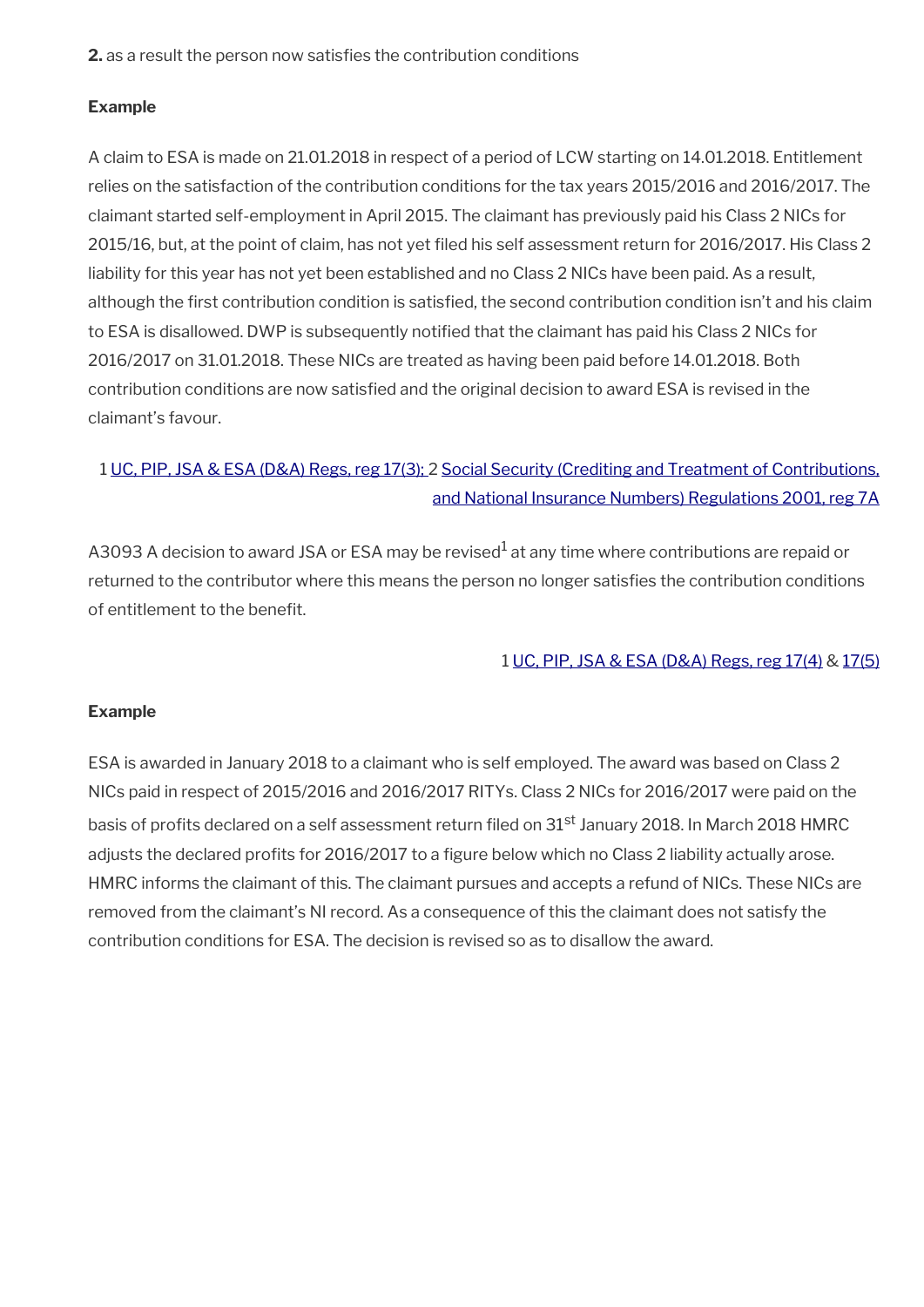# **Revising decisions at any time A3094 - A3131**

[Introduction](#page-14-1) A3094

[Revision while appeal is going on](#page-28-0) A3095 - A3099

Revision for official error A3100 - A3105

[Revision for error of fact](#page-32-0) A3106 - A3111

[Revision following appeal against an earlier decision](#page-34-1) A3112 - A3113

[Revising decisions on JSA](#page-34-0) A3114

[Revising decisions on PIP](#page-35-0) A3115 - A3117

[Revising decisions on UC](#page-36-1) A3118 - A3119

[Revision of sanction decisions](#page-36-0) A3120

Revising decisions on sanctionable benefits (loss of benefit provisions) A3121

Revising decisions on linked benefits A3122 - A3123

[Revising decisions and determinations with no appeal rights](#page-38-1) A3124 - A3125

[Decisions given without authority](#page-38-0) A3126 - A3127

[Revision of advance awards](#page-39-1) A3128 - A3129

[Effective date of a revised decision](#page-39-0) A3130 - A3131

## **Introduction**

A3094 In the following circumstances decisions made by the DM can be revised at any time either during or outside the application period without an application from the claimant $^1$ .

1 [SS Act 98, s 9\(1\);](http://www.legislation.gov.uk/ukpga/1998/14/contents) [UC, PIP, JSA & ESA \(D&A\) Regs, reg 8](http://www.legislation.gov.uk/uksi/2013/381/regulation/8)

# <span id="page-28-0"></span>**Revision while appeal is going on**

A3095 The DM may revise at any time<sup>1</sup>before the appeal is determined where an appeal, including a late appeal, is made within the time limits (see ADM Chapter A5).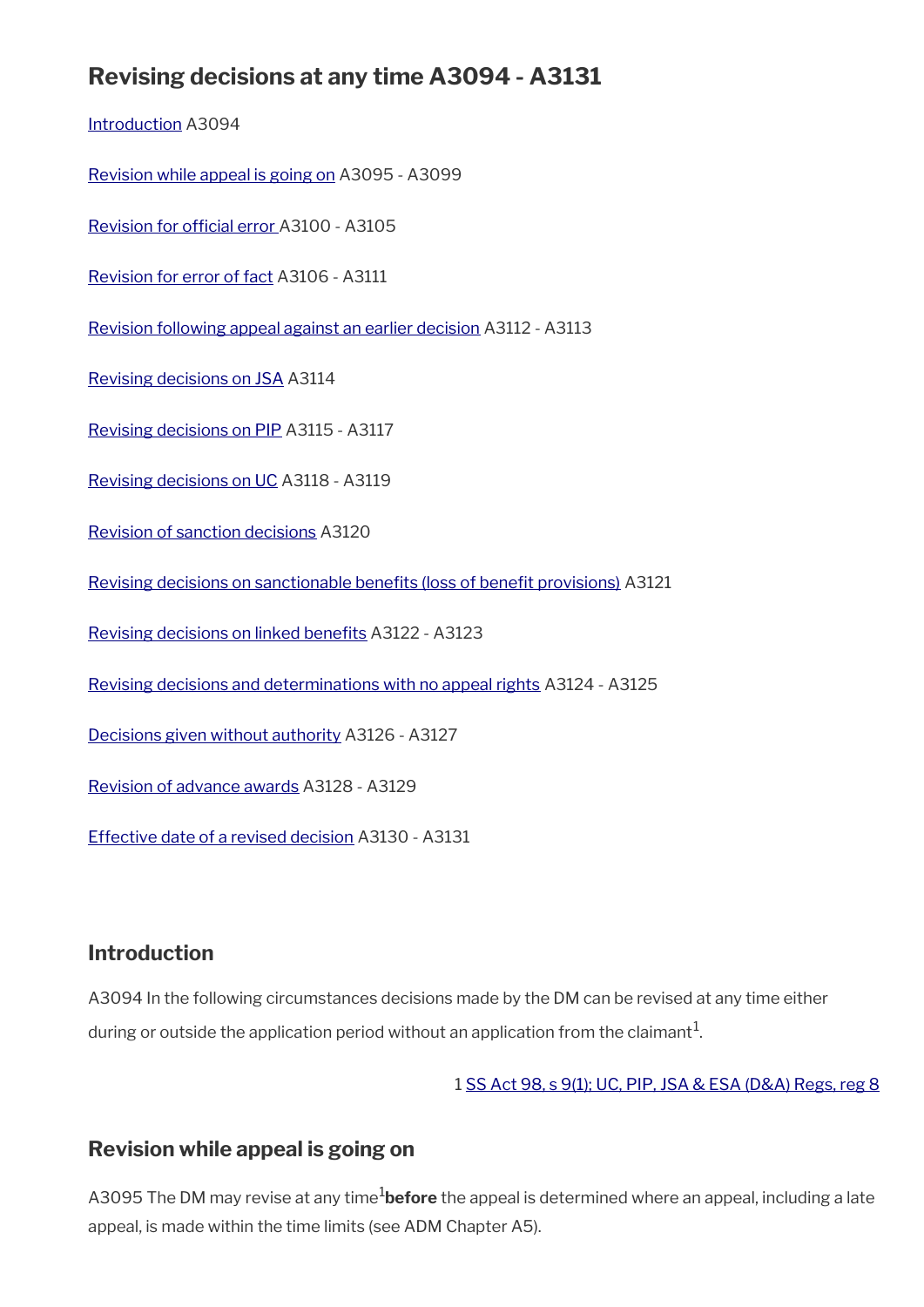A3096 This allows the DM to revise the decision under appeal where action to revise does not start within the one month time limit. For example, the claimant may produce further evidence after an adjourned hearing which was not previously available to the DM, but which allows the decision to be revised.

A3097 Where new information is provided after the response has been written and sent to HMCTS, a revision should be considered. Where the decision is revised, HMCTS should be informed **immediately**, especially where the appeal is to be lapsed.

### **When should a decision not be revised**

A3098 The purpose of lapsing an appeal is to prevent unnecessary appeals going ahead. The power to revise is discretionary rather than mandatory, and should not be used in order to prevent an appeal being heard. DMs are therefore advised to consider whether a decision under appeal should be revised.

You can revise and lapse an appeal where the decision will give the claimant everything they could get from the tribunal. For example:

- with PIP you can award enhanced/enhanced
- with ESA you can put the claimant in the support group
- with UC you can award the LCWRA element

Where the decision would not give the claimant everything as above, you would be making a 'partial revision' – see examples below. Before you make a partial revision you **must** contact the claimant and/or their representative, to discuss the new decision. You **must** refer to the "**Best Practice Memorandum"**  which is found in your operational instructions.

### **Example 1**

The DM decides that the claim for PIP should be disallowed. The award is reconsidered and the DM awards standard daily living but no mobility. On appeal the DM can award standard mobility. As the PIP award is still less than the maximum allowable, the DM contacts the claimant to discuss the potential revision.

#### **Example 2**

The DM disallows ESA. There is no change at MR. In his appeal the claimant says he should be in the support group. The DM decides that the claimant has LCW but not LCWRA. The DM contacts the claimant to discuss the potential revision.

#### **Example 3**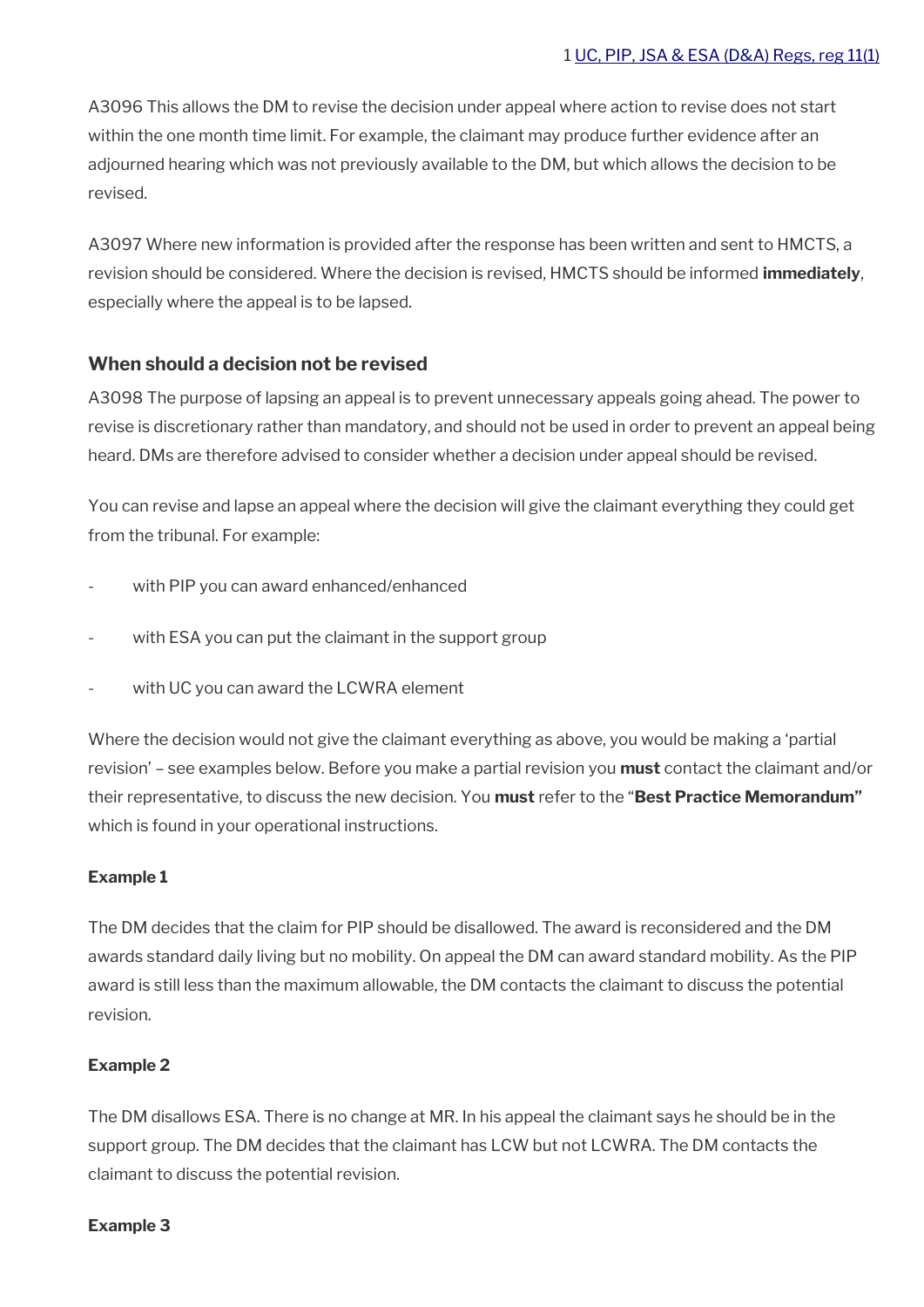The DM decides that there is a UC overpayment of £3000. There is no change at MR. On appeal the DM decides that the overpayment should be £1000. Although this is a substantial reduction, as it has not reduced the overpayment to nil, the DM contacts the claimant to discuss the potential revision.

The following are examples where there is no need to contact the claimant:

## **Example 1**

The DM decides that a claim for JSA should be disallowed from and including 17.1.07 on the grounds that the claimant's income exceeds. The decision is reconsidered on appeal, the issue being whether the claimant has income. The DM notices that the date of disallowance is incorrect, and should have been 19.1.07. The DM does not revise the decision, and the appeal goes ahead. The error in the disallowance date should be addressed in the appeal response.

### **Example 2**

The DM decides that an overpayment of benefit of £10,855 is recoverable. The decision is reconsidered on appeal, the issue being whether the overpayment is recoverable. The DM notices that the amount of the overpayment has been incorrectly calculated, and should be £10,835. The DM does not revise, and the appeal goes ahead. The error in the amount should be addressed in the appeal response.

### **Example 3**

The DM decides that an overpayment of benefit of £10,855 is recoverable. The decision is reconsidered on appeal, the issue being whether the amount of the overpayment is correct. The claimant contends that that the amount of the overpayment is £5,000. The DM notices that the amount of the overpayment has been incorrectly calculated, and should be £10,835. The DM does not revise the decision as it is clear that the claimant will make a further appeal. The response to the FtT should point out the error in the calculation.

### **Example 4**

The DM awards the standard rate of daily living and mobility components of PIP. The claimant appeals on the grounds that they satisfy the conditions for the enhanced rate of both components. The DM finds he could revise the decision awarding benefit at the same rate but 3 weeks earlier. The DM does not revise and the appeal goes ahead. The error in the date should be addressed in the appeal submission.

A3099 Where the decision is not revised, but the DM considers it to be incorrect, the submission should

**1.** advise the FtT why the decision is not revised **and**

**2.** request that the correct decision is substituted for that of the DM.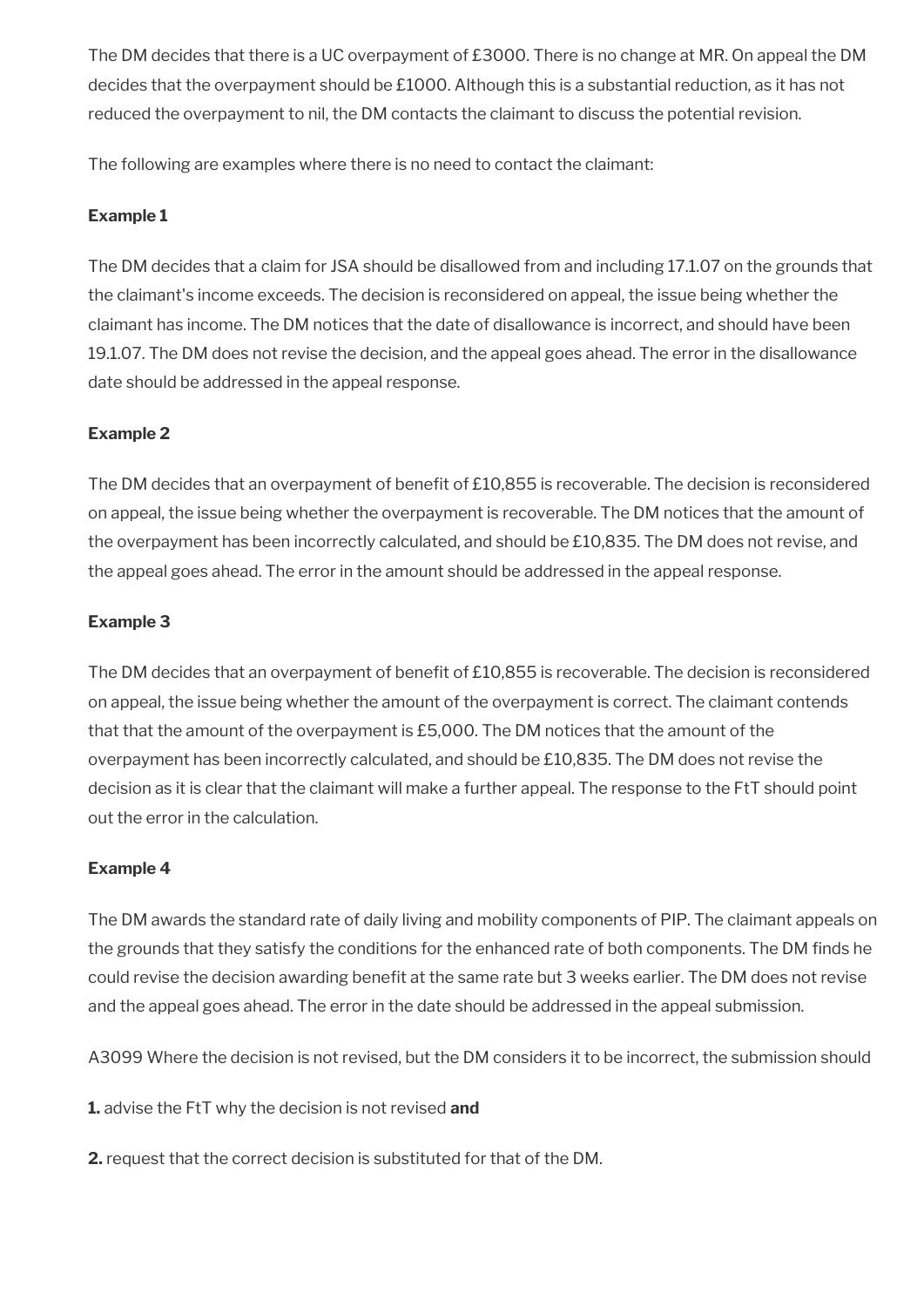# <span id="page-31-0"></span>**Revision for official error**

A3100 A decision made by the Secretary of State either initially or on a supersession can be revised at any time for official error $^{\rm 1}$ .

### 1 [UC, PIP, JSA & ESA \(D&A\) Regs, reg 9\(a\)](http://www.legislation.gov.uk/uksi/2013/381/regulation/9)

A3101 Where the claimant applies for a decision to be revised for official error outside the application period in A3049 et seq, and the DM does not accept that there was an official error, the decision not to revise **may** still renew appeal rights against the original decision. This will depend on whether the application for revision discloses an arguable case for official error<sup>1</sup>. Please refer to **ADM Annex A**.

### 1 [PH v SSWP \(DLA\) \[2018\] UKUT 404 \(AAC;\[2019\] AACR14](http://www.gov.uk/administrative-appeals-tribunal-decisions/ph-and-sm-v-secretary-of-state-for-work-and-pensions-dla-jsa-2018-ukut-404-aac)

# **Meaning of official error**

A3102 An official error $^1$  is an error made by

**1.** an officer of the DWP or HMRC acting as such which was not caused or materially contributed to by any person outside DWP or HMRC **or** 

**2.** a person employed by and acting on behalf of a designated authority which was not caused or materially contributed to by any person outside that authority.

Designated authority means the Secretary of State or a person providing services to the Secretary of State<sup>2</sup>.

**Example :** A GP provides an incorrect report on a person who claims PIP. The GP is also employed parttime by the service provider to provide a report for the purposes of the PIP claim. The report from the GP in his capacity as an employee of the NHS cannot constitute an official error as the GP is not providing services to the Secretary of State.

### 1 [UC, PIP, JSA & ESA \(D&A\) Regs, reg 2;](http://www.legislation.gov.uk/uksi/2013/381/regulation/2) 2 [reg 2](http://www.legislation.gov.uk/uksi/2013/381/regulation/2)

A3103 In considering whether a decision was based on an official error, DMs should note that

1. an official error refers only to a clear mistake of fact or law arising because an officer has failed to make a decision or take an administrative act that was required under SS legislation. The officer must not have been acting in a private capacity for example giving advice to a neighbour

**2.** the official error must have made the appropriate decision wrong

**3.** the error must lie in the decision and not merely in the circumstances surrounding its issue

**4.** "mistake" refers only to obvious mistakes made by officers on the facts told to them by claimants or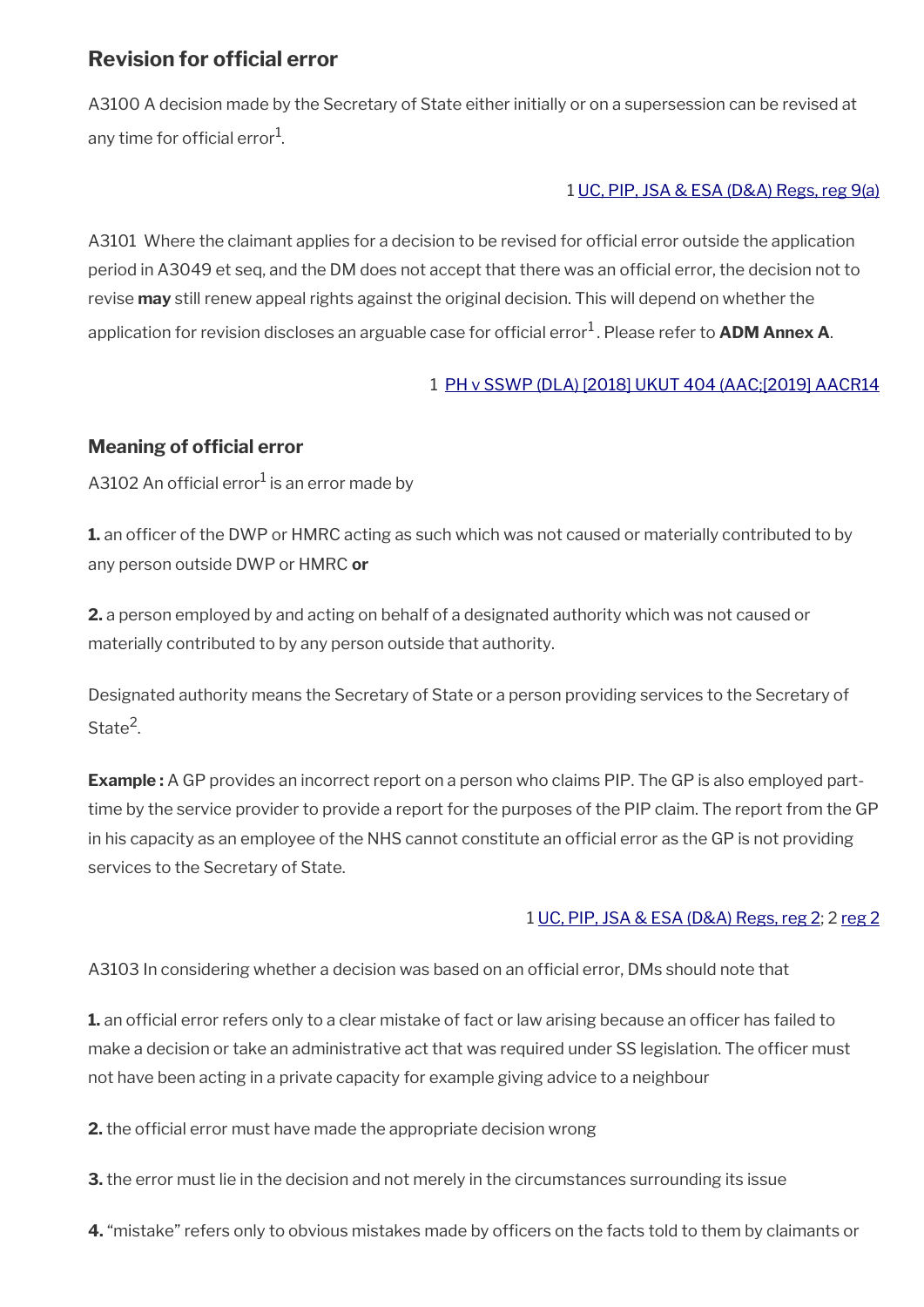**5.** officers of the Department, for example visiting officers, do not have a duty to interrogate claimants about their circumstances. It is up to the claimant to make the point about the circumstances to the visiting officers

**6.** DMs have a duty to consider whether the claimant has caused or contributed to any mistake

7. there is no general duty on an officer to keep all cases constantly under review in order to see whether a particular provision might apply in a particular case, even when that provision may be beneficial to a claimant

**8.** an alleged failure of consideration is not equivalent to a mistake of fact

**9.** the provision cannot apply where the mistake, act or omission occurred after the decision being reconsidered was made. To be relevant, it must have occurred before or have existed at the time of the decision

**10.** an error of law by a DM is an official error.

**Note:** Decisions which are found to be erroneous in law because of a later decision of a UT or Court cannot be revised on this basis as this does not constitute an official error $^1$ . The decision should be superseded instead (see ADM Chapter A4).

### 1 [UC, PIP, ESA & JSA \(D&A\) Regs, reg 2](http://www.legislation.gov.uk/uksi/2013/381/regulation/2)

A3104 Applications for supersession may be treated as applications for revision where it would be more appropriate to apply the revision rules $^1\!\!$ 

### 1 [UC, PIP, JSA & ESA \(D&A\) Regs, reg 20\(1\)](http://www.legislation.gov.uk/uksi/2013/381/regulation/20)

A3105 This is most likely to be where the decision ought to be revised to the claimant's advantage because it was based on an offcial error. In these circumstances revision is more appropriate because the effective date of the revised decision is more advantageous to the claimant than the effective date of the superseded decision.

# <span id="page-32-0"></span>**Revision for error of fact**

A3106 Decisions can be revised at any time where the DM's decision was better for the claimant than it should have been, because it was made in ignorance of, or based on a mistake as to, a material fact $^{\rm 1.}$ For guidance on the meaning of a material fact, see ADM Chapter A4.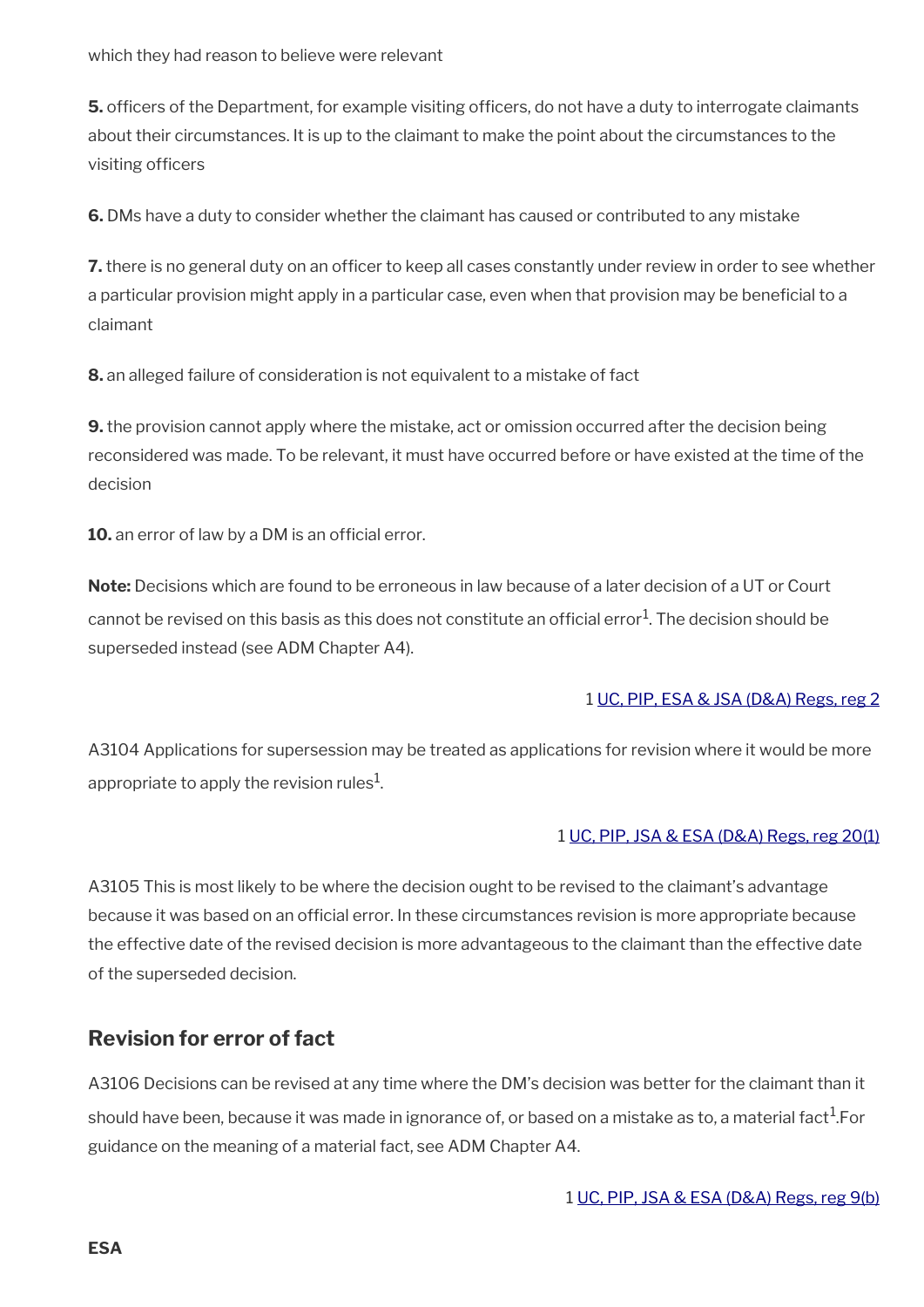A3107 A decision awarding ESA may be revised at any time $^{\rm 1}$  if

**1.** the awarding decision was made on the basis that the claimant had made and was pursuing an appeal against a determination that they did not have LCW **and**

**2.** the appeal to the FtT in relation to that original determination was successful

#### 1 [UC, PIP, JSA & ESA \(D&A\) Regs, reg 15\(2\)](http://www.legislation.gov.uk/uksi/2013/381/regulation/15)

A3108 A decision awarding ESA may be revised at any time $^1$  if

**1.** it incorporates a determination that treats a claimant as having LCW until a determination about LCW has been made2**and**

**2.** the conditions for treating a claimant as having LCW as referred to in A3106 **1.** were not satisfed at the time the claim was made **and**

**3.** there is a period before the award took effect which falls to be decided

#### 1 [UC, PIP, JSA & ESA \(D&A\) Regs, reg 15\(3\);](http://www.legislation.gov.uk/uksi/2013/381/regulation/15) 2 [ESA Regs 2013, reg 26](http://www.legislation.gov.uk/uksi/2013/379/regulation/26)

<code>A31O9</code> A decision awarding <code>ESA</code> may also be revised at any time $^{\rm 1}$  where the claimant's current period of LCW is treated as a continuation of another period of LCW by virtue of linking rules<sup>2</sup>.

#### 1 [UC, PIP, JSA & ESA \(D&A\) Regs, reg 15\(4\); 2](http://www.legislation.gov.uk/uksi/2013/381/regulation/15) [ESA Regs 2013, reg 86](http://www.legislation.gov.uk/uksi/2013/379/regulation/86)

A3110 Where a decision has been made to terminate ESA because the claimant has received 365 days benefit $^1$  and it is subsequently determined that, in relation to the period of entitlement before that decision was made that the claimant had or is treated as having had LCWRA then the decision to terminate ESA may be revised<sup>2</sup>.

#### 1 [WR Act 2007, s 1A](http://www.legislation.gov.uk/ukpga/2007/5/section/1A); 2 [UC, PIP, JSA & ESA \(D&A\) Regs, reg 15\(5\)](http://www.legislation.gov.uk/uksi/2013/381/regulation/15)

A3111 A decision awarding ESA may be revised at any time where the decision

1. Immediately follows the last day of a period for which the claimant was treated as capable of work or as not having LCW under prescribed legislation <sup>1</sup> and that period lasted 13 weeks **and** 

2. Is not a decision which embodies a determination that the person is treated as having LCW under specified legislation $^2$ .

### 1 [UC, PIP, JSA & ESA \(D&A\) Regs, reg 26\(1\)](http://www.legislation.gov.uk/uksi/2013/381/regulation/26); [reg 35\(7\);](http://www.legislation.gov.uk/uksi/2013/381/regulation/35) 2 [ESA Regs 13, reg 5\(4\)](http://editorial.legislation.gov.uk/uksi/2013/379/regulation/5)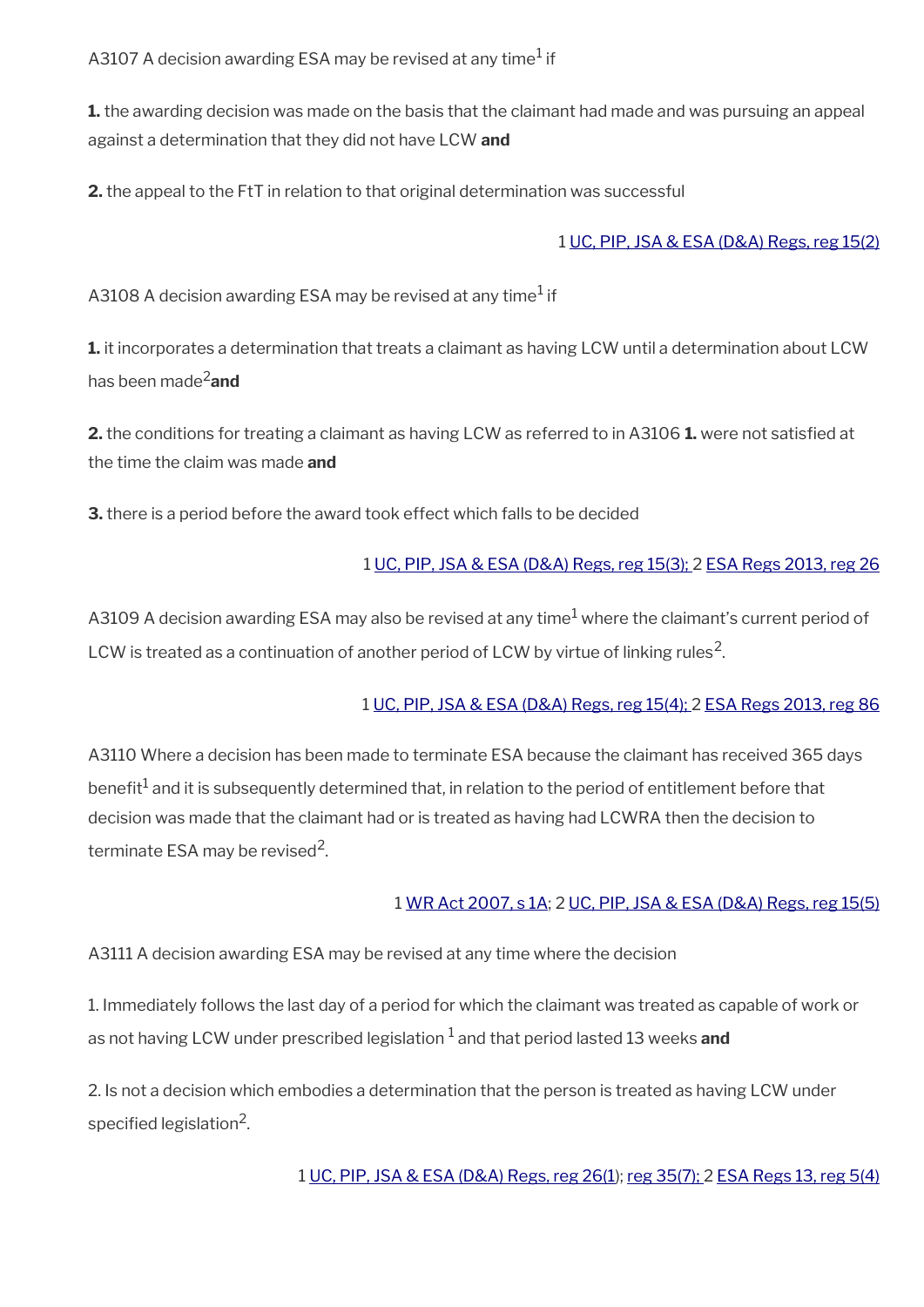# <span id="page-34-1"></span>**Revision following appeal against an earlier decision**

A3112 The DM may revise a decision at any time following determination of an appeal against an earlier decision. These decisions may be a decision on a claim or supersession $^1\!$ 

1 [UC, PIP, JSA & ESA \(D&A\) Regs, reg 11\(2\)\(a\)](http://www.legislation.gov.uk/uksi/2013/381/regulation/11)

A3113 Where

**1.** the DM makes a decision, or revises or supersedes a decision ("decision A") **and**

**2.** the claimant appeals against decision A **and**

**3.** after the appeal has been made but before it is decided the DM makes another decision ("decision B")

**3.1** which supersedes decision A **or**

**3.2** on a further claim **and**

**4.** decision A is changed on appeal **and**

**5.** the DM would have made decision "B" differently if, at the time they had been aware of the FtT decision

the DM may revise decision B $^{\rm 1}$ .

#### 1 [UC, PIP, JSA & ESA \(D&A\) Regs, reg 11\(2\)](http://www.legislation.gov.uk/uksi/2013/381/regulation/11)

#### **Example**

A claimant in receipt of indefnite awards of PIP daily living and mobility components at the standard rate notifes on 21.5.13 that he has more care needs. The DM does not accept that an enhanced rate of care is appropriate, and on 4.6.13 decides not to supersede the awarding decision. The claimant appeals. He also applies to the DM for an enhanced rate of mobility component following an accident on 28.6.13. On 18.7.13 the DM supersedes the awarding decision to award the enhanced rate mobility component for two years from 28.9.13, but does not increase the daily living component. The FtT hears the appeal on 16.9.13, and awards the enhanced rate of the daily living component from 21.5.13. The DM revises the decision of 18.7.13 to award the enhanced rate of the care component from 28.9.13 and the enhanced rate of mobility component for the period 28.9.13 - 27.9.16.

# <span id="page-34-0"></span>**Revising decisions on JSA**

A3114 A decision awarding JSA may be revised at any time where a person claims JSA because

**1.** a "conversion" decision<sup>1</sup> has been made that they do not qualify for ESA **or**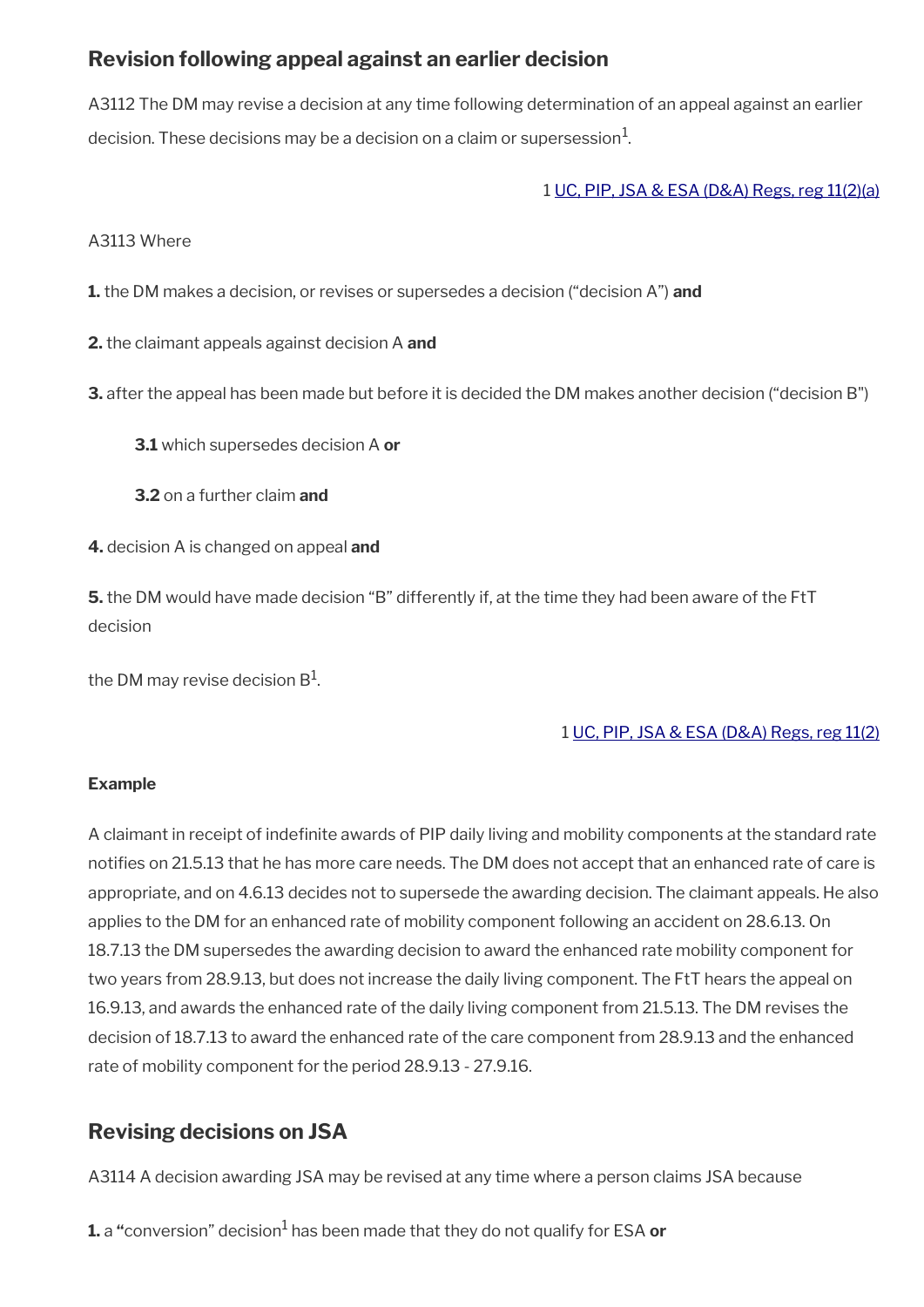**2.** a decision has been made terminating  $\mathsf{ESA}^2$  because they do not have  $\mathsf{LCW}$ 

and the claimant appeals and is successful at the FtT.

# 1 [UC, PIP, JSA & ESA \(D&A\) Regs, reg 16\(2\);](http://www.legislation.gov.uk/uksi/2013/381/regulation/16) [ESA \(TP, HB & CTB\) \(EA\) \(No 2\) Regs, reg 5\(2\)\(b\);](http://www.legislation.gov.uk/uksi/2010/1907/regulation/5) 2 [UC, PIP, JSA & ESA \(D&A\) Regs, reg 16\(3\)](http://www.legislation.gov.uk/uksi/2013/381/regulation/16)

## <span id="page-35-0"></span>**Revising decisions on PIP**

A3115 An advance claim decision can be revised at any time if the circumstances expected at the effective date of the award do not materialise. This also applies to advance awards where the claimant does not satisfy the conditions or level of conditions at the date of claim but would be expected to do so within 3 months of the date of the DM's decision $^1\!\!$ .

#### 1 [UC, PIP, JSA & ESA \(D&A\) Regs, reg 18\(1\)](http://www.legislation.gov.uk/uksi/2013/381/regulation/18) & [reg 13](http://www.legislation.gov.uk/uksi/2013/381/regulation/13)

A3116 A decision that PIP is not payable for any period may be revised at any time $^1$  where

**1.** a determination is made, on incomplete evidence, having made reasonable enquiries, as to whether the claimant meets the condition that they are a care home resident where the costs are met out of LA or public funds **and**

**2.** after that determination has been made any of the costs of the qualifying services are recovered from the person for whom they were provided<sup>2</sup>.

# 1 [UC, PIP, JSA & ESA \(D&A\) Regs, reg 18\(2\);](http://www.legislation.gov.uk/uksi/2013/381/regulation/18) [WR Act 12, s 85\(2\);](http://www.legislation.gov.uk/ukpga/2012/5/section/85) 2 [UC, PIP, JSA & ESA \(D&A\) Regs, reg 39\(5\)](http://www.legislation.gov.uk/uksi/2013/381/regulation/39)

#### **Example**

David is in receipt of PIP and goes into a care home. The DM, after making reasonable enquiries is unable to obtain all the evidence and determines that David's costs are met out of LA funds. A decision is made that PIP is not payable. It later comes to light that David has his own property and has sold the house. The LA recovers the qualifying costs from David. The decision that PIP is not payable is revised.

A3117 A decision may be revised at any time where that decision was made in consequence of a negative determination if it contains an error to which the claimant did not materially contribute $^1\!$ 

#### 1 [UC, PIP, JSA & ESA \(D&A\) Regs, reg 18\(3\)](http://www.legislation.gov.uk/uksi/2013/381/regulation/18)

#### **Example**

Gerard is in receipt of PIP. He is told to attend for a consultation with a HP. Gerard fails to attend the consultation and does not reply to letters asking him why he did not attend. The DM makes a negative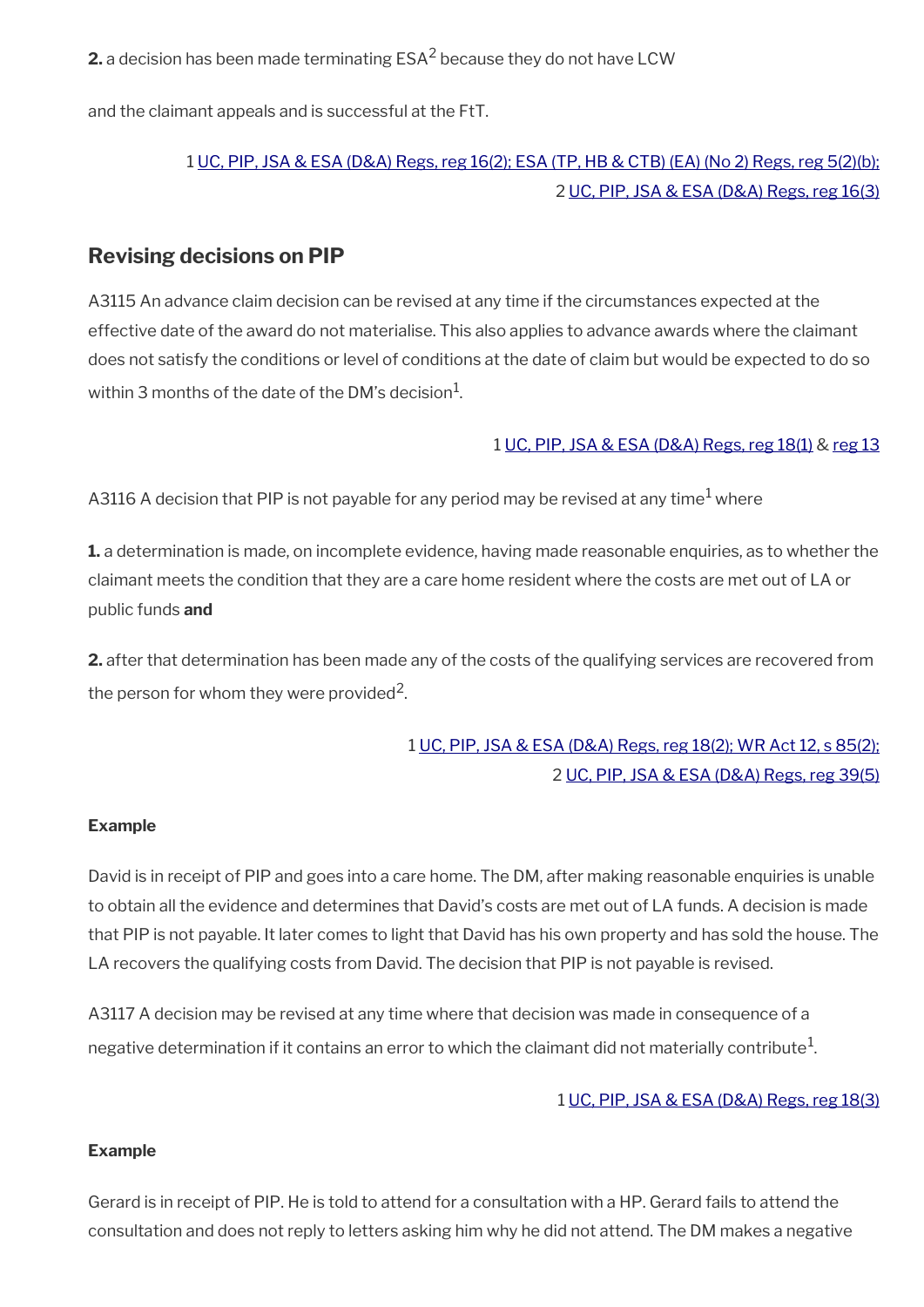determination and terminates Gerard's award. Gerard contacts DWP asking why his award of PIP has stopped. In the course of the conversation Gerard says that he notifed a change of address some time ago and that is why he didn't receive the letter telling him to go for a consultation. The DM notes that a letter from Gerard was received but was never actioned. The decision to terminate PIP is revised.

# <span id="page-36-1"></span>**Revising decisions on UC**

A3118 A decision to apply a benefit cap to UC may be revised at any time $^1\!$ 

### 1 [UC, PIP, JSA & ESA \(D&A\) Regs, reg 19\(1\);](http://www.legislation.gov.uk/uksi/2013/381/regulation/19) [UC Regs, reg 81](http://www.legislation.gov.uk/uksi/2013/376/regulation/81)

### **Example**

Kevin is awarded UC. The award is subject to a benefit cap as the award is in excess of the prescribed amount. Kevin contacts DWP to say that he thinks the decision to reduce his award is incorrect as when he made his claim to UC he incorrectly told DWP that he was in receipt of CHB for 4 children when in fact he was only entitled to CHB for 2 children. The DM determines that Kevin was in fact in receipt of UC for only one child and had become confused as to what benefts he was in receipt of. The DM decides that a benefit cap should not apply to Kevin and revises the awarding decision accordingly.

A3119 A decision which adopts a determination under prescribed legislation<sup>1</sup> may be revised at any time in consequence of a rent officer's re-determination. This applies when the re-determination resulted in an increase in the amount which represents rent for the purposes of calculating the housing costs element in UC<sup>2</sup>.

### 1 Rent Officers Order 2013; 2 [UC, PIP, JSA & ESA \(D&A\) Regs, reg 19\(2\)](http://www.legislation.gov.uk/uksi/2013/381/regulation/19)

### **Example**

Warren is in receipt of UC. The award includes the housing costs element. A rent officer re-determines Warren's rent and increases it. The award of UC is revised to take into account this re-determination.

# <span id="page-36-0"></span>**Revision of sanction decisions**

<code>A312O</code> A decision may be revised at any time $^{\rm 1}$  where

**1.** an ESA award is reduced as a result of the claimant's failure to participate in work related requirements2**or**

**2.** a JSA award is reduced as a result of a sanction<sup>3</sup> or

 ${\bf 3}.$  a UC award is reduced as a result of a sanction $^4.$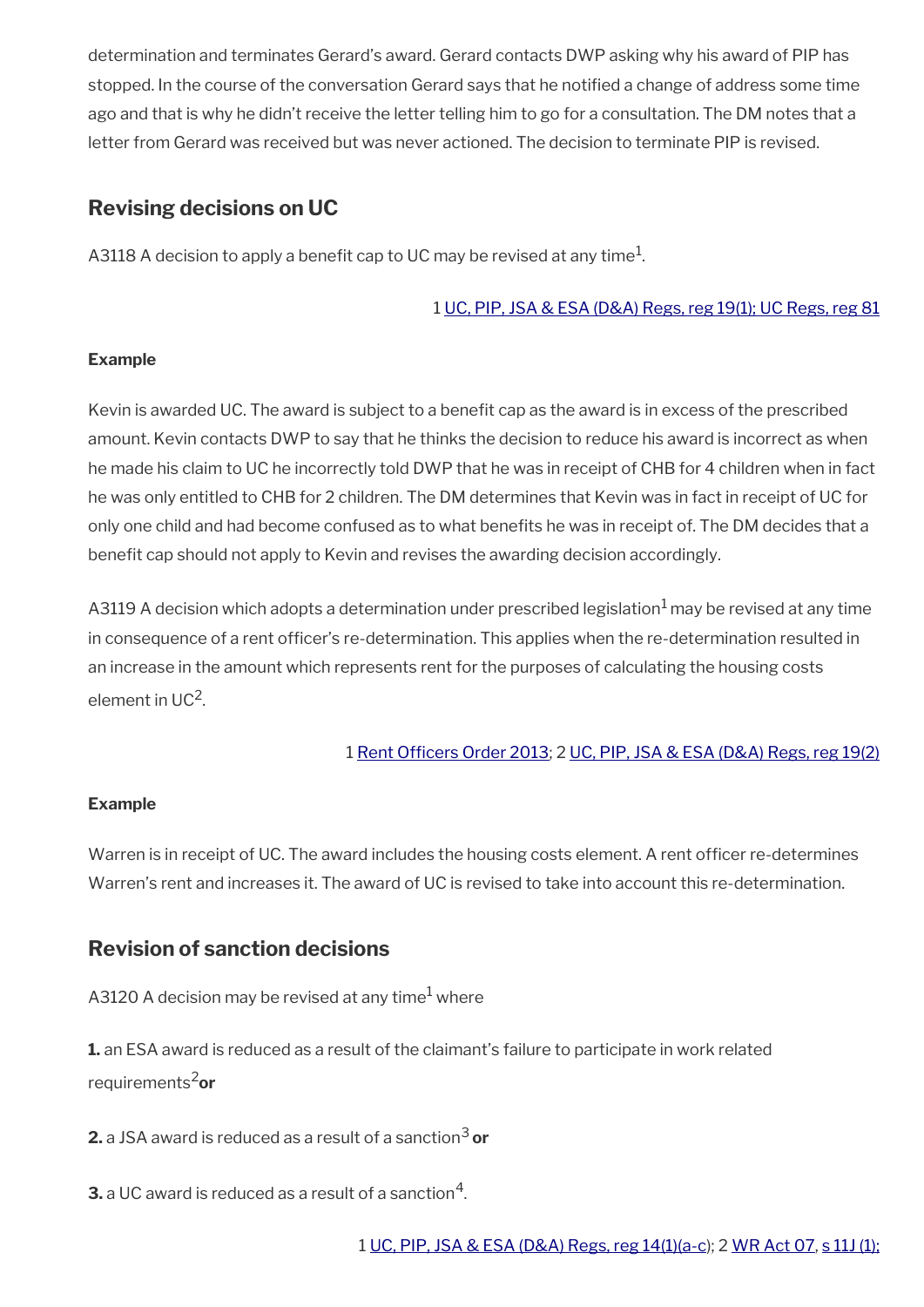# <span id="page-37-1"></span>**Revising decisions on sanctionable benefts (loss of beneft provisions)**

A3121 Where a restriction is imposed on a person $^{\rm 1}$  as a result of

**1.** being convicted of an offence by a court **or**

**2.** agreeing to pay a penalty as an alternative to prosecution**and**

that conviction is quashed or set aside or the person withdraws the agreement to pay a penalty then a decision $^1$  that benefit ceases to be payable may be revised at any time<sup>2</sup>.

### 1 [SS Fraud Act 2001, s 6B](http://www.legislation.gov.uk/ukpga/2001/11/section/6B), [s 7](http://www.legislation.gov.uk/ukpga/2001/11/section/7) & [s 9](http://www.legislation.gov.uk/ukpga/2001/11/section/9); 2 [UC, PIP, JSA & ESA \(D&A\) Regs, reg 14\(1\)\(d-f\)](http://www.legislation.gov.uk/uksi/2013/381/regulation/14)

## <span id="page-37-0"></span>**Revising decisions on linked benefts**

A3122 **[\[See Memo ADM 07-22\]](https://intranet.dwp.gov.uk/manual/advice-decision-making-adm/07-22-adult-disability-payment-uc-esa-ns-jsa-ns) [\[see memo ADM 12-21\]](https://intranet.dwp.gov.uk/manual/advice-decision-making-adm/12-21-disability-assistance-children-and-young-people-consequential-amendments-social-security)** Where

**1.** the DM awards entitlement to a benefit and

**2.** the claimant (or in the case of UC a member of their family $^1$ ) is awarded another relevant benefit or an increase in another benefit for a period which includes the date on which the award of the first benefit took effect

the first decision can be revised<sup>2</sup>.

1 [UC, PIP, JSA & ESA \(D&A\) Regs, reg 2](http://www.legislation.gov.uk/uksi/2013/381/regulation/2); 2 [reg 12](http://www.legislation.gov.uk/uksi/2013/381/regulation/12)

### **Example**

A claimant is awarded UC. His child is entitled to DLA from a date prior to the award of UC. The award of UC can be revised to include the disabled child addition.

A3123 A relevant benefit $^1$  includes

- **1.** IB
- **2.** AA
- **3.** SDA
- **4.** DLA
- **5.** CA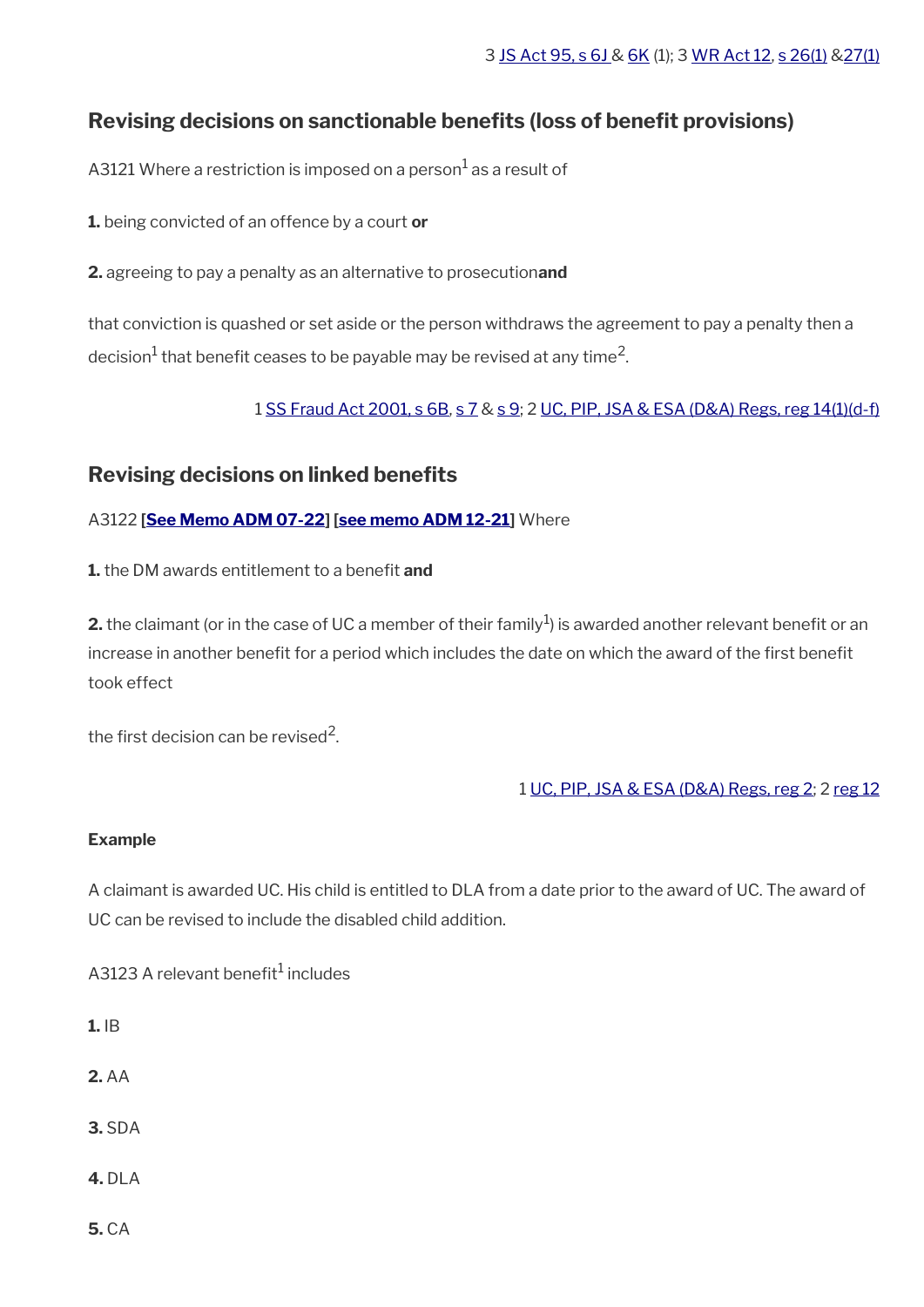| $6.$ JSA        |
|-----------------|
| 7.1S            |
| 8. CHB          |
| <b>9. SPC</b>   |
| <b>10. ESA.</b> |
| <b>11. PIP</b>  |
| $12.$ UC        |

**Note:** Credits are not an award of a relevant benefit.

### 1 [SS Act 98, s 8\(3\)](http://www.legislation.gov.uk/ukpga/1998/14/contents)

# <span id="page-38-1"></span>**Revising decisions and determinations with no appeal rights**

A3124 Decisions and determinations which have no right of appeal $^1$  can be revised at any time. These are mostly administrative decisions such as timing and manner of payment. See ADM Chapter 1 for details.

### 1 [SS Act 98, Sch 2](http://www.legislation.gov.uk/ukpga/1998/14/contents); UC, [PIP, JSA & ESA \(D&A\) Regs, reg 10](http://www.legislation.gov.uk/uksi/2013/381/regulation/10) & [50\(2\)](http://www.legislation.gov.uk/uksi/2013/381/regulation/50) & [Sch 3](http://www.legislation.gov.uk/uksi/2013/381/schedule/3)

A3125 Decisions that are not appealable are listed in Annex E to this Volume. Where such decisions are challenged, the Secretary of State can look again at the decision, and revise or supersede it if it is reasonable to do so, but this is at the discretion of the Secretary of State. These decisions can also be challenged by means of judicial review. See ADM Chapter 1 for further guidance.

# <span id="page-38-0"></span>**Decisions given without authority**

A3126 Decisions given by DMs which are outside their jurisdiction are nevertheless effective and may be revised $^{\rm 1}$ . The effect of the revision includes deciding that the decision should not have been made.

### 1 [R\(S\) 13/81.pdf](../file/869074/download/R%2528S%2529%252013%252F81.pdf)

A3127 A decision of a DM given without authority because no claim has been made for the period covered by the decision can be revised because of official error<sup>1</sup>. It does not matter whether or not the error was a reasonable one to have made. The statutory provision is a wide one which is applicable as long as the error on which the revision was based is genuine.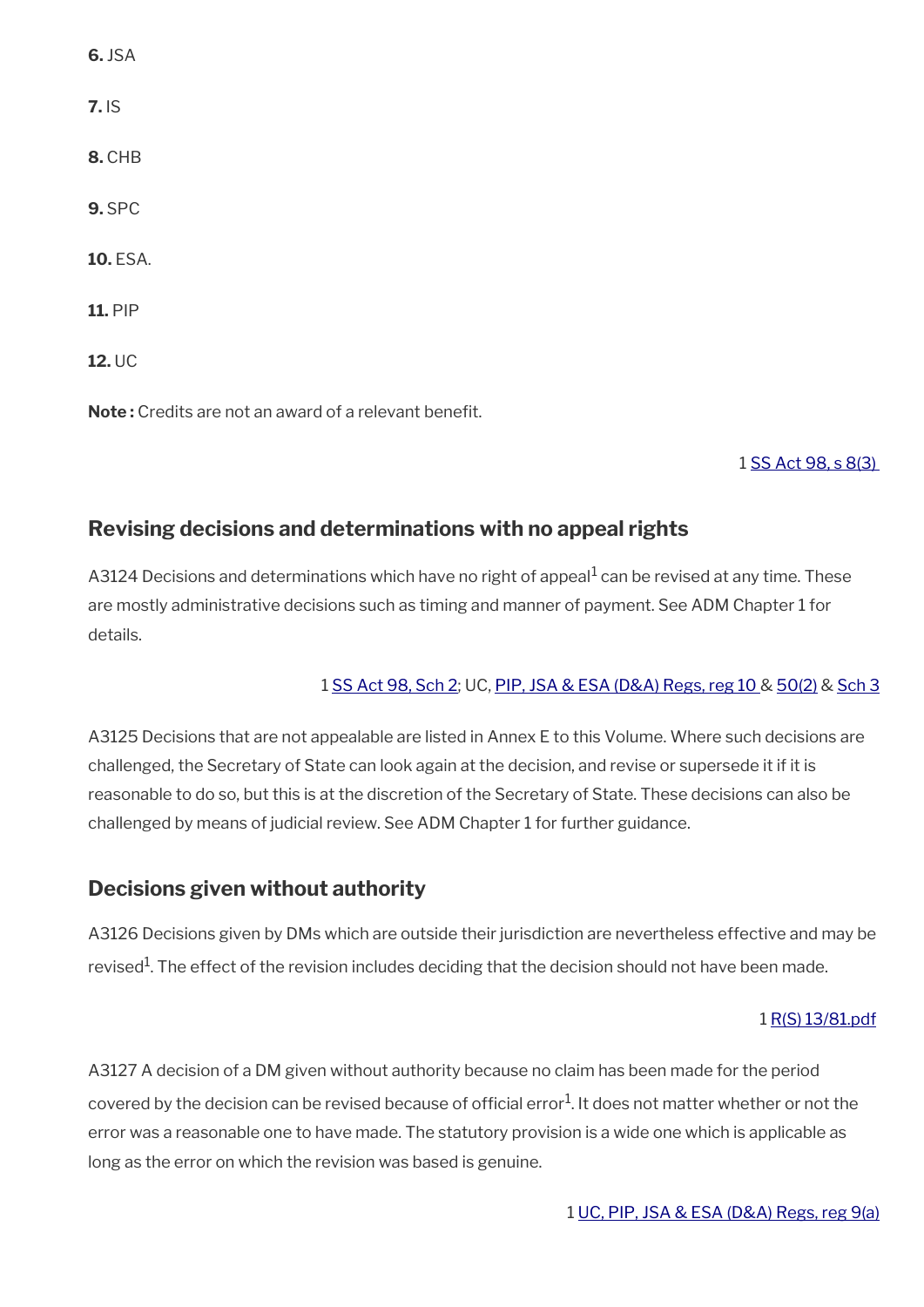# <span id="page-39-1"></span>**Revision of advance awards**

A3128 An award on an advance claim is conditional on the claimant's circumstances at the relevant date. See A3021 for the meaning of relevant date. Changes of circumstances occurring and effective

**1.** after the date the claim is decided **and**

**2.** before the relevant date

can be dealt with by way of revision where the circumstances in A3122 apply. See also A3020 for revision where the change is advantageous to the claimant and occurred before the decision was made.

A3129 Where a change

**1.** is notifed **after** the relevant date **and**

**2.** has the effect that the conditions of entitlement are not satisfed from that date the award can be revised<sup>1</sup>.

The result of the revision is that the claim is disallowed from the date of claim. It is important to note that, whilst the effect is the same, revision in this context is done not under the normal rules $^2$  but under a free–standing provision. It must therefore be exercised with discretion and cases where a change is notifed long after it occurred should be referred to DMA Leeds for advice. See also ADM Chapter A4 for guidance on supersession of advance awards.

# 1 [SS Act 98, s 9](http://www.legislation.gov.uk/ukpga/1998/14/contents); [UC, PIP, JSA & ESA \(C&P\) Regs, regs 32-](http://www.legislation.gov.uk/uksi/2013/380/regulation/32)[34](http://www.legislation.gov.uk/uksi/2013/380/regulation/34); [UC, PIP, JSA & ESA \(D&A\) Regs, reg 13;](http://www.legislation.gov.uk/uksi/2013/381/regulation/13) R(DLA) 4/05; 2 [UC, PIP, JSA & ESA \(D&A\) Regs, reg 5](http://www.legislation.gov.uk/uksi/2013/381/regulation/5)

### **Example**

The current award of PIP expires 25 September. An advance award is decided on 14 April, effective from 26 September. An award is made for standard rate daily living component. On 4 June the claimant has a successful kidney transplant operation that is notifed to the DM on 12 October. Although the claimant has limited care needs, the DM decides that these are insufficient for an award of PIP. The DM revises the decision made on 14 April to disallow the award from 26 September.

# <span id="page-39-0"></span>**Effective date of a revised decision**

A3130 A revised decision usually takes effect from the date of the original decision $^{\rm 1}$ . For details of the exception to this general rule, see A3124.

### 1 [SS Act 98, s 9\(3\)](http://www.legislation.gov.uk/ukpga/1998/14/contents)

A3131 When a decision is revised but the DM decides that the date of the original decision was wrong then the revision takes effect from the date on from which the original decision would have taken effect